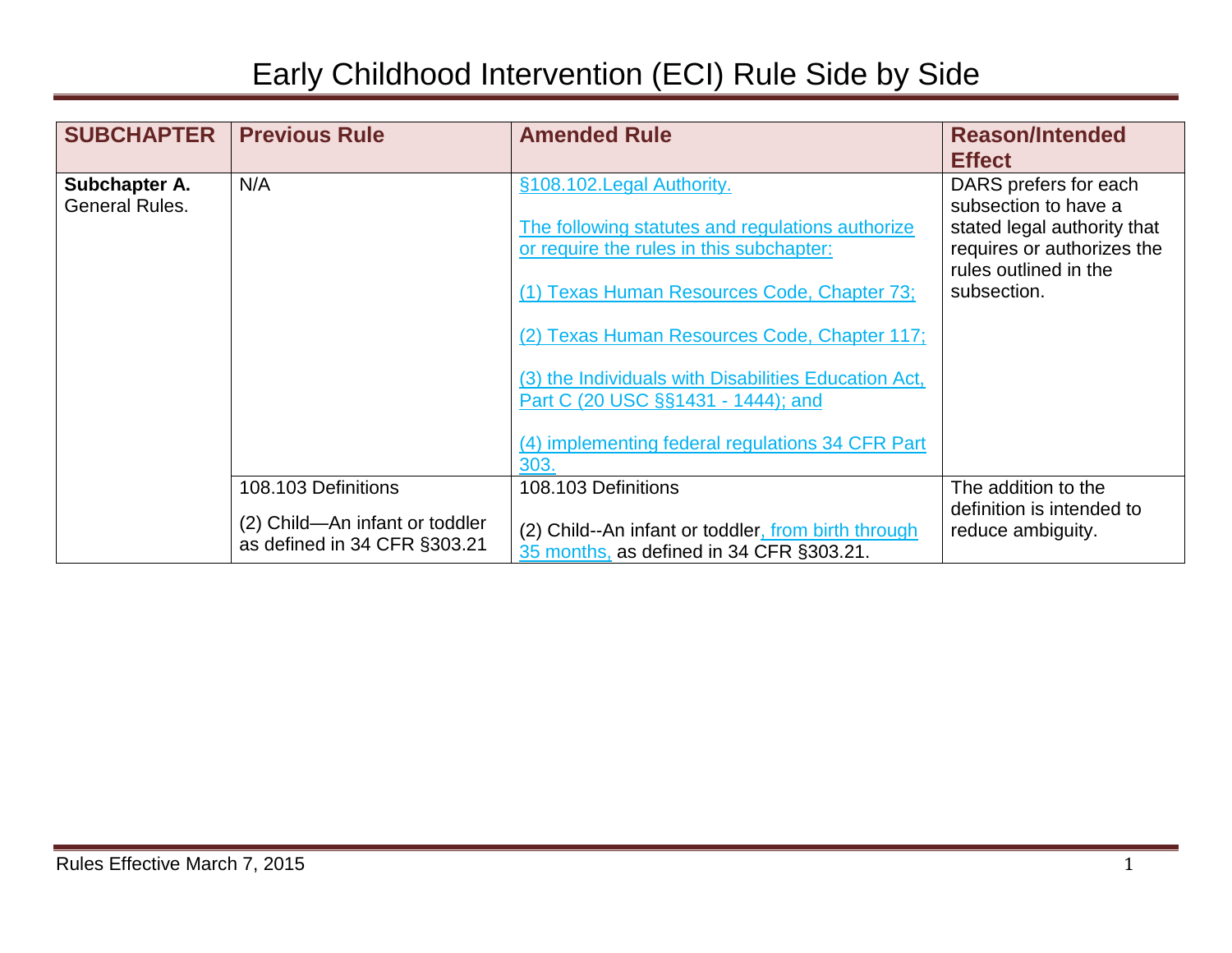| (5) Comprehensive Needs<br>Assessment--The process for<br>identifying a child's unique<br>strengths and needs, and the<br>family's resources, concerns,<br>and priorities in order to<br>develop an IFSP. The<br>comprehensive assessment<br>process gathers information<br>across developmental domains<br>regarding the child's abilities to<br>participate in the everyday<br>routines and activities of the<br>family. | (5) Comprehensive Needs Assessment--<br>Conducted by an interdisciplinary team, the<br>process for identifying a child's unique strengths<br>and needs, and the family's resources, concerns,<br>and priorities in order to develop an IFSP. The<br>comprehensive assessment process gathers<br>information across developmental domains<br>regarding the child's abilities to participate in the<br>everyday routines and activities of the family. | The addition to the<br>definition is intended to<br>clarify who provides the<br>comprehensive needs<br>assessment.                                                                                                                              |
|----------------------------------------------------------------------------------------------------------------------------------------------------------------------------------------------------------------------------------------------------------------------------------------------------------------------------------------------------------------------------------------------------------------------------|------------------------------------------------------------------------------------------------------------------------------------------------------------------------------------------------------------------------------------------------------------------------------------------------------------------------------------------------------------------------------------------------------------------------------------------------------|-------------------------------------------------------------------------------------------------------------------------------------------------------------------------------------------------------------------------------------------------|
| (9) Co-visits--When two or<br>more service providers deliver<br>different services to the child<br>during the same period of time.                                                                                                                                                                                                                                                                                         | 9) Co-visits--When two or more service providers<br>deliver different services to the child during the<br>same period of time. Co-visits are provided when<br>a child will receive greater benefit from services<br>being provided at the same time, rather than<br>individually.                                                                                                                                                                    | The addition to the<br>definition provides<br>guidance on when co-visits<br>should be planned and<br>delivered.                                                                                                                                 |
| (10) Days--Calendar days                                                                                                                                                                                                                                                                                                                                                                                                   | (10) Days--Calendar days, except for LEA<br>services which are defined as "school days".                                                                                                                                                                                                                                                                                                                                                             | The addition clarifies the<br>LEA's definition of days<br>and that it is different from<br>ECI's definition.                                                                                                                                    |
| 21) Group Services--Early<br>childhood intervention services<br>provided at the same time to<br>multiple non-related children<br>and their parents or routine<br>caregivers.                                                                                                                                                                                                                                               | (21) Group Services--Early childhood intervention<br>services provided at the same time to up to four<br>[multiple] non-related children and their parents or<br>routine caregivers to meet the developmental<br>needs of the individual infant or toddler.                                                                                                                                                                                          | The addition provides<br>specific guidance for the<br>size of the group. This<br>language is not a new<br>requirement because the<br>group size limitation is<br>currently stated in the SST<br>rule (§108.501).<br>Furthermore, the additional |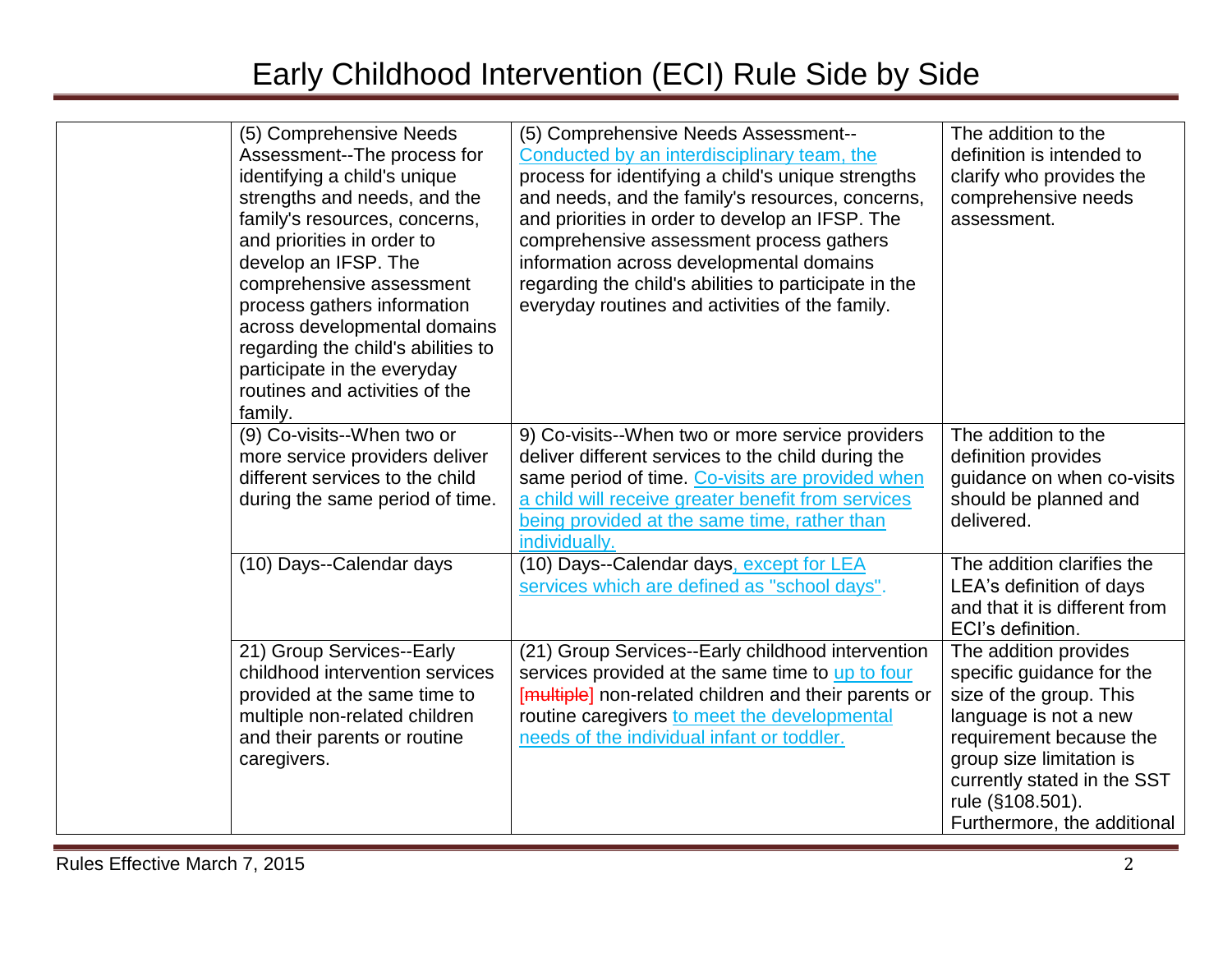| (24) IFSP Team--An<br>interdisciplinary team that<br>meets the requirements in 34<br>CFR §303.24(b) (relating to<br>Multidisciplinary), and<br>develops, reviews, modifies,<br>and approves the IFSP and<br>includes the parent, the service<br>coordinator, all ECI<br>professionals providing<br>services to the child, as<br>planned on the IFSP, certified<br>Teachers of the Deaf and Hard<br>of Hearing, as appropriate, and<br>certified Teachers of Students<br>with Visual Impairments, as<br>appropriate. | (24) IFSP Team--An interdisciplinary team that<br>meets the requirements in 34 CFR §303.24(b)<br>(relating to Multidisciplinary) that works<br>collaboratively to develop, review, modify, and<br>approve [, and develops, reviews, modifies, and<br>approves] the IFSP and includes the parent; the<br>service coordinator, all ECI professionals<br>providing services to the child, as planned on the<br>IFSP, certified Teachers of the Deaf and Hard of<br>Hearing, as appropriate, and certified Teachers of<br>Students with Visual Impairments, as appropriate. | language that group<br>services must meet the<br>developmental needs of<br>the individual infant and<br>toddler is a reflection of the<br>requirements for all<br>planned ECI services.<br>The addition emphasizes<br>that the IFSP team should<br>be working collaboratively.<br>This collaboration will<br>result in more effective<br>services for children and<br>families. |
|---------------------------------------------------------------------------------------------------------------------------------------------------------------------------------------------------------------------------------------------------------------------------------------------------------------------------------------------------------------------------------------------------------------------------------------------------------------------------------------------------------------------|-------------------------------------------------------------------------------------------------------------------------------------------------------------------------------------------------------------------------------------------------------------------------------------------------------------------------------------------------------------------------------------------------------------------------------------------------------------------------------------------------------------------------------------------------------------------------|---------------------------------------------------------------------------------------------------------------------------------------------------------------------------------------------------------------------------------------------------------------------------------------------------------------------------------------------------------------------------------|
| (25) Interdisciplinary Team--In<br>addition to the definition of<br>multidisciplinary team as<br>defined in 34 CFR §303.24<br>(relating to Multidisciplinary), a<br>team that consists of at least<br>two ECI professionals from<br>different disciplines.                                                                                                                                                                                                                                                          | (25) Interdisciplinary Team--In addition to the<br>definition of multidisciplinary team as defined in<br>34 CFR §303.24 (relating to Multidisciplinary), a<br>team that consists of at least two ECI<br>professionals from different disciplines and the<br>child's parent. One of the ECI professionals must<br>be an LPHA. The team may include<br>representatives of the LEA. Professionals on the<br>team share a common perspective regarding                                                                                                                      | The addition to the<br>definition is a reflection of<br>the additional requirement<br>in the Evaluation and<br>Assessment subsection<br>that states an LPHA must<br>be one of the two<br>professionals on an<br>evaluation team. LPHAs                                                                                                                                          |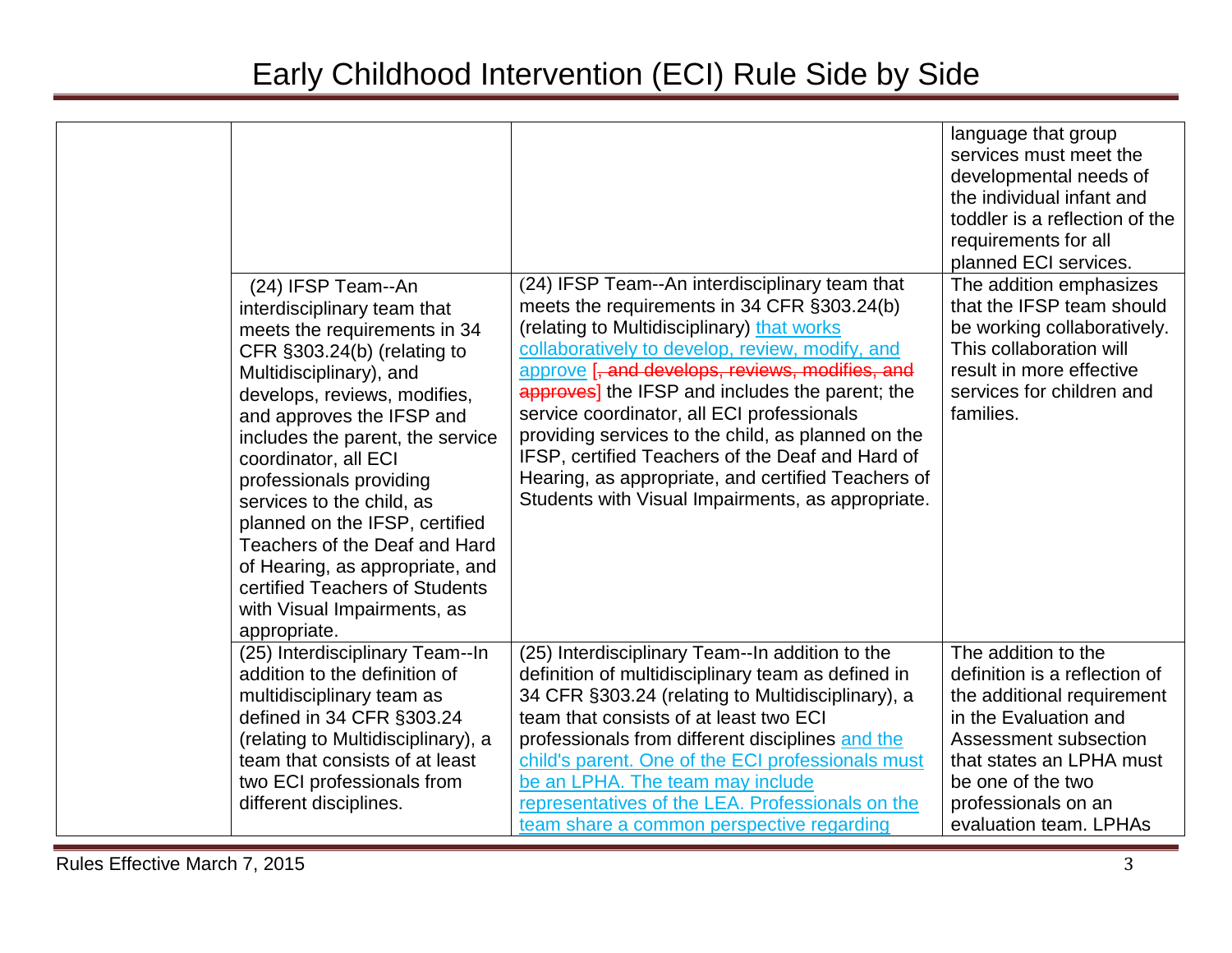|                                                                                                                                                                                                                                                                                                                                                                                                                                      | infant and toddler development and<br>developmental delay and work collaboratively to<br>conduct evaluation, assessment, IFSP<br>development and to provide intervention.                                                                                                                                                                                                                                                                                                                                                                                                                                                                                                | have previously been<br>required for all IFSP<br>teams. The intent of this<br>requirement and the<br>language that emphasizes<br>the collaborative nature of<br>the work of the<br>interdisciplinary team will<br>support staff in providing<br>high quality services for<br>children and families. In                                              |
|--------------------------------------------------------------------------------------------------------------------------------------------------------------------------------------------------------------------------------------------------------------------------------------------------------------------------------------------------------------------------------------------------------------------------------------|--------------------------------------------------------------------------------------------------------------------------------------------------------------------------------------------------------------------------------------------------------------------------------------------------------------------------------------------------------------------------------------------------------------------------------------------------------------------------------------------------------------------------------------------------------------------------------------------------------------------------------------------------------------------------|-----------------------------------------------------------------------------------------------------------------------------------------------------------------------------------------------------------------------------------------------------------------------------------------------------------------------------------------------------|
|                                                                                                                                                                                                                                                                                                                                                                                                                                      |                                                                                                                                                                                                                                                                                                                                                                                                                                                                                                                                                                                                                                                                          | addition, the statement<br>about LEA staff provides<br>clarification that they may<br>be considered a team<br>member.                                                                                                                                                                                                                               |
| (27) LPHA--Licensed<br>Practitioner of the Healing Arts.<br>A licensed physician, registered<br>nurse, licensed physical<br>therapist, licensed occupational<br>therapist, licensed speech<br>language pathologist, licensed<br>professional counselor,<br>licensed clinical social worker,<br>licensed psychologist, licensed<br>dietitian, licensed audiologist,<br>licensed physician assistant,<br>licensed specialist in school | (27) LPHA--Licensed Practitioner of the Healing<br>Arts. A licensed physician, registered nurse,<br>licensed physical therapist, licensed occupational<br>therapist, licensed speech language pathologist,<br>licensed professional counselor, licensed clinical<br>social worker, licensed psychologist, licensed<br>dietitian, licensed audiologist, licensed physician<br>assistant, Hicensed specialist in school<br>psychology,] licensed marriage and family<br>therapist, licensed intern in speech language<br>pathology, or advanced practice registered nurse<br>who is an employee or a subcontractor of an ECI<br>Program. LPHA responsibilities are further | <b>Licensed Specialist in</b><br>School Psychology was<br>removed as an LPHA<br>because the LSSP scope<br>of practice does not<br>include the ECI service<br>setting of the natural<br>environment. The<br>addition of "registered" to<br>"advanced practice nurse"<br>reflects the current title of<br>that profession.<br>The requirement that an |
| psychology, licensed marriage<br>and family therapist, licensed<br>intern in speech language<br>pathology, or advanced                                                                                                                                                                                                                                                                                                               | described in §108.312 of this title (relating to<br>Licensed Practitioner of the Healing Arts (LPHA)).                                                                                                                                                                                                                                                                                                                                                                                                                                                                                                                                                                   | LPHA be an employee or<br>subcontractor of the ECI<br>program was added<br>because the ECI                                                                                                                                                                                                                                                          |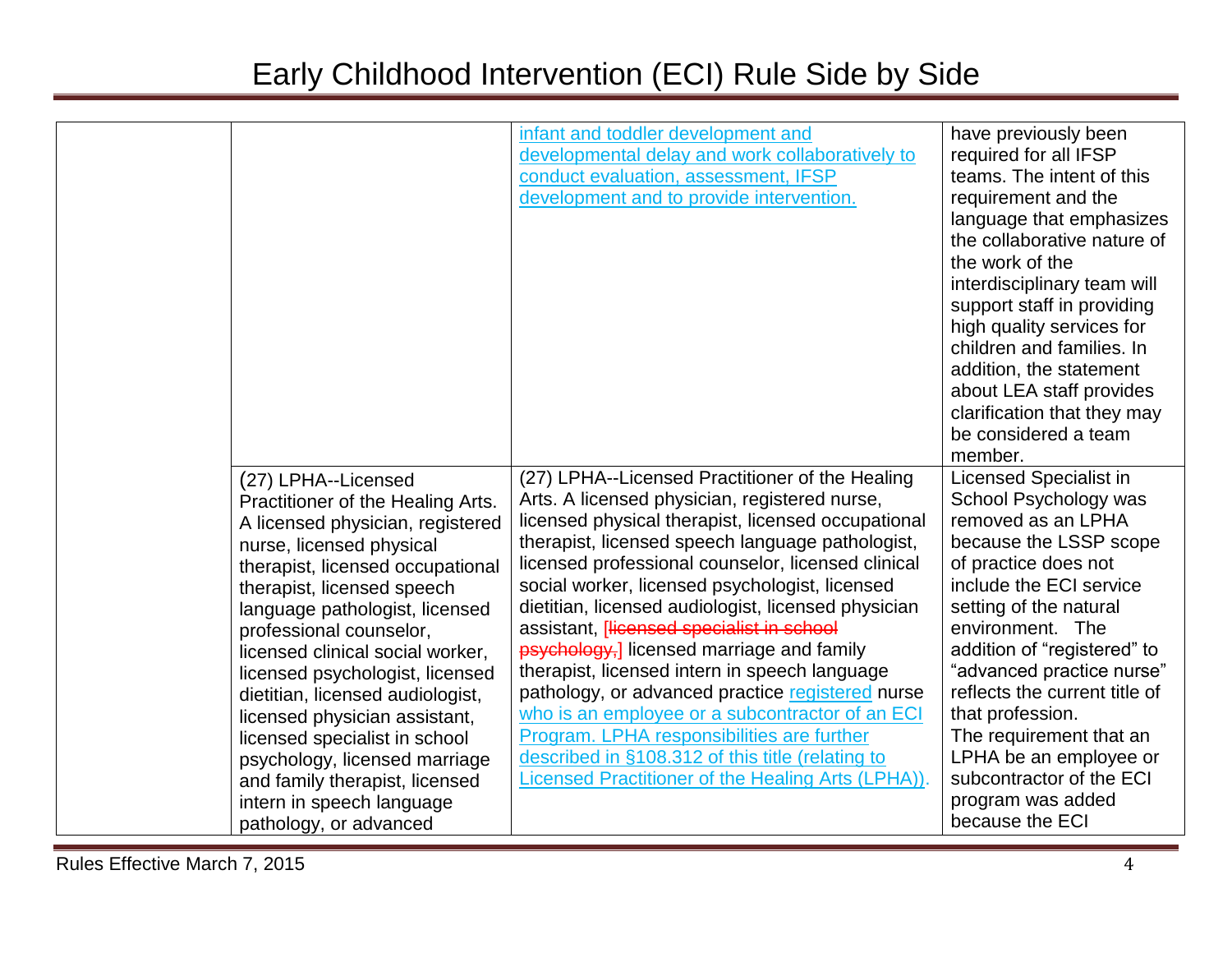|                                                                     | practice nurse.<br>(29) Natural Environments--As<br>defined in 34 CFR §303.26,<br>settings that are natural or<br>typical for a same-aged infant<br>or toddler without a disability,<br>may include the home or<br>community settings, and must<br>be consistent with the<br>provisions of 34 CFR §303.126. | (29) Natural Environments--As defined in 34 CFR<br>§303.26, settings that are natural or typical for a<br>same-aged infant or toddler without a disability,<br>may include the home or community settings,<br>includes the daily activities of the child and family<br>or caregiver, and must be consistent with the<br>provisions of 34 CFR §303.126. | contractor's responsibility<br>for compliance to the<br>Medicaid state plan (for<br>ECI services) cannot be<br>delegated to another<br>individual or entity.<br>The definition of natural<br>environments is expanded<br>to emphasize the<br>importance of both the<br>place of early intervention<br>service and the focus of<br>the service. This is not a<br>new requirement because<br>the concept of addressing<br>daily activities is currently<br>reflected in the IFSP and<br><b>Service Delivery</b><br>subsections. |
|---------------------------------------------------------------------|-------------------------------------------------------------------------------------------------------------------------------------------------------------------------------------------------------------------------------------------------------------------------------------------------------------|--------------------------------------------------------------------------------------------------------------------------------------------------------------------------------------------------------------------------------------------------------------------------------------------------------------------------------------------------------|-------------------------------------------------------------------------------------------------------------------------------------------------------------------------------------------------------------------------------------------------------------------------------------------------------------------------------------------------------------------------------------------------------------------------------------------------------------------------------------------------------------------------------|
|                                                                     | N/A                                                                                                                                                                                                                                                                                                         | (36) Qualifying Medical Diagnosis--A medically<br>diagnosed condition that has a high probability of<br>developmental delay. The list of conditions that<br>automatically qualify a child for ECI services is<br>available at<br>http://www.dars.state.tx.us/ecis/resources/diagno<br>ses.asp.                                                         | This new definition clarifies<br>what is meant by<br>"qualifying medical<br>diagnosis"                                                                                                                                                                                                                                                                                                                                                                                                                                        |
|                                                                     | N/A                                                                                                                                                                                                                                                                                                         | Because of the addition of the qualifying medical<br>diagnosis definition, the numbers for the rest of<br>the definitions have changed $(37 - 41)$ .                                                                                                                                                                                                   | Number change only                                                                                                                                                                                                                                                                                                                                                                                                                                                                                                            |
| Subchapter B.<br>Procedural<br>Safeguards and<br><b>Due Process</b> | §108.219<br>The contractor is responsible<br>for distributing the DARS ECI<br>family rights publication to all                                                                                                                                                                                              | §108.219<br>During pre-enrollment, the contractor must give<br>the family a copy of the DARS ECI Parent<br>Handbook publication, which contains notice that                                                                                                                                                                                            | This rule clarifies that the<br>contractor must not only<br>explain the Parent Rights<br>Handbook during pre-                                                                                                                                                                                                                                                                                                                                                                                                                 |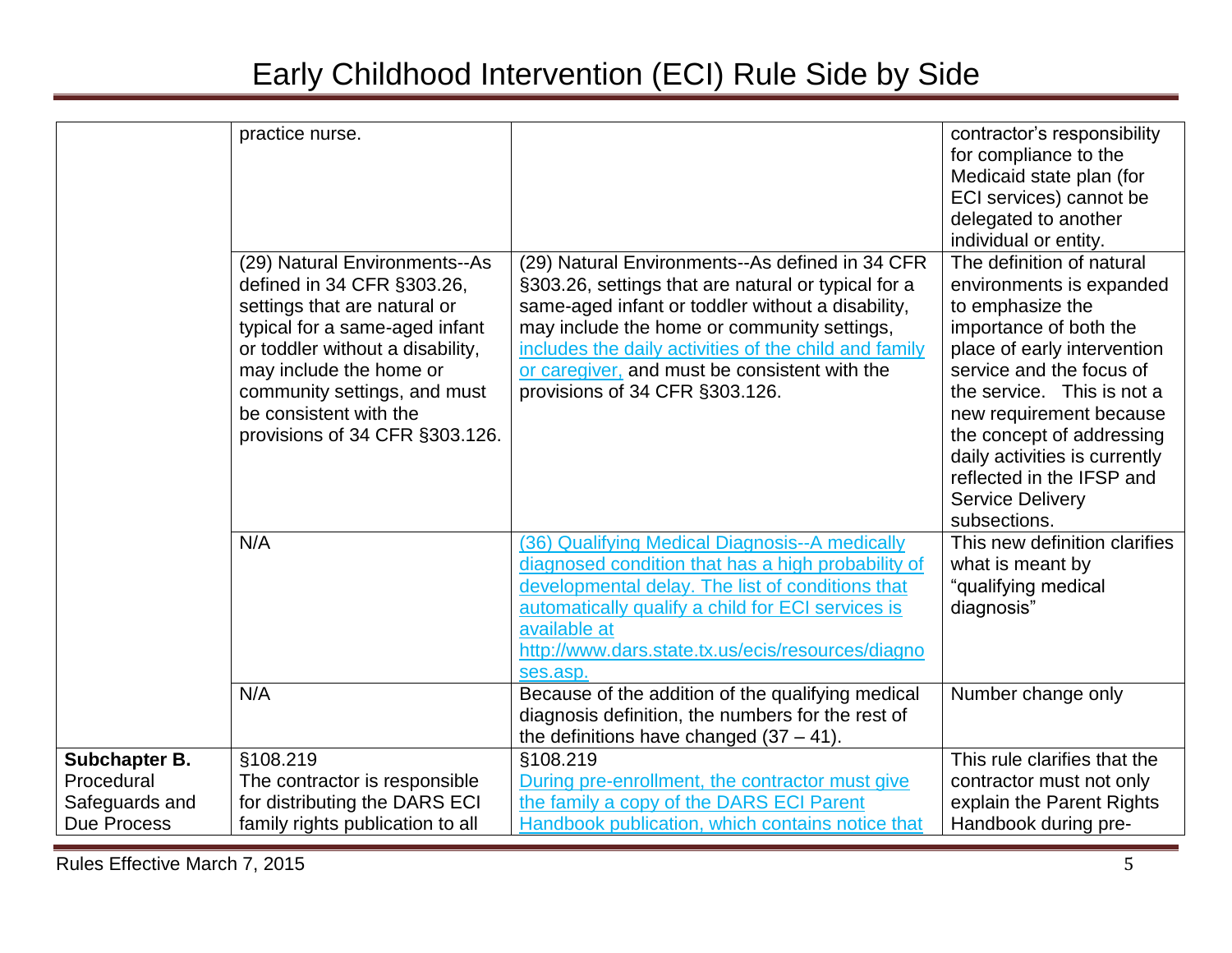| Procedures. | parents and explaining<br>requirements related to<br>confidentiality and procedural<br>safeguards.                                                                                                                                                                       | fully informs the parent about their confidentiality<br>rights as specified in 34 CFR §303.402. The<br>contractor must explain the contents of the DARS<br><b>ECI Parent Handbook when initially providing the</b><br>publication to the family and annually thereafter.                                                                                                                                                                                                                                                                                                                                                                             | enrollment, but also<br>explain it again annually.<br>The annual explanation<br>helps families know their<br>rights, reminds them how<br>to advocate for themselves<br>if they have a concern or<br>complaint, and helps them<br>fully understand their role<br>and responsibilities during<br><b>ECI activities. This</b><br>additional requirement is<br>not intended to mean the<br>program must provide<br>every family with a new<br>Parent Handbook at the |
|-------------|--------------------------------------------------------------------------------------------------------------------------------------------------------------------------------------------------------------------------------------------------------------------------|------------------------------------------------------------------------------------------------------------------------------------------------------------------------------------------------------------------------------------------------------------------------------------------------------------------------------------------------------------------------------------------------------------------------------------------------------------------------------------------------------------------------------------------------------------------------------------------------------------------------------------------------------|------------------------------------------------------------------------------------------------------------------------------------------------------------------------------------------------------------------------------------------------------------------------------------------------------------------------------------------------------------------------------------------------------------------------------------------------------------------|
|             | $$108.233$ (b) (5)<br>(b) A contractor may request<br>that the parent provide a<br>release to share information<br>with others for legitimate<br>purposes. However, when such<br>a release is sought:<br>5) the release must be time-<br>limited not to exceed one year; | $$108.233$ (b) (5)<br>(b) A contractor may request that the parent<br>provide a release to share information with others<br>for legitimate purposes. However, when such a<br>release is sought:<br>(5) the consent to release information form must<br>have a time limit: [the release must be time-<br>limited not to exceed one year; and]<br>(A) not to exceed five years after the child exits<br>services or other applicable record retention<br>period, as described in §108.221 of this title<br>(relating to Records Management) for billing<br>records; or<br>(B) not to exceed one year for all other consents<br>to release information; | annual IFSP.<br>This change extends the<br>expiration date of the<br>parental consent to release<br>information for billing<br>purposes to match the<br>agency's record retention<br>policy. This change allows<br>programs to respond to a<br>third party billing inquiry<br>after the child exits from<br>services.                                                                                                                                            |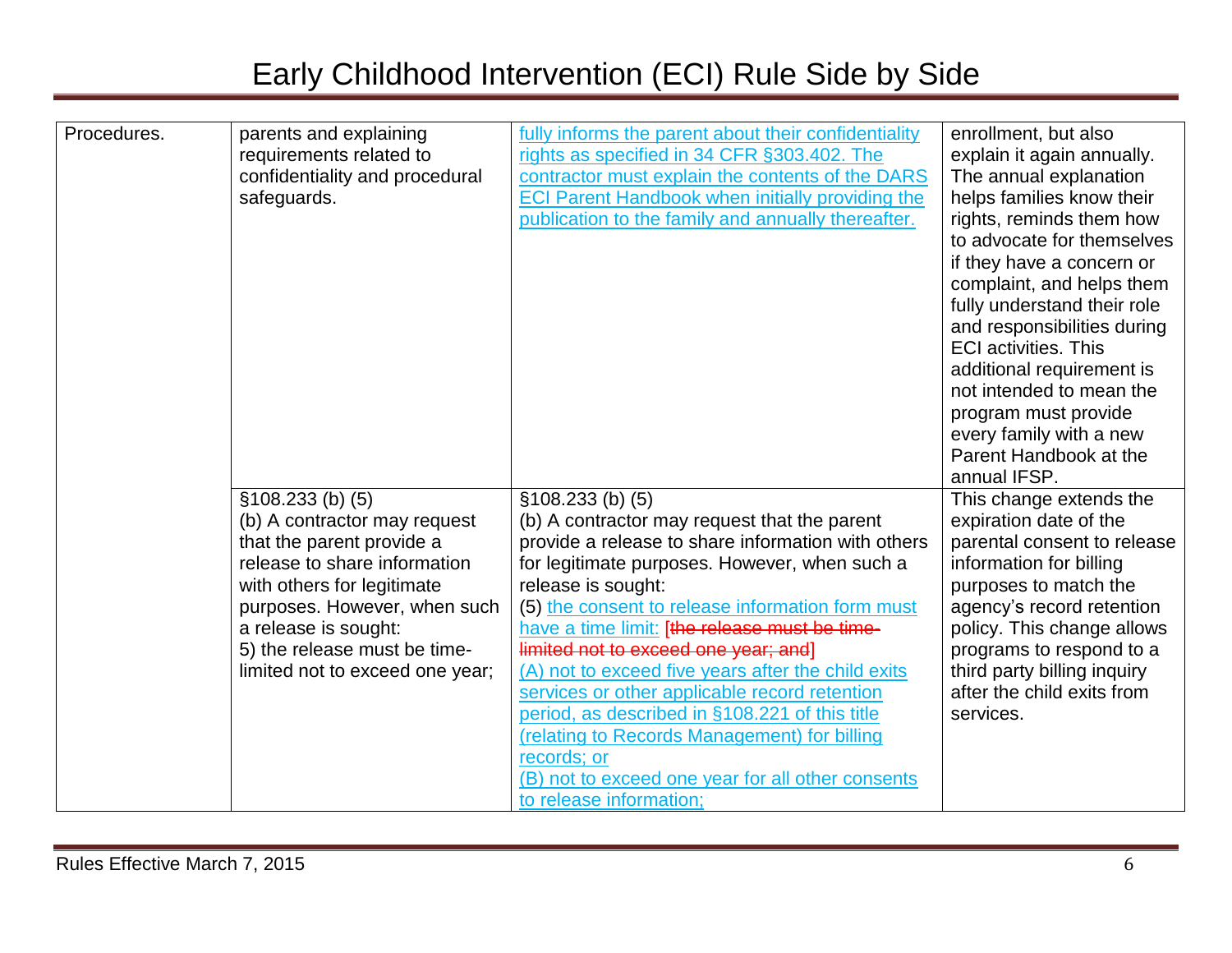| Subchapter C.<br>Staff | N/A                 | §108.301.Purpose.                                                                          | DARS prefers for each<br>subsection to have a            |
|------------------------|---------------------|--------------------------------------------------------------------------------------------|----------------------------------------------------------|
| Qualifications.        |                     | The purpose of this subchapter is to establish                                             | stated purpose.                                          |
|                        |                     | requirements related to ECI staff qualifications.                                          |                                                          |
|                        |                     |                                                                                            |                                                          |
|                        | N/A                 | §108.302. Legal Authority.                                                                 | DARS prefers for each<br>subsection to have a            |
|                        |                     | The following statutes and regulations authorize                                           | stated legal authority that                              |
|                        |                     | or require the rules in this subchapter:                                                   | requires or authorizes the                               |
|                        |                     |                                                                                            | rules outlined in the                                    |
|                        |                     | (1) Texas Human Resources Code, Chapter 73;                                                | subsection.                                              |
|                        |                     |                                                                                            |                                                          |
|                        |                     | (2) Texas Human Resources Code, Chapter 117;                                               |                                                          |
|                        |                     | (3) the Individuals with Disabilities Education Act,                                       |                                                          |
|                        |                     | Part C (20 USC §§1431 - 1444); and                                                         |                                                          |
|                        |                     |                                                                                            |                                                          |
|                        |                     | (4) implementing federal regulations 34 CFR Part                                           |                                                          |
|                        |                     | 303.                                                                                       |                                                          |
|                        | 108.803 Definitions | 108.803 Definitions                                                                        | The definition was added                                 |
|                        | N/A                 | (6) Individualized Professional Development Plan                                           | for clarity. The IPDP is<br>referenced in other rules in |
|                        |                     | (IPDP)--The training and technical assistance<br>plan developed when a staff person begins | this subsection.                                         |
|                        |                     | employment at an ECI program. The IPDP can                                                 |                                                          |
|                        |                     | include but is not limited to orientation training,                                        |                                                          |
|                        |                     | EIS credentialing activities, service coordination                                         |                                                          |
|                        |                     | training, and other training or professional                                               |                                                          |
|                        |                     | development required by the program or DARS                                                |                                                          |
|                        |                     | ECI.                                                                                       |                                                          |
|                        | N/A                 | Because of the addition of the IPDP definition, the                                        | Number change only                                       |
|                        |                     | numbers for the rest of the definitions have                                               |                                                          |
|                        |                     | changed (7-9).                                                                             |                                                          |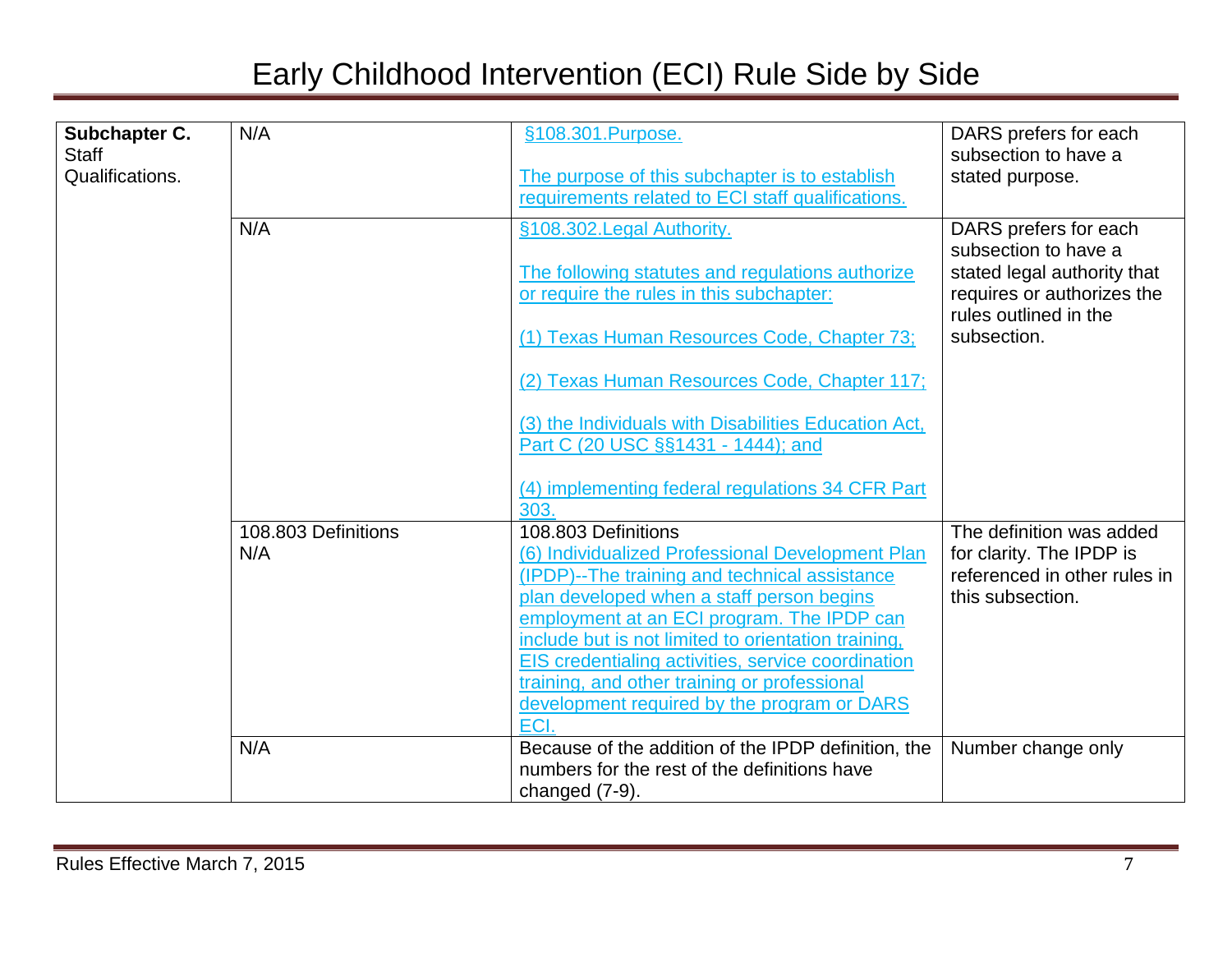| 108.309 (b)                       | 108.309(b)                                            | These additions provide      |
|-----------------------------------|-------------------------------------------------------|------------------------------|
| (1) complete orientation training | (1) complete orientation training as required by      | clarification that LEA staff |
| as required by DARS ECI.          | DARS ECI. This requirement does not apply to          | do not need to complete      |
|                                   | staff employed by the LEA;                            | the Orientation to ECI       |
| 108.309                           |                                                       | training and ECI             |
| (d) The contractor must verify    | 108.309                                               | contractors do not need to   |
| that all newly employed staff:    | (d) The contractor must verify that all newly         | complete new employment      |
| (1) are qualified in terms of     | employed staff, except staff employed by the          | verification for LEA staff.  |
| education and experience for      | LEA:                                                  |                              |
| their assigned scopes of          | (1) are qualified in terms of education and           |                              |
| responsibilities;                 | experience for their assigned scopes of               |                              |
| (2) are competent to perform      | responsibilities;                                     |                              |
| the job-related activities before | (2) are competent to perform the job-related          |                              |
| providing early childhood         | activities before providing early childhood           |                              |
| intervention services; and        | intervention services; and                            |                              |
| (3) complete orientation training | (3) complete orientation training as required by      |                              |
| as required by DARS ECI           | DARS ECI before providing early childhood             |                              |
| before providing early            | intervention services.                                |                              |
| childhood intervention services.  |                                                       |                              |
| $108.309$ (e)                     | 108.309(e)                                            | This addition was included   |
|                                   |                                                       | to clarify the components    |
| (1) All staff members who work    | (1) All staff members who work directly with          | of supervision. It is not    |
| directly with children and        | children and families must receive supervision        | intended that every          |
| families must receive             | oversight that consists of [including] documented     | supervision visit must       |
| supervision oversight including   | consultation, record review, and observation from     | include a consultation, a    |
| documented consultation,          | a qualified supervisor. The intent of supervision is  | record review and an         |
| record review, and observation    | to provide oversight and direction to staff.          | observation. Rather, a       |
| from a qualified supervisor.      | Supervisor qualifications are further described in    | supervision event should     |
| Supervisor qualifications are     | this subchapter in $\S$ \$108.313(c), 108.315(c), and | include at least one of      |
| further described in this         | 108.317(c) of this title (relating to Early           | these activities and the     |
| subchapter in §§108.313(c),       | Intervention Specialist (EIS), Service Coordinator    | activities should vary. The  |
| 108.315(c), and 108.317(c) of     | and Staff Who Do Not Hold a License or EIS            | amount of supervision        |
| this title (relating to Early     | <b>Credential and Provide Early Childhood</b>         | required for each type of    |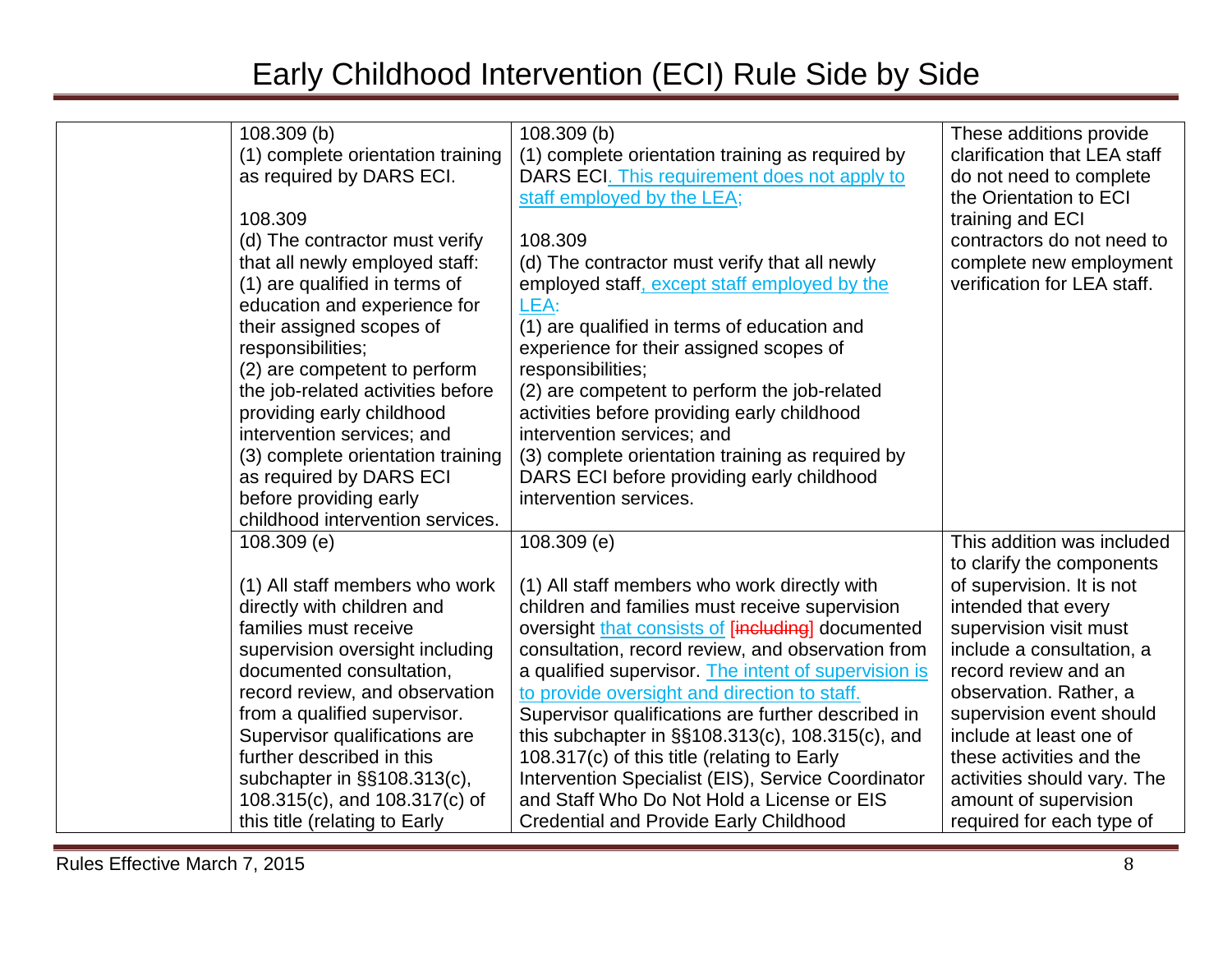| Intervention Specialist (EIS),<br><b>Service Coordinator and Staff</b> | Intervention Services to Children and Families).                                          | staff member is<br>documented in the ECI |
|------------------------------------------------------------------------|-------------------------------------------------------------------------------------------|------------------------------------------|
| Who Do Not Hold a License or<br><b>EIS Credential and Provide</b>      | (A) Documented consultation consists of<br>[includes] evaluation and development of staff | contract.                                |
| <b>Early Childhood Intervention</b>                                    | knowledge, skills, and abilities in the context of $\mathfrak{f}_{\bar{x}}$               |                                          |
| Services to Children and<br>Families).                                 | and] case-specific problem solving.                                                       |                                          |
|                                                                        | (B) Record review includes a review of                                                    |                                          |
| (A) Documented consultation                                            | documentation in child records to evaluate                                                |                                          |
| includes evaluation and                                                | compliance with the requirements of this chapter,                                         |                                          |
| development of staff                                                   | and quality, accuracy, and timeliness of                                                  |                                          |
| knowledge, skills, and abilities,                                      | documentation. It also includes feedback to staff                                         |                                          |
| and case-specific problem                                              | to identify areas of strength and areas that need                                         |                                          |
| solving.                                                               | improvement.                                                                              |                                          |
| (B) Record review includes a                                           | (C) Observation includes watching staff                                                   |                                          |
| review of documentation in                                             | interactions with children and families to provide                                        |                                          |
| child records to evaluate                                              | guidance and feedback and providing guidance                                              |                                          |
| compliance with the                                                    | and feedback about the observation.                                                       |                                          |
| requirements of this chapter,                                          |                                                                                           |                                          |
| and quality, accuracy, and                                             |                                                                                           |                                          |
| timeliness of documentation.                                           |                                                                                           |                                          |
| (C) Observation includes                                               |                                                                                           |                                          |
| watching staff interactions with                                       |                                                                                           |                                          |
| children and families to provide                                       |                                                                                           |                                          |
| guidance and feedback.                                                 |                                                                                           |                                          |
| N/A                                                                    | §108.312. Licensed Practitioner of the Healing                                            | This rule was developed in               |
|                                                                        | Arts (LPHA).                                                                              | response to a request from               |
|                                                                        |                                                                                           | ECI program directors to                 |
|                                                                        | (a) The LPHA provides necessary clinical                                                  | clarify the role of the                  |
|                                                                        | knowledge for the IFSP team to plan and                                                   | LPHA. It provides                        |
|                                                                        | implement individualized, goal oriented services                                          | guidance to both the LPHA                |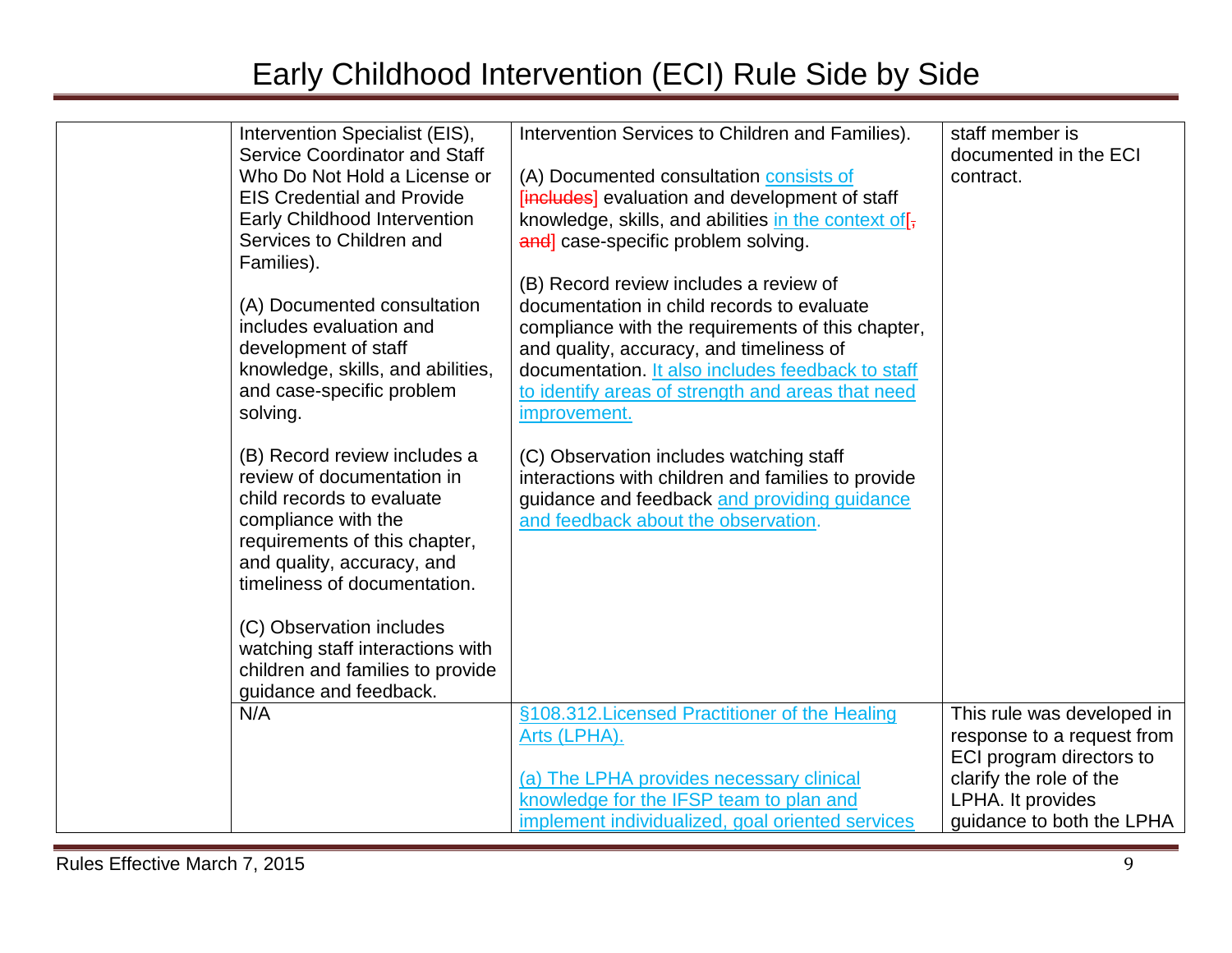|                                  | within an interdisciplinary approach.               | and other team members       |
|----------------------------------|-----------------------------------------------------|------------------------------|
|                                  |                                                     | about the LPHA               |
|                                  | (b) The LPHA's responsibility is to document the    | responsibilities on the      |
|                                  | child's progress towards the IFSP outcomes,         | IFSP team. In addition, it   |
|                                  | recommend to the team modifications to the plan     | ensures ECI contractor       |
|                                  | as needed, and provide re-assessments or            | compliance with the          |
|                                  | ongoing therapy services as planned on the IFSP.    | Medicaid state plan (for     |
|                                  |                                                     | ECI services).               |
|                                  | (c) A LPHA is required to sign the IFSP and in      |                              |
|                                  | doing so acknowledges the planned services are      |                              |
|                                  | reasonable and necessary.                           |                              |
|                                  |                                                     |                              |
|                                  | (d) The LPHA provides ongoing monitoring of the     |                              |
|                                  | IFSP, at least once every six months, to provide    |                              |
|                                  | professional opinion as to the effectiveness of     |                              |
|                                  | services.                                           |                              |
| 108.313                          | 108.313                                             | The rule was reorganized     |
| (d) EIS Active Status and EIS    | (d) Requirements for EIS active status [Active      | to improve clarity. In       |
| Inactive Status.                 | Status] and EIS inactive status are as follows:     | addition, timelines for the  |
| (1) Only an EIS with active      | [Inactive Status.]                                  | completion of required EIS   |
| status is allowed to provide     |                                                     | trainings were added. EISs   |
| early childhood intervention     | (1) Only an EIS with active status is allowed to    | did have timelines for       |
| services to children and         | provide early childhood intervention services to    | completing credentialing     |
| families. An EIS goes on         | children and families. An EIS on inactive status    | activities prior to          |
| inactive status when the EIS     | may not perform activities requiring the EIS active | September 2011. When         |
| fails to submit the required     | status.                                             | the required timelines were  |
| documentation by the             |                                                     | removed, some EISs were      |
| designated deadline or when      | (2) An EIS goes on inactive status when:            | not completing the           |
| the EIS is no longer employed    |                                                     | required training activities |
| by a contractor. An EIS on       | $(A)$ the EIS fails to submit the required          | within a reasonable time     |
| inactive status may not perform  | documentation by the designated deadline [or        | frame (incomplete            |
| activities requiring the EIS     | when the EIS is no longer employed by a             | activities after 2+ years in |
| active status. EIS active status | contractor. An EIS on inactive status may not       | the EIS Registry). The EIS   |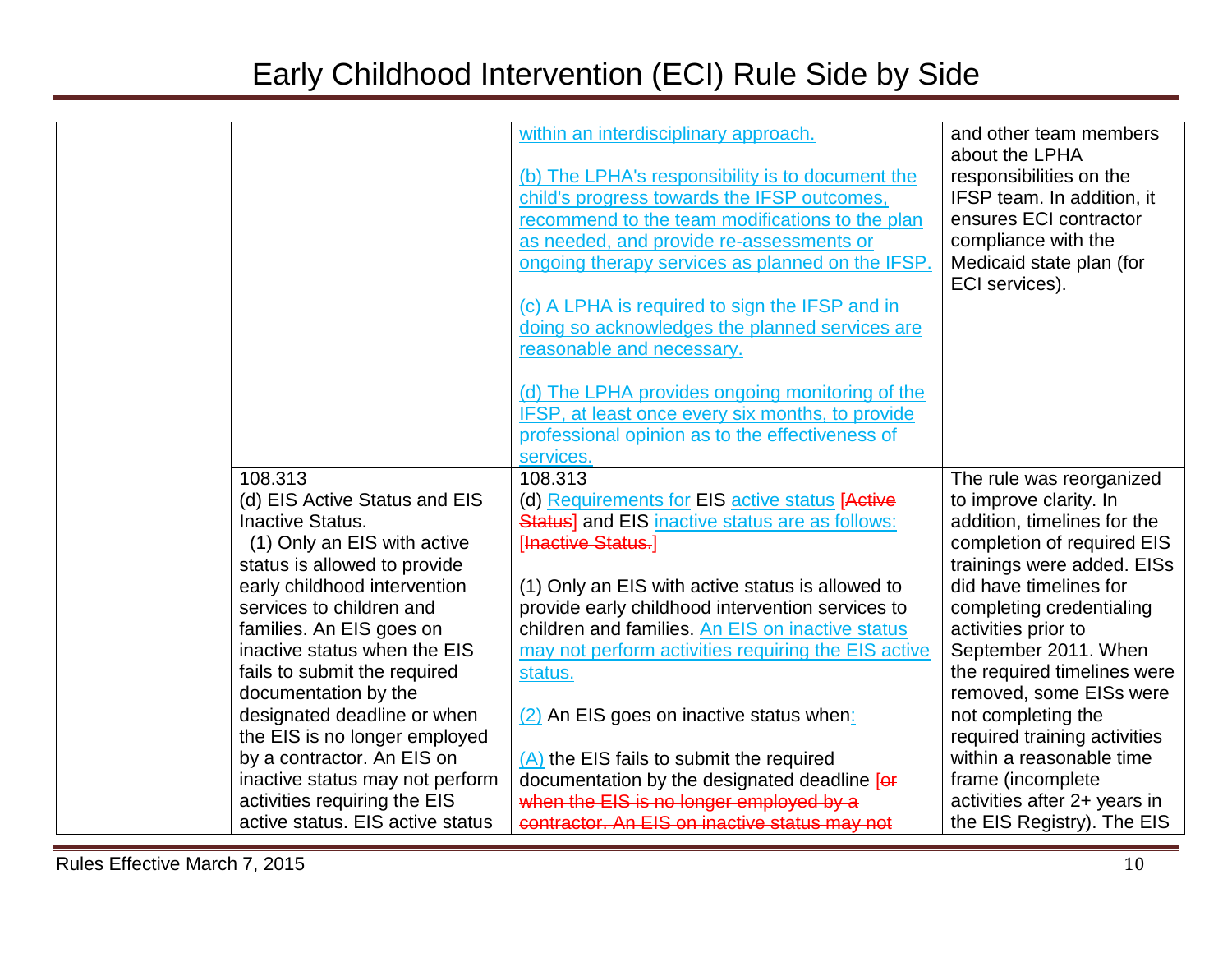| is considered reinstated after<br>the information is entered into<br>the EIS Registry and is<br>approved by DARS ECI. An<br>EIS may return to active status<br>from inactive status by<br>submitting 10 contact hours of<br>continuing education for every<br>year of inactive status. An EIS<br>returning to active status must<br>submit documentation of three<br>contact hours of ethics training<br>within the last two years.<br>(2) An EIS who has been on<br>inactive status for longer than<br>24 months must complete the<br>orientation training. | perform activities requiring the EIS active status.<br>EIS active status is considered reinstated after<br>the information is entered into the EIS Registry<br>and is approved by DARS ECI. An EIS may return<br>to active status from inactive status by submitting<br>10 contact hours of continuing education for every<br>year of inactive status. An EIS returning to active<br>status must submit documentation of three<br>contact hours of ethics training within the last two<br>years].<br>(i) Orientation to ECI training must be completed<br>within 30 days, from the EIS's start date.<br>(ii) If an EIS is transferring from another program,<br>the Orientation to ECI training must be completed<br>within 30 days from the EIS's start date unless the<br>EIS has documentation he or she has completed<br>the current Orientation module.<br>(iii) All credentialing activities (Final IPDP) must<br>be completed within a year from the EIS's start<br>date.<br>(iv) Any EIS who is in the Final IPDP stage as of<br>March 1, 2015, must complete all credentialing<br>activities by March 1, 2016.<br>(B) the EIS is no longer employed by a contractor;<br>an EIS may return to active status from inactive<br>status by:<br>(i) submitting 10 contact hours of continuing | <b>IPDP</b> has been revised<br>and completely separated<br>from the Service<br>Coordinator observations<br>and demonstrations.<br>These changes should<br>allow EISs to complete<br>their required activities well<br>within the required<br>deadlines. The clarification<br>about when the 24 month<br>"countdown" begins for<br><b>EISs on inactive status</b><br>was added to make sure<br>everyone understood how<br>long an EIS could remain<br>on inactive status before<br>he/she needs to complete<br>all credentialing activities<br>again. Finally, a statement<br>was added to clarify how<br>an EIS returns to active<br>status from inactive status. |
|--------------------------------------------------------------------------------------------------------------------------------------------------------------------------------------------------------------------------------------------------------------------------------------------------------------------------------------------------------------------------------------------------------------------------------------------------------------------------------------------------------------------------------------------------------------|--------------------------------------------------------------------------------------------------------------------------------------------------------------------------------------------------------------------------------------------------------------------------------------------------------------------------------------------------------------------------------------------------------------------------------------------------------------------------------------------------------------------------------------------------------------------------------------------------------------------------------------------------------------------------------------------------------------------------------------------------------------------------------------------------------------------------------------------------------------------------------------------------------------------------------------------------------------------------------------------------------------------------------------------------------------------------------------------------------------------------------------------------------------------------------------------------------------------------------------------------------------------------------------------------|--------------------------------------------------------------------------------------------------------------------------------------------------------------------------------------------------------------------------------------------------------------------------------------------------------------------------------------------------------------------------------------------------------------------------------------------------------------------------------------------------------------------------------------------------------------------------------------------------------------------------------------------------------------------|
|--------------------------------------------------------------------------------------------------------------------------------------------------------------------------------------------------------------------------------------------------------------------------------------------------------------------------------------------------------------------------------------------------------------------------------------------------------------------------------------------------------------------------------------------------------------|--------------------------------------------------------------------------------------------------------------------------------------------------------------------------------------------------------------------------------------------------------------------------------------------------------------------------------------------------------------------------------------------------------------------------------------------------------------------------------------------------------------------------------------------------------------------------------------------------------------------------------------------------------------------------------------------------------------------------------------------------------------------------------------------------------------------------------------------------------------------------------------------------------------------------------------------------------------------------------------------------------------------------------------------------------------------------------------------------------------------------------------------------------------------------------------------------------------------------------------------------------------------------------------------------|--------------------------------------------------------------------------------------------------------------------------------------------------------------------------------------------------------------------------------------------------------------------------------------------------------------------------------------------------------------------------------------------------------------------------------------------------------------------------------------------------------------------------------------------------------------------------------------------------------------------------------------------------------------------|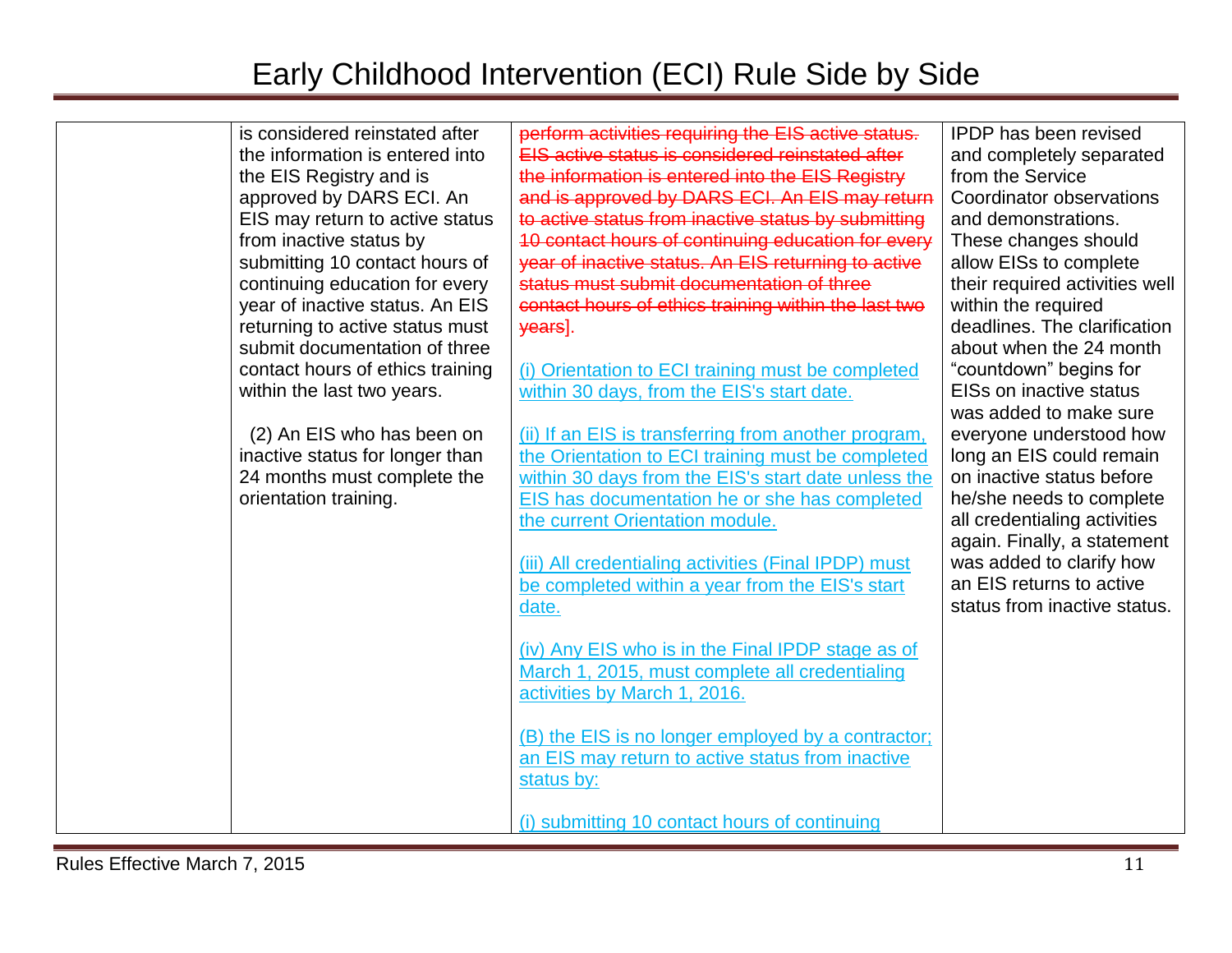|                        |                                       | education for every CPE due date that was             |                             |
|------------------------|---------------------------------------|-------------------------------------------------------|-----------------------------|
|                        |                                       | missed while the EIS was on inactive status; and      |                             |
|                        |                                       |                                                       |                             |
|                        |                                       | (ii) submitting documentation of three contact        |                             |
|                        |                                       | hours of ethics training within the last two years.   |                             |
|                        |                                       |                                                       |                             |
|                        |                                       | $(3)$ $(4)$ An EIS who has been on inactive status    |                             |
|                        |                                       | for longer than 24 months from his or her first       |                             |
|                        |                                       | missed CPE submission date must complete all          |                             |
|                        |                                       | credentialing activities. [the orientation training.] |                             |
|                        |                                       |                                                       |                             |
|                        |                                       | (4) EIS active status is considered reinstated after  |                             |
|                        |                                       | the information is entered into the EIS Registry      |                             |
|                        |                                       | and is approved by DARS ECI.                          |                             |
|                        | 108.315                               | 108.315                                               | The wording was changed     |
|                        | (e) Service Coordinator Active        | (e) Requirements for service coordinator active       | to match the wording in the |
|                        | <b>Status and Service Coordinator</b> | status and inactive status are as follows.            | EIS rule.                   |
|                        | <b>Inactive Status.</b>               |                                                       |                             |
| Subchapter F.          | 108.615                               | 108.615                                               | The wording was changed     |
| <b>Public Outreach</b> | (c) To facilitate families'           | (c) The contractor must coordinate with LEA           | for clarity. No additional  |
|                        | effective transitions from ECI        | representatives to facilitate an effective transition | requirements were added.    |
|                        | services to Part B services in        | from ECI to public school special education           |                             |
|                        | the public schools, the               | services and the LEA provision of auditory and        |                             |
|                        | contractor must coordinate with       | visual impairment services. Coordination activities   |                             |
|                        | the local educational agency          | focus on developing [To facilitate families'          |                             |
|                        | (LEA) representatives to              | effective transitions from ECI services to Part B     |                             |
|                        | achieve a shared                      | services in the public schools, the contractor must   |                             |
|                        | understanding of:                     | coordinate with the local educational agency          |                             |
|                        | (1) eligibility requirements for      | (LEA) representatives to achieve] a joint [shared]    |                             |
|                        | public school services,               | understanding of:                                     |                             |
|                        | including for Part B services;        | (1) eligibility requirements for public school        |                             |
|                        | (2) the state-level MOUs with         | services, including for Part B services;              |                             |
|                        | TEA; and                              | (2) the state-level MOUs with TEA; and                |                             |
|                        |                                       |                                                       |                             |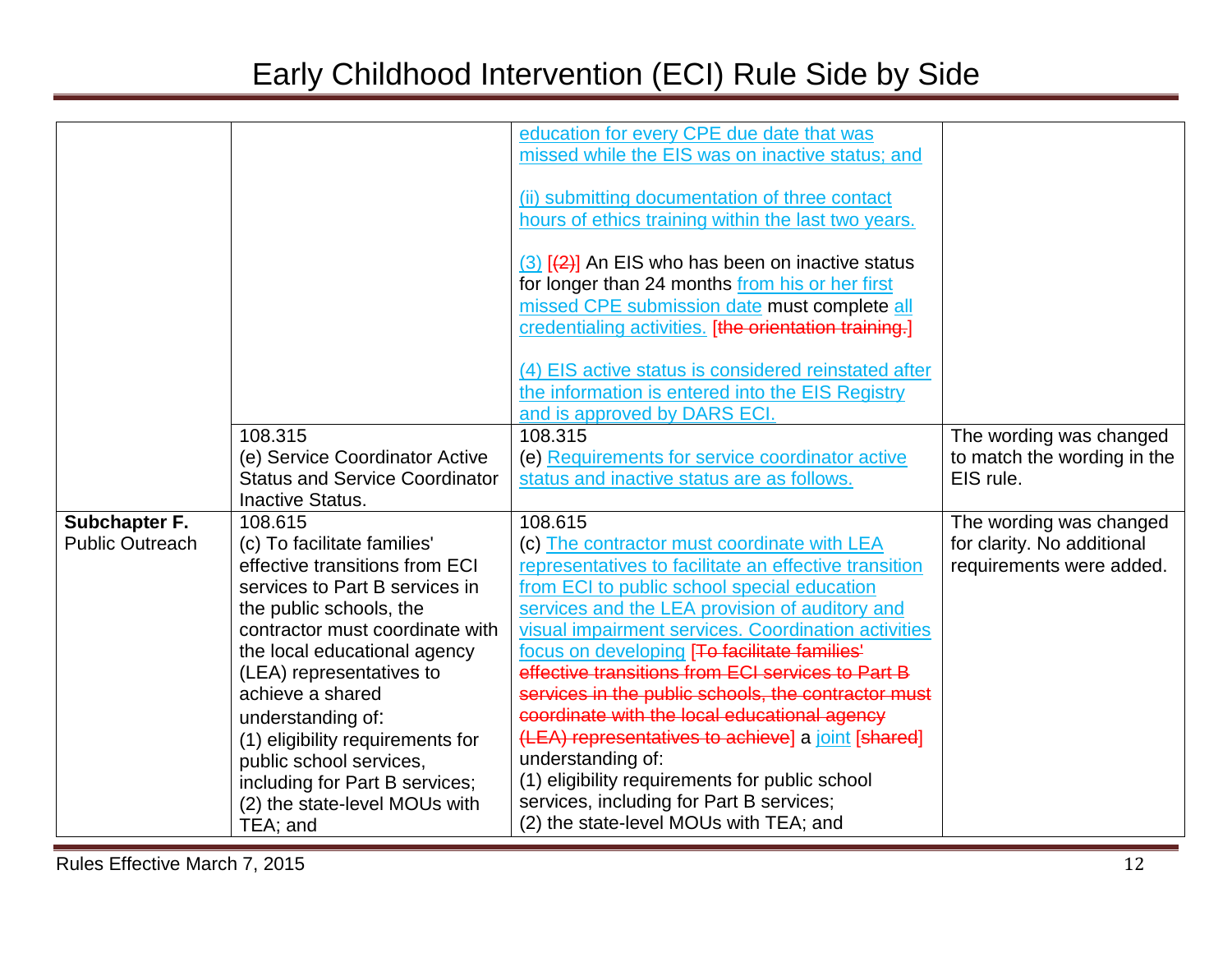| to achieve a shared<br>understanding of:<br>(1) eligibility requirements for<br><b>Head Start and Early Head</b><br>Start placement;<br>Start;<br>Head Start. | (2) the state-level MOU with<br><b>Head Start and Early Head</b><br>(3) referral procedures; and<br>(4) if applicable, the local<br>MOU with Head Start and Early | (2) the state-level MOU with Head Start and Early<br>Head Start;<br>(3) referral procedures; and<br>(4) if applicable, the local MOU with Head Start<br>and Early Head Start. |                                                                  |
|---------------------------------------------------------------------------------------------------------------------------------------------------------------|-------------------------------------------------------------------------------------------------------------------------------------------------------------------|-------------------------------------------------------------------------------------------------------------------------------------------------------------------------------|------------------------------------------------------------------|
| N/A<br>Subchapter G.<br>Referral, Pre-<br>Enrollment, and<br>Developmental<br>Screening                                                                       |                                                                                                                                                                   | §108.701.Purpose.<br>The purpose of this subchapter is to establish<br>requirements related to referral, pre-enrollment,<br>and developmental screening.                      | DARS prefers for each<br>subsection to have a<br>stated purpose. |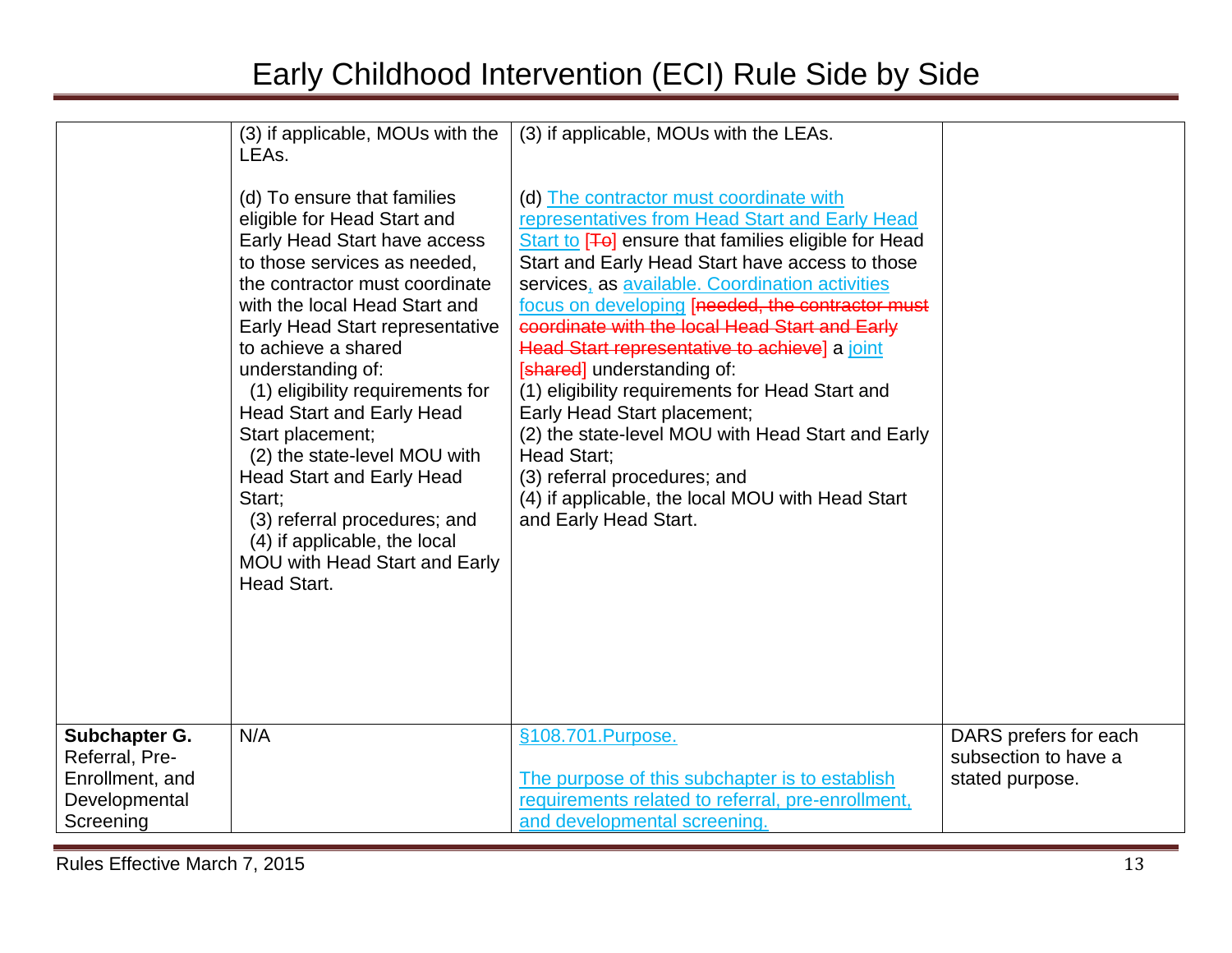| N/A                                                          | §108.702. Legal Authority.<br>The following statutes and regulations authorize<br>or require the rules in this subchapter:<br>(1) Texas Human Resources Code, Chapter 73;<br>(2) Texas Human Resources Code, Chapter 117;<br>(3) the Individuals with Disabilities Education Act,<br>Part C (20 USC §§1431 - 1444); and<br>(4) implementing federal regulations 34 CFR Part<br>303. | DARS prefers for each<br>subsection to have a<br>stated legal authority that<br>requires or authorizes the<br>rules outlined in the<br>subsection. |
|--------------------------------------------------------------|-------------------------------------------------------------------------------------------------------------------------------------------------------------------------------------------------------------------------------------------------------------------------------------------------------------------------------------------------------------------------------------|----------------------------------------------------------------------------------------------------------------------------------------------------|
| 108.701 Referral Requirements                                | 108.704 Referral Requirements                                                                                                                                                                                                                                                                                                                                                       | Nothing in the content of<br>this rule changed. The rule<br>number changed because<br>of adding the Purpose and<br>Legal Authority rules.          |
| $108.707$ (a)                                                | $108.707$ (a)                                                                                                                                                                                                                                                                                                                                                                       | This change is intended to                                                                                                                         |
| (6) The contractor must                                      | (6) The contractor must comply with all                                                                                                                                                                                                                                                                                                                                             | eliminate redundancy in                                                                                                                            |
| conduct the activities in this                               | requirements in Subchapter B of this chapter                                                                                                                                                                                                                                                                                                                                        | the rule. It does not                                                                                                                              |
| section in the parent's native                               | (relating to Procedural Safeguards and Due                                                                                                                                                                                                                                                                                                                                          | remove the requirement of                                                                                                                          |
| language, as defined in                                      | Process Procedures).                                                                                                                                                                                                                                                                                                                                                                | providing pre-enrollment                                                                                                                           |
| §108.103 of this chapter                                     |                                                                                                                                                                                                                                                                                                                                                                                     | activities in the parent's                                                                                                                         |
| (relating to Definitions), unless                            | [(6) The contractor must conduct the activities in                                                                                                                                                                                                                                                                                                                                  | native language. This                                                                                                                              |
| clearly not feasible.                                        | this section in the parent's native language, as<br>defined in §108.103 of this chapter (relating to                                                                                                                                                                                                                                                                                | requirement is stated in<br>Subchapter B and does                                                                                                  |
|                                                              | Definitions), unless clearly not feasible.]                                                                                                                                                                                                                                                                                                                                         | not need to be repeated                                                                                                                            |
| 108.707 (d) The contractor                                   |                                                                                                                                                                                                                                                                                                                                                                                     | here.                                                                                                                                              |
| must comply with all                                         | [(d) The contractor must comply with all                                                                                                                                                                                                                                                                                                                                            |                                                                                                                                                    |
| requirements in Subchapter B<br>of this chapter (relating to | requirements in Subchapter B of this chapter                                                                                                                                                                                                                                                                                                                                        |                                                                                                                                                    |
| Procedural Safeguards and                                    | (relating to Procedural Safeguards and Due                                                                                                                                                                                                                                                                                                                                          |                                                                                                                                                    |
|                                                              |                                                                                                                                                                                                                                                                                                                                                                                     |                                                                                                                                                    |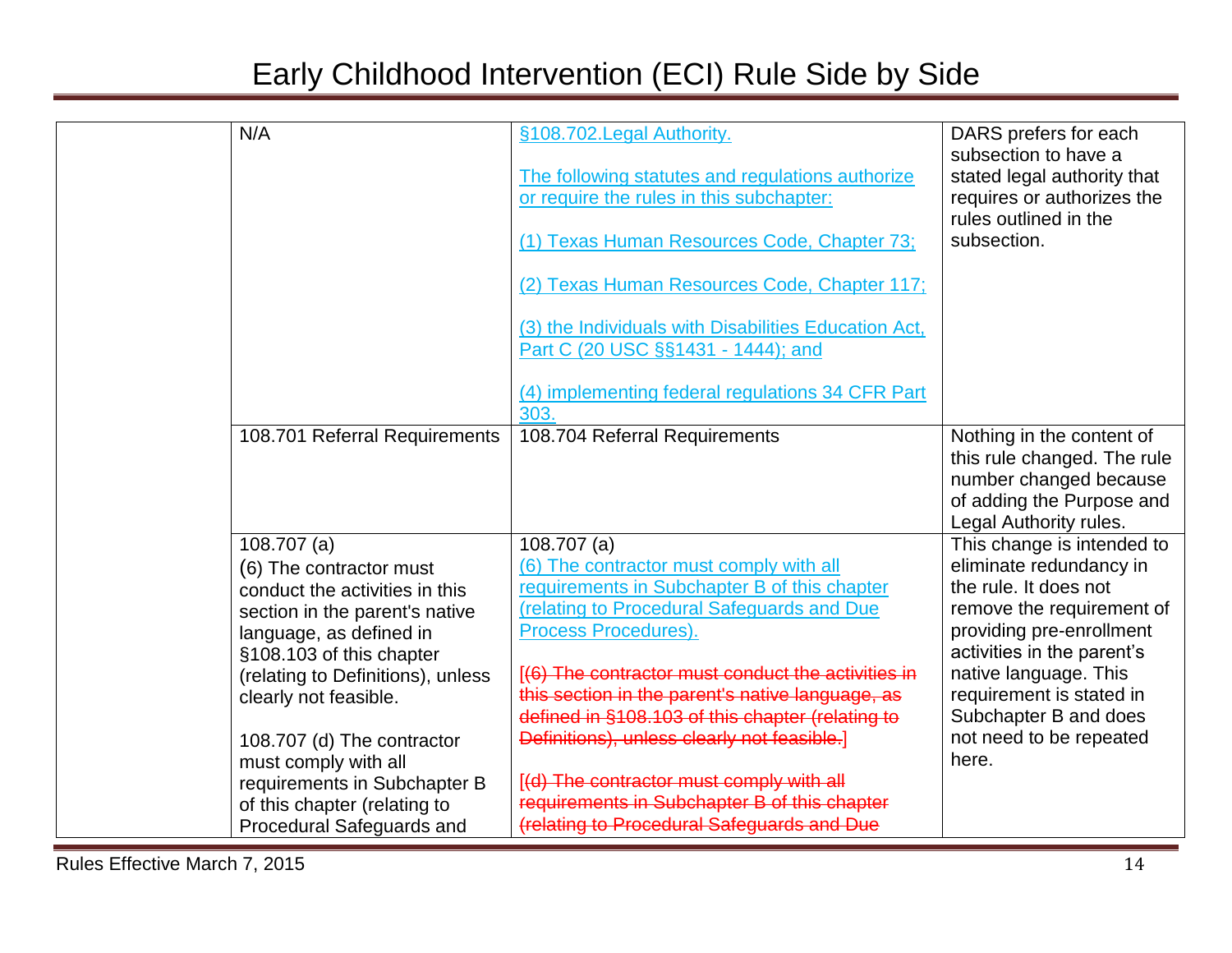|                 | Due Process Procedures).           | <b>Process Procedures).</b>                                |                            |
|-----------------|------------------------------------|------------------------------------------------------------|----------------------------|
|                 |                                    |                                                            |                            |
| Subchapter H.   | §108.809. Initial Eligibility      | §108.809. Initial Eligibility Criteria.                    | There were no new          |
| Eligibility,    | Criteria.                          |                                                            | requirements added to this |
| Evaluation, and |                                    | A child must be under 36 months of age and meet            | rule. The changes were     |
| Assessment.     | A child must be under 36           | initial eligibility criteria to receive early childhood    | intended to add clarity to |
|                 | months of age and meet initial     | intervention services. Initial eligibility is              | the existing requirements. |
|                 | eligibility criteria to receive    | established by:                                            |                            |
|                 | early childhood intervention       |                                                            |                            |
|                 | services. Initial eligibility is   | (1) documentation of a medically diagnosed                 |                            |
|                 | established by:                    | condition that has a high probability of resulting in      |                            |
|                 |                                    | developmental delay;                                       |                            |
|                 | (1) documentation of a             |                                                            |                            |
|                 | medically diagnosed condition      | (2) an auditory or visual impairment as defined by         |                            |
|                 | that has a high probability of     | the Texas Education Agency rule at 19 TAC                  |                            |
|                 | resulting in developmental         | §89.1040 (relating to Eligibility Criteria); or            |                            |
|                 | delay;                             |                                                            |                            |
|                 | (2) an auditory or visual          | (3) a developmental delay. Each developmental              |                            |
|                 | impairment as defined by the       | area must be evaluated as defined in 34 CFR                |                            |
|                 | <b>Texas Education Agency rule</b> | §303.321. Developmental delay is determined                |                            |
|                 | at 19 TAC §89.1040 (relating to    | based on:                                                  |                            |
|                 | Eligibility Criteria); or          |                                                            |                            |
|                 | (3) a developmental delay.         | (A) an evaluation using [based on] a standardized          |                            |
|                 | Each developmental area must       | tool designated by DARS that indicates                     |                            |
|                 | be evaluated as defined in 34      | $[indicating]$ a delay of at least 25 percent $[%]$ in     |                            |
|                 | CFR §303.321. Developmental        | one or more of the following developmental areas:          |                            |
|                 | delay is determined based on:      | communication; cognitive; gross motor; fine                |                            |
|                 | (A) an evaluation based on a       | motor; social emotional; or adaptive; or                   |                            |
|                 | standardized tool designated       |                                                            |                            |
|                 | by DARS indicating a delay of      | (B) an evaluation <i>using</i> [based on] a standardized   |                            |
|                 | at least 25% in one or more of     | tool designated by DARS that indicates                     |                            |
|                 | the following developmental        | $[indicating]$ a delay of at least 33 percent $[%]$ if the |                            |
|                 | areas: communication;              |                                                            |                            |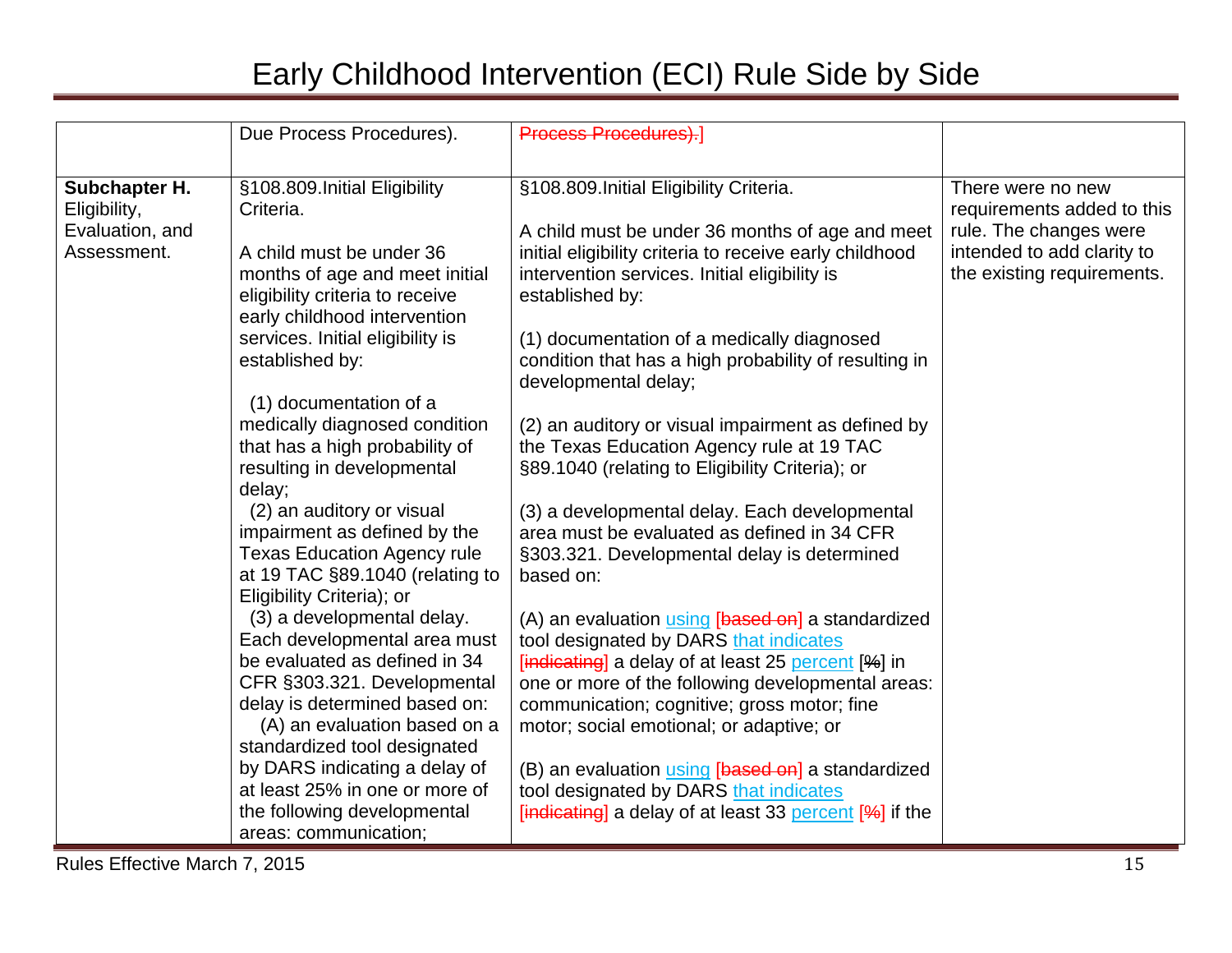| cognitive; gross motor; fine        | child's only delay is in expressive language; or      |  |
|-------------------------------------|-------------------------------------------------------|--|
| motor; social emotional; or         |                                                       |  |
| adaptive; or                        | (C) a qualitative determination of delay, as          |  |
| (B) an evaluation based on a        | indicated by responses or patterns that are           |  |
| standardized tool designated        | disordered or qualitatively different from what is    |  |
| by DARS indicating a delay of       | expected for the child's age, and significantly       |  |
| at least 33% if the child's only    | interfere with the child's ability to function in the |  |
| delay is in expressive              | environment. When the interdisciplinary team          |  |
| language; or                        | determines there is evidence that the results of      |  |
| (C) a qualitative                   | the standardized tool do not accurately reflect the   |  |
| determination of delay, as          | child's development, eligibility must be              |  |
| indicated by responses or           | established using a supplemental protocol             |  |
| patterns that are disordered or     | designated by DARS ECI. A child must meet the         |  |
| qualitatively different from what   | same eligibility standards in subparagraph (A) or     |  |
| is expected for the child's age,    | (B) of this paragraph on the designated tool to       |  |
| and significantly interfere with    | qualify for a qualitative determination of delay      |  |
| the child's ability to function in  | unless the child has an adjusted age or               |  |
| the environment. When the           | chronological age of under 3 months.                  |  |
| interdisciplinary team              |                                                       |  |
| determines there is evidence        |                                                       |  |
| that the results of the             |                                                       |  |
| standardized tool do not            |                                                       |  |
| accurately reflect the child's      |                                                       |  |
| development, eligibility must be    |                                                       |  |
| established using a                 |                                                       |  |
| supplemental protocol               |                                                       |  |
| designated by DARS ECI. A           |                                                       |  |
| child must meet the same            |                                                       |  |
| eligibility standards in            |                                                       |  |
| subparagraph $(A)$ or $(B)$ of this |                                                       |  |
| paragraph on the designated         |                                                       |  |
| tool to qualify for a qualitative   |                                                       |  |
| determination of delay.             |                                                       |  |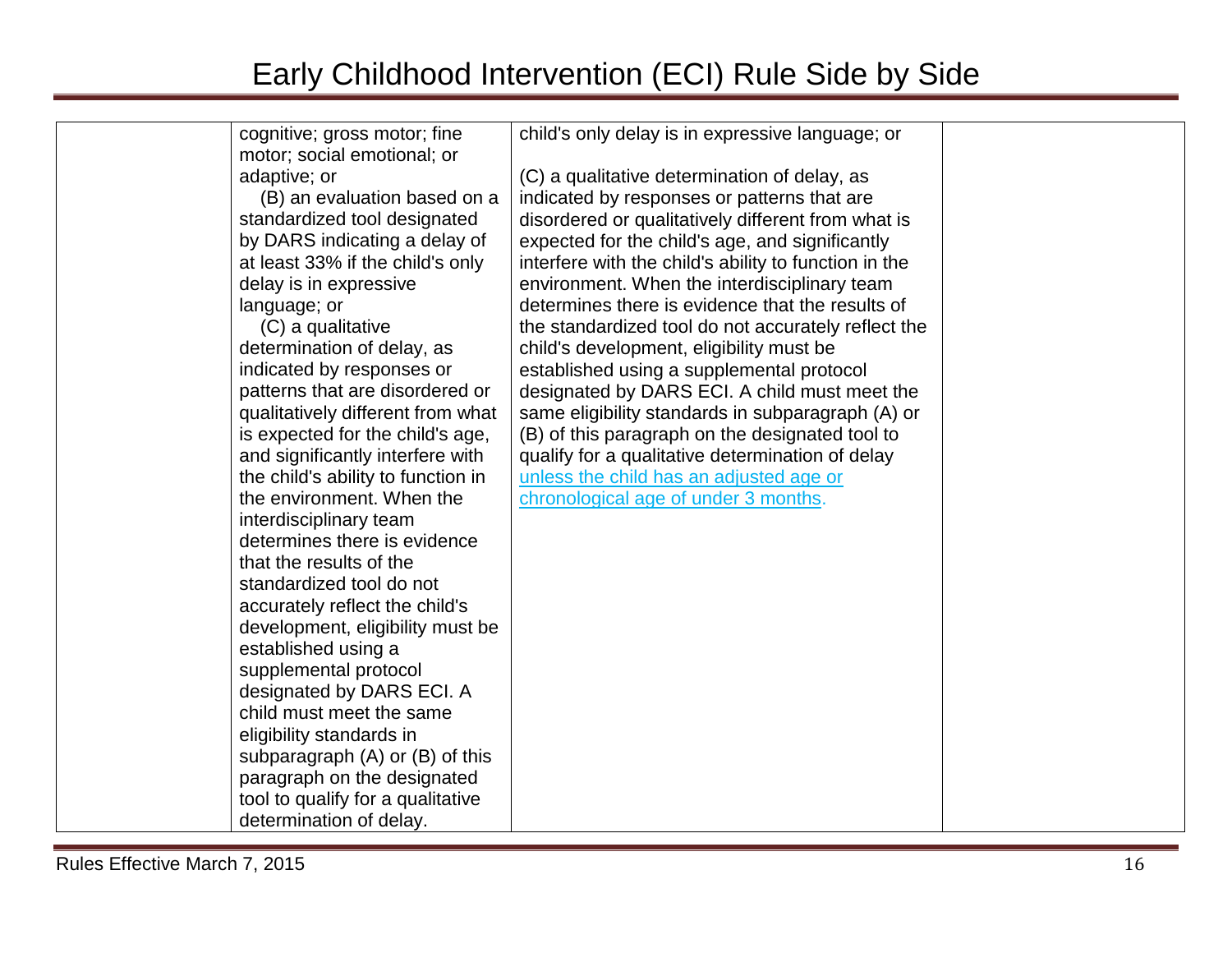| §108.811. Eligibility<br>Determination Based on<br><b>Medically Diagnosed Condition</b><br>That Has a High Probability of<br><b>Resulting in Developmental</b><br>Delay.<br>(c) If a review of the child's<br>records indicates that the child<br>has a qualifying medical<br>condition, the evaluation team<br>must determine and document<br>a need for early childhood<br>intervention services.                                                                                                               | §108.811. Eligibility Determination Based on<br>Medically Diagnosed Condition That Has a High<br>Probability of Resulting in Developmental Delay.<br>(c) If a review of the child's records indicates that<br>the child has a qualifying medical condition, the<br>evaluation team must determine and document a<br>need for early childhood intervention services as<br>required in §108.837 of this title (relating to Needs<br>Assessment).                                                                                                                                                                                                                                                                                                                          | This addition is intended to<br>assist the reader in<br>determining how to<br>document a need for early<br>intervention services by<br>directing him/her to the<br>specific rule that lists these<br>requirements. |
|-------------------------------------------------------------------------------------------------------------------------------------------------------------------------------------------------------------------------------------------------------------------------------------------------------------------------------------------------------------------------------------------------------------------------------------------------------------------------------------------------------------------|-------------------------------------------------------------------------------------------------------------------------------------------------------------------------------------------------------------------------------------------------------------------------------------------------------------------------------------------------------------------------------------------------------------------------------------------------------------------------------------------------------------------------------------------------------------------------------------------------------------------------------------------------------------------------------------------------------------------------------------------------------------------------|--------------------------------------------------------------------------------------------------------------------------------------------------------------------------------------------------------------------|
| §108.813 Assessment of<br><b>Hearing and Auditory Status</b><br>(a) As part of evaluation the<br>interdisciplinary team must<br>review the current hearing and<br>auditory status for every child<br>through an analysis of the<br>evaluation protocol results, or<br>other screening tool if the child<br>is eligible based on a medical<br>diagnosis or vision impairment,<br>to determine any need for<br>further hearing assessment.<br>(b) The contractor must refer a<br>child to a licensed audiologist if | §108.813. Determination [Assessment] of Hearing<br>and Auditory Status.<br>(a) As part of evaluation the interdisciplinary team<br>must determine any need for further hearing<br>assessment. This determination is completed by<br>reviewing [review] the current hearing and<br>auditory status for every child through an analysis<br>of [the] evaluation protocol results. A screening<br>tool may be used for a or other screening tool if<br>the child who is eligible based on a medical<br>diagnosis or vision impairment <sup>[, to determine any</sup><br>need for further hearing assessment].<br>(b) The contractor must refer a child to a licensed<br>audiologist if the child has been identified as<br>having a need for further hearing assessment and | The wording changes are<br>intended to clarify the<br>specific requirements of<br>the rule. No new<br>requirements were added.                                                                                     |
| the child has been identified as<br>having a need for further                                                                                                                                                                                                                                                                                                                                                                                                                                                     | the child has not had a hearing assessment within<br>six months of the hearing needs identification. If                                                                                                                                                                                                                                                                                                                                                                                                                                                                                                                                                                                                                                                                 |                                                                                                                                                                                                                    |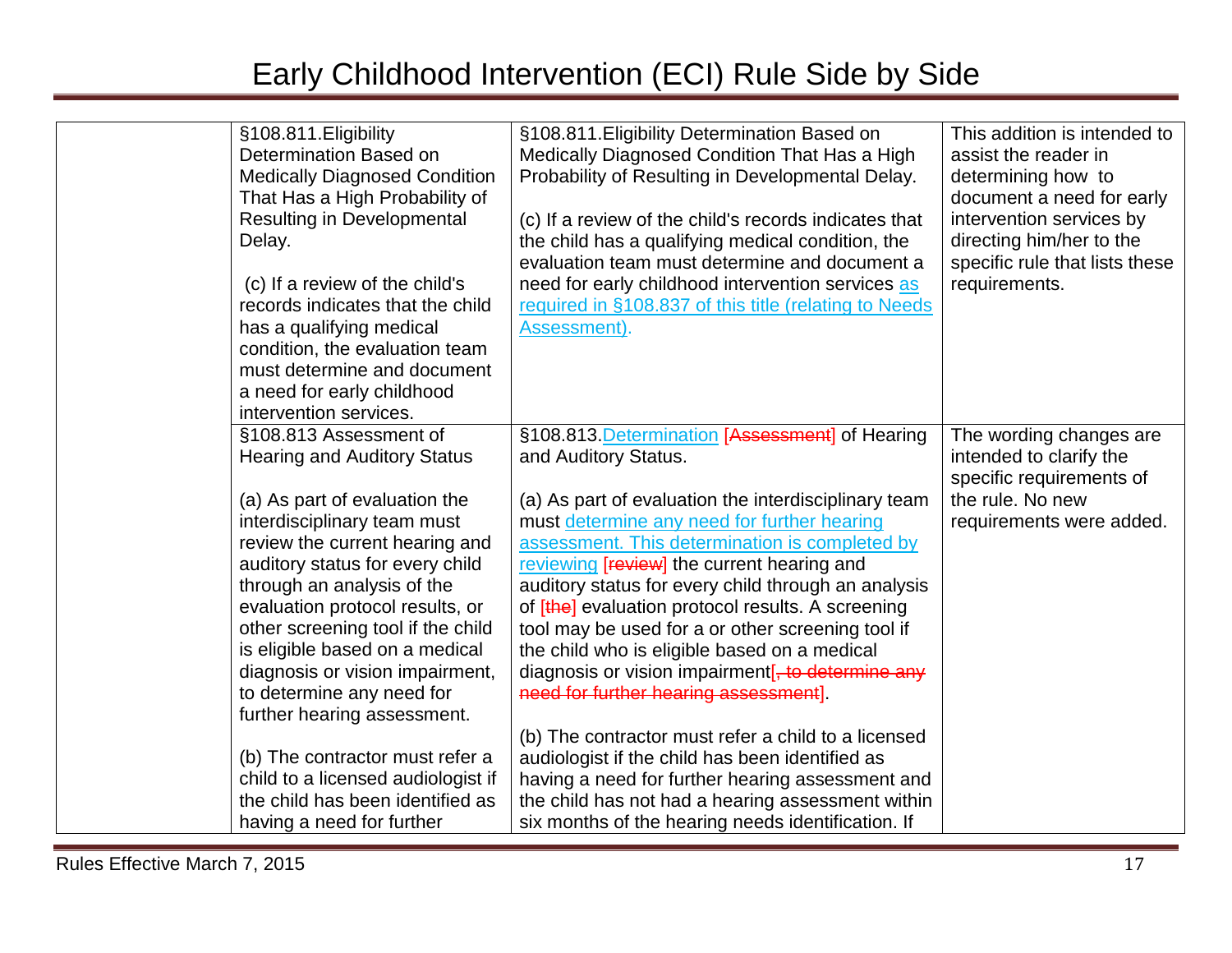| hearing assessment and the        | necessary to access a licensed audiologist, the       |                          |
|-----------------------------------|-------------------------------------------------------|--------------------------|
| child has not had a hearing       | contractor may refer the child to their primary       |                          |
| assessment within six months      | health care provider. The referral must be made:      |                          |
| of the hearing needs              |                                                       |                          |
| identification. If necessary to   | (1) within five working days; and                     |                          |
| access a licensed audiologist,    |                                                       |                          |
| the contractor may refer the      | (2) with parental consent.                            |                          |
| child to their primary health     |                                                       |                          |
| care provider. The referral must  | (c) If the contractor receives an audiological        |                          |
| be made:                          | assessment that indicates the child has an            |                          |
| (1) within five working days;     | auditory impairment, the contractor must, with        |                          |
| and                               | written parental consent, refer the child within five |                          |
| (2) with parental consent.        | business days:                                        |                          |
| (c) If the contractor receives an |                                                       |                          |
| audiological assessment that      |                                                       |                          |
| indicates the child has an        |                                                       |                          |
| auditory impairment, the          |                                                       |                          |
| contractor must refer the child   |                                                       |                          |
| within five business days:        |                                                       |                          |
| 108.815 Assessment of Vision      | §108.815. Determination [Assessment] of Vision        | The wording changes are  |
| <b>Services</b>                   | Status.                                               | intended to clarify the  |
|                                   |                                                       | specific requirements of |
| (a) As part of evaluation the     | (a) As part of evaluation, the interdisciplinary      | the rule. No new         |
| interdisciplinary team must       | team must determine any need for further vision       | requirements were added. |
| review the current vision status  | assessment. This determination is completed by        |                          |
| for every child through an        | reviewing [review] the current vision status for      |                          |
| analysis of the evaluation        | every child through an analysis of [the] evaluation   |                          |
| protocol results, or other        | protocol results. A screening tool may be used for    |                          |
| screening tool if the child is    | af, or other screening tool if the] child who is      |                          |
| eligible based on a medical       | eligible based on a medical diagnosis or hearing      |                          |
| diagnosis or hearing              | impairment. [, to determine the need for further      |                          |
| impairment, to determine the      | vision assessment.]                                   |                          |
| need for further vision           |                                                       |                          |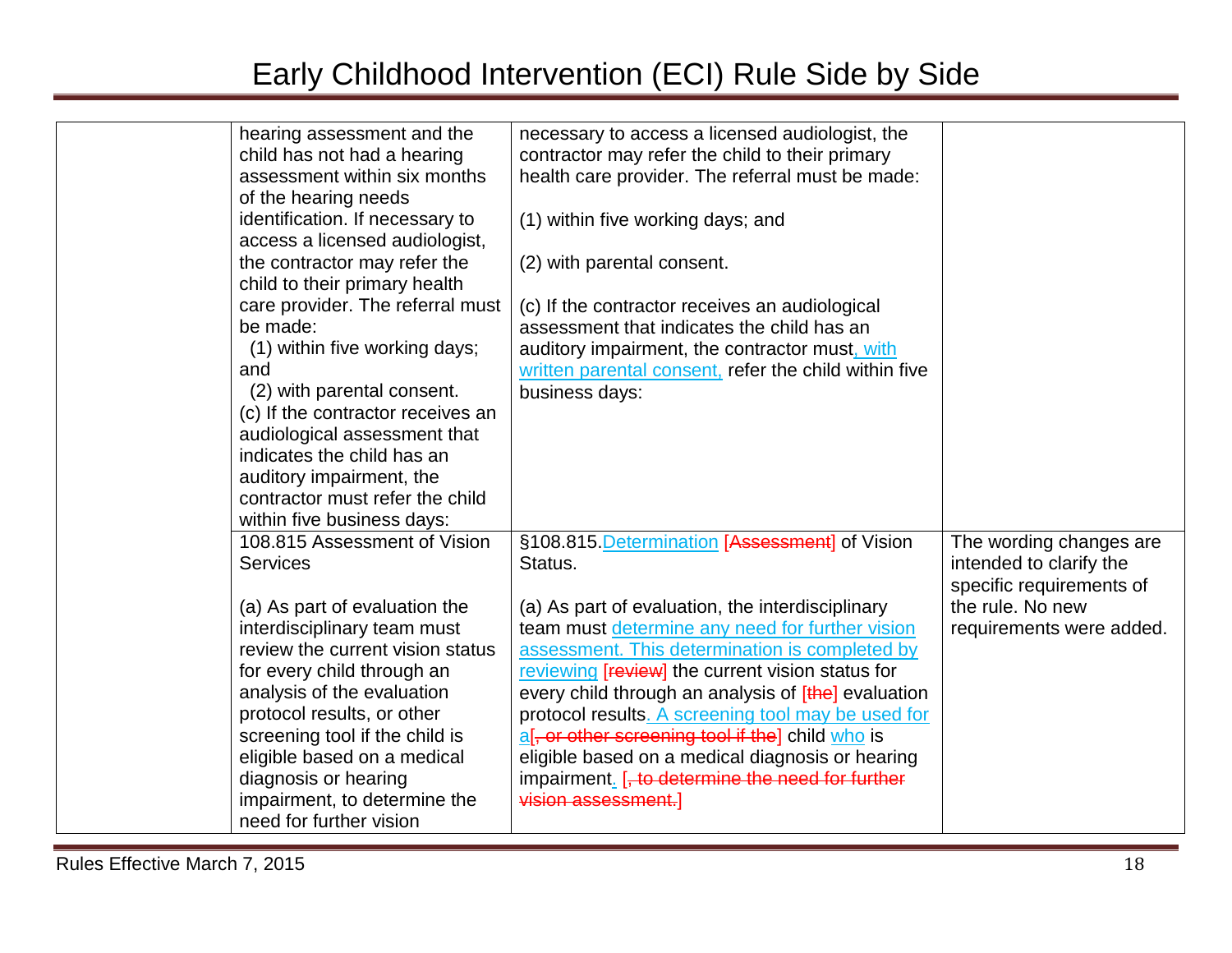| assessment.                                                                                                                                                                                                                                                                                                                                                                                                                                                                                                  |                                                                                                                                                                                                                                                                                                                                                                                                                                                                                                                                                                                                                       |                                                                                                                                                                                                                                                                                                                                                                                                                 |
|--------------------------------------------------------------------------------------------------------------------------------------------------------------------------------------------------------------------------------------------------------------------------------------------------------------------------------------------------------------------------------------------------------------------------------------------------------------------------------------------------------------|-----------------------------------------------------------------------------------------------------------------------------------------------------------------------------------------------------------------------------------------------------------------------------------------------------------------------------------------------------------------------------------------------------------------------------------------------------------------------------------------------------------------------------------------------------------------------------------------------------------------------|-----------------------------------------------------------------------------------------------------------------------------------------------------------------------------------------------------------------------------------------------------------------------------------------------------------------------------------------------------------------------------------------------------------------|
| 108.817<br>(b) The parent and at least two<br>professionals from different<br>disciplines must conduct the<br>evaluation to determine initial<br>and continuing eligibility based<br>on developmental delay as<br>defined by $§108.809(3)$ of this<br>title (relating to Initial Eligibility<br>Criteria). Service coordination<br>is not considered a discipline<br>for evaluation. The evaluation<br>procedures must include:<br>(1) administration of the<br>standardized tool designated<br>by DARS ECI; | 108.817<br>(b) The parent and at least two professionals from<br>different disciplines must conduct the evaluation<br>to determine initial and continuing eligibility based<br>on developmental delay as defined by<br>§108.809(3) of this title (relating to Initial Eligibility<br>Criteria). An LPHA must be one of the two<br>professionals. Service coordination is not<br>considered a discipline for evaluation. The<br>evaluation procedures must include:<br>(1) administration of the standardized tool<br>designated by DARS ECI;<br>(2) taking the child's history, including interviewing<br>the parent; | This rule contains a new<br>requirement - an LPHA<br>must be one of the two<br>professionals on an<br>evaluation team. Having<br>an LPHA on the team<br>strengthens the team's<br>ability to identify all of a<br>child's needs. In addition,<br>having an LPHA as part of<br>the initial evaluation team<br>prevents families from<br>having to wait for a<br>qualitative determination of<br>delay if needed. |
| (2) taking the child's history,<br>including interviewing the<br>parent;<br>(3) identifying the child's level<br>of functioning in each of the<br>developmental areas in 34 CFR<br>$\S303.21(a)(1);$<br>(4) gathering information from<br>other sources such as family<br>members, other caregivers,<br>medical providers, social                                                                                                                                                                            | (3) identifying the child's level of functioning in<br>each of the developmental areas in 34 CFR<br>$\S303.21(a)(1);$<br>(4) gathering information from other sources such<br>as family members, other caregivers, medical<br>providers, social workers, and educators, if<br>necessary, to understand the full scope of the<br>child's unique strengths and needs;                                                                                                                                                                                                                                                   | The addition of (7) requires<br>that the LPHA on the team<br>apply clinical knowledge to<br>interpret test scores and<br>determine developmental<br>delay based on those<br>scores in combination with<br>information gathered from<br>other sources, which help<br>to ensure that no single<br>procedure was used as the                                                                                       |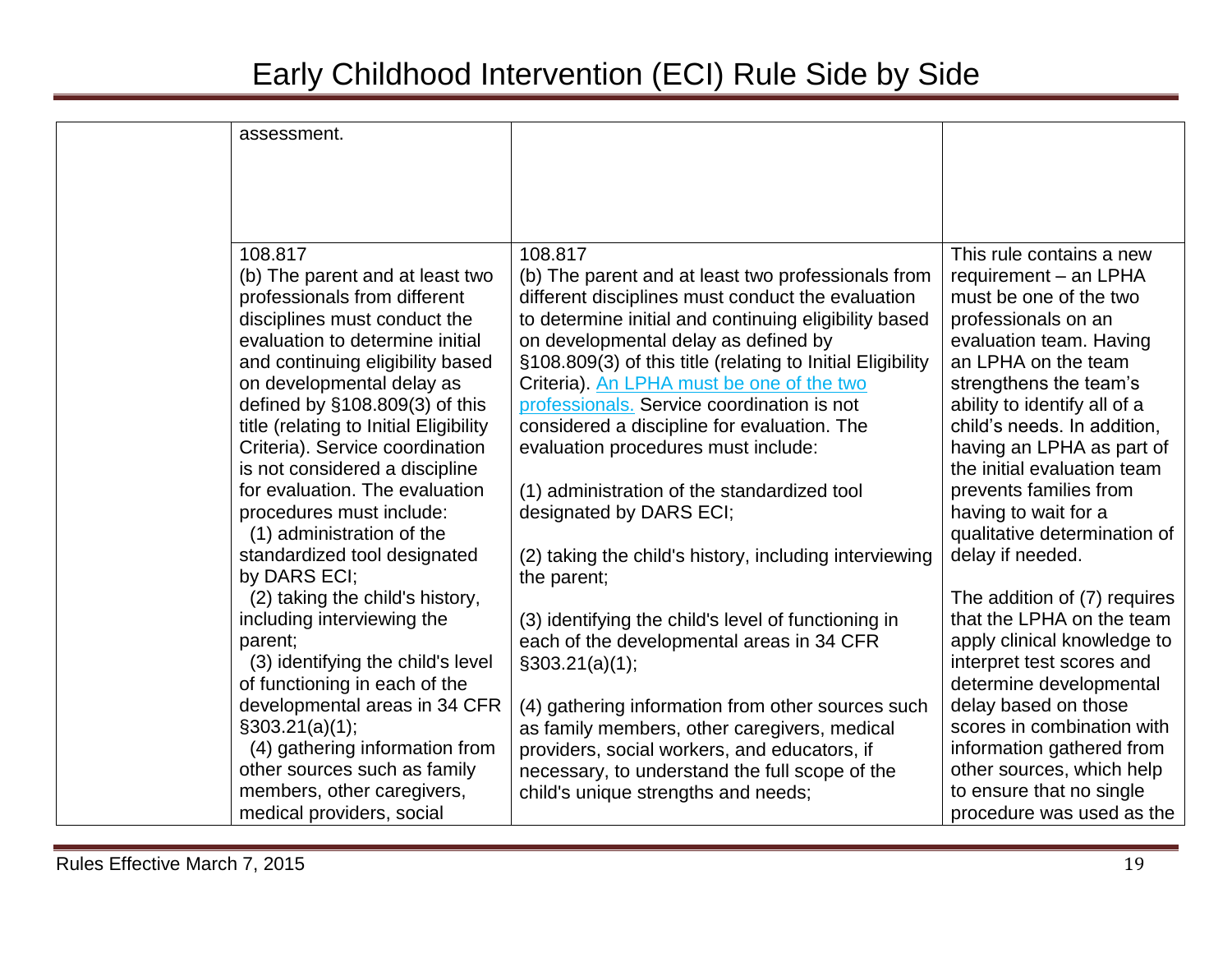| workers, and educators, if        | (5) reviewing medical, educational, and other          | sole criterion for    |
|-----------------------------------|--------------------------------------------------------|-----------------------|
| necessary, to understand the      | records; and                                           | determining a child's |
| full scope of the child's unique  |                                                        | eligibility.          |
| strengths and needs;              | (6) in addition to 34 CFR §303.321(b),                 |                       |
| (5) reviewing medical,            | determining the most appropriate setting,              |                       |
| educational, and other records;   | circumstances, time of day, and participants for       |                       |
| and                               | the evaluation in order to capture the most            |                       |
| (6) in addition to 34 CFR         | accurate picture of the child's ability to function in |                       |
| §303.321(b), determining the      | his or her natural environment; and[-]                 |                       |
| most appropriate setting,         |                                                        |                       |
| circumstances, time of day, and   | (7) interpreting scores and determining delay          |                       |
| participants for the evaluation   | through the application of informed clinical opinion   |                       |
| in order to capture the most      | to test results.                                       |                       |
| accurate picture of the child's   |                                                        |                       |
| ability to function in his or her | (c) The contractor must consider other                 |                       |
| natural environment.              | evaluations and assessments performed by               |                       |
| (c) The contractor must           | outside entities when requested by the family.         |                       |
| consider other evaluations and    |                                                        |                       |
| assessments performed by          | (1) The contractor must determine whether              |                       |
| outside entities when requested   | outside evaluations and assessments:                   |                       |
| by the family.                    |                                                        |                       |
| (1) The contractor must           | (A) are consistent with DARS ECI policies;             |                       |
| determine whether outside         |                                                        |                       |
| evaluations and assessments:      | (B) reflect the child's current status; and            |                       |
| (A) are consistent with DARS      |                                                        |                       |
| ECI policies;                     | (C) have implications for IFSP development.            |                       |
| (B) reflect the child's current   |                                                        |                       |
| status; and                       | (2) If the family does not allow full access to those  |                       |
| (C) have implications for         | records or to those entities or does not consent to    |                       |
| IFSP development.                 | or does not cooperate in evaluations or                |                       |
| (2) If the family does not allow  | assessments to verify their findings, the              |                       |
| full access to those records or   | contractor may discount or disregard the other         |                       |
| to those entities or does not     | evaluations and assessments performed by               |                       |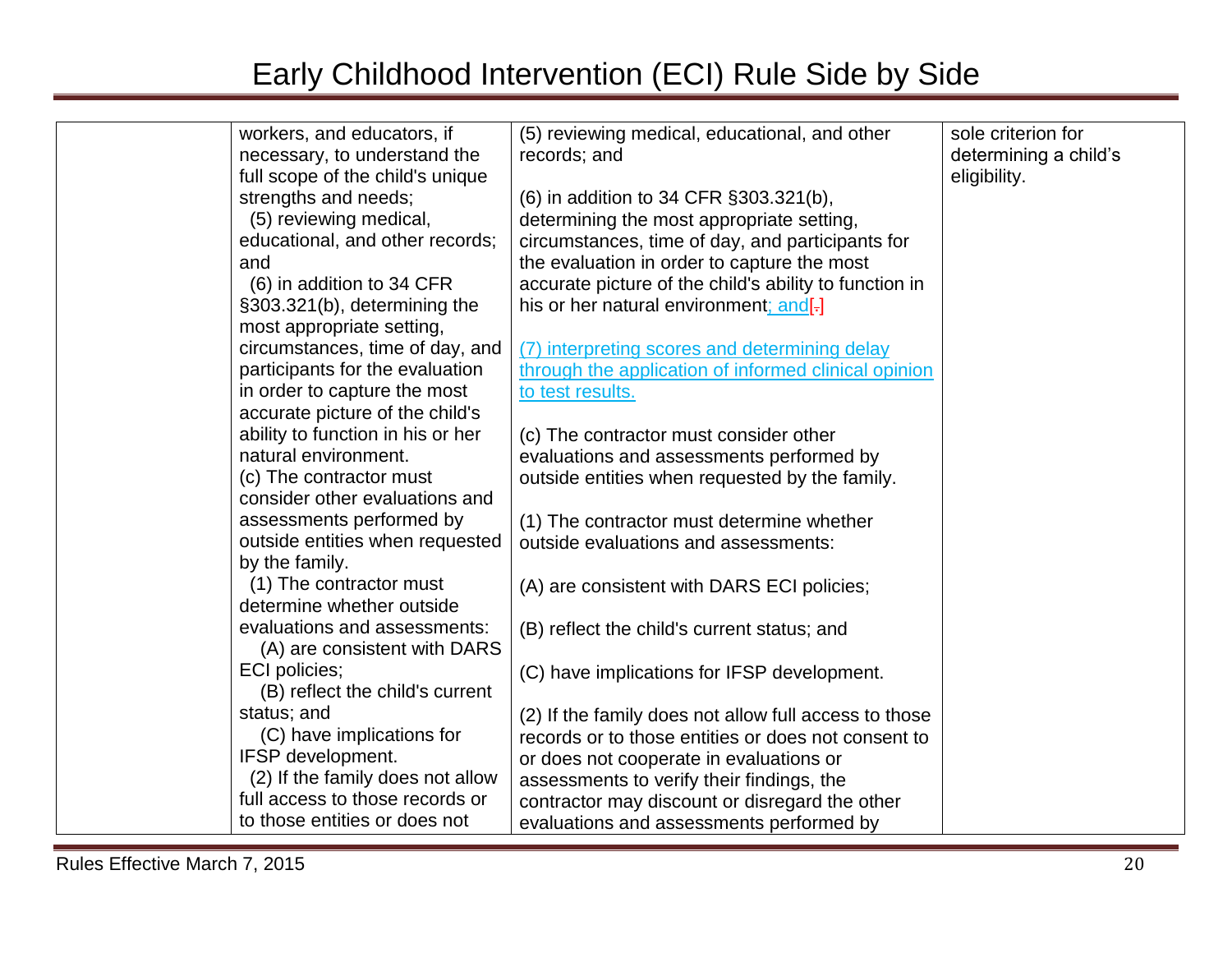| consent to or does not          | outside entities.                                       |                              |
|---------------------------------|---------------------------------------------------------|------------------------------|
| cooperate in evaluations or     |                                                         |                              |
| assessments to verify their     | [(d) Evaluation must be based on informed clinical      |                              |
| findings, the contractor may    | opinion.]                                               |                              |
| discount or disregard the other |                                                         |                              |
| evaluations and assessments     |                                                         |                              |
| performed by outside entities.  |                                                         |                              |
| (d) Evaluation must be based    |                                                         |                              |
| on informed clinical opinion.   |                                                         |                              |
| §108.819. Adjustment for        | §108.819.Age Adjustment for Children Born               | This addition provides       |
| Children Born Prematurely.      | Prematurely.                                            | more clarity about what is   |
|                                 |                                                         | being adjusted for children  |
|                                 |                                                         | who are born prematurely.    |
| §108.821.Qualitative            | §108.821.Qualitative Determination of                   | This section was rewritten   |
| Determination of                | Developmental Delay.                                    | to provide clarity on the    |
| Developmental Delay.            |                                                         | procedures for determining   |
|                                 | <b>[(a)]</b> Qualitative Determination of Developmental | a qualitative delay.         |
| a) When the results of the      | Delay is applied as described in this section [in       |                              |
| evaluation, using the           | two circumstances]:                                     | This change also removes     |
| standardized tool designated    |                                                         | the requirement that a       |
| by DARS ECI, do not             | (1) When a child's adjusted age is 0 months,            | team administer the BDI      |
| accurately reflect the child's  | administration of the standardized tool or another      | for a child who has an       |
| development or ability to       | protocol is not required. The interdisciplinary         | adjusted age of 0 months     |
| function in the natural         | team, which must include an LPHA                        | before moving to             |
| environment, the                | knowledgeable in the area of concern, must              | qualitative determination of |
| interdisciplinary team          | describe clinical findings and how those findings       | delay. This requirement      |
| documents this in the child's   | significantly interfere with the child's functional     | was removed because it is    |
| record and proceeds to a        | abilities.[: or]                                        | impossible to show a 25%     |
| qualitative determination of    |                                                         | delay for a child who has    |
| developmental delay.            | (2) When the evaluation results, which are              | an adjusted age of 0.        |
|                                 | measured using the standardized tool designated         |                              |
| (b) The interdisciplinary team  | by DARS ECI, do not accurately reflect the child's      | The specific citation of     |
| must use the supplemental       | development or ability to function in the natural       | "which must include an       |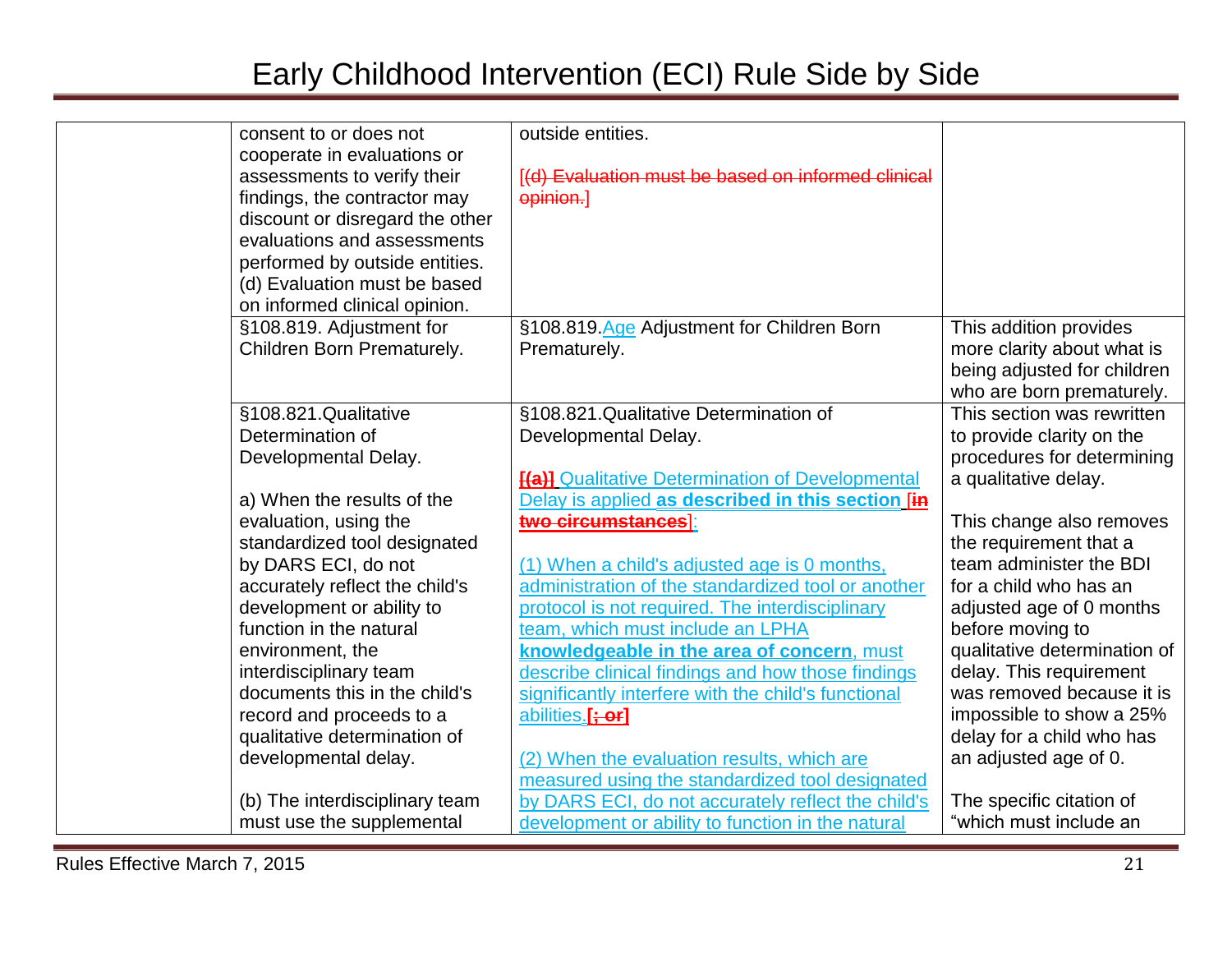| protocol designated by DARS<br>ECI to determine qualitative<br>delay. | environment, the interdisciplinary team, [which<br><b>must include an LPHA,]</b> documents this<br>information in the child's record and proceeds to a<br>qualitative determination of developmental<br>$delay$ :                                                                                              | LPHA" was removed to<br>eliminate redundancy. As<br>defined, every<br>interdisciplinary team is<br>required to have an LPHA |
|-----------------------------------------------------------------------|----------------------------------------------------------------------------------------------------------------------------------------------------------------------------------------------------------------------------------------------------------------------------------------------------------------|-----------------------------------------------------------------------------------------------------------------------------|
|                                                                       | [(b)] (A) For a child with an adjusted or<br>chronological age of greater than 0 months but<br>less than 3 months, the interdisciplinary team,<br>which must include an LPHA knowledgeable in<br>the area of concern, qualitatively determines                                                                 |                                                                                                                             |
|                                                                       | developmental delay by describing clinical<br>findings and how those findings significantly<br>interfere with the child's functional abilities.<br>[(c)] (B) For a child with an adjusted or                                                                                                                   |                                                                                                                             |
|                                                                       | chronological age of at least 3 months, the<br>interdisciplinary team, which must include an<br><b>LPHA knowledgeable in the area of concern.</b><br>must use the supplemental protocol designated<br>by DARS ECI to qualitatively determine                                                                   |                                                                                                                             |
|                                                                       | developmental delay. The developmental<br>domains and sub-domains that can be used for<br>qualitative determination of delay are established<br>by DARS.                                                                                                                                                       |                                                                                                                             |
|                                                                       | [(a) When the results of the evaluation, using the<br>standardized tool designated by DARS ECI, do<br>not accurately reflect the child's development or<br>ability to function in the natural environment, the<br>interdisciplinary team documents this in the child's<br>record and proceeds to a qualitative |                                                                                                                             |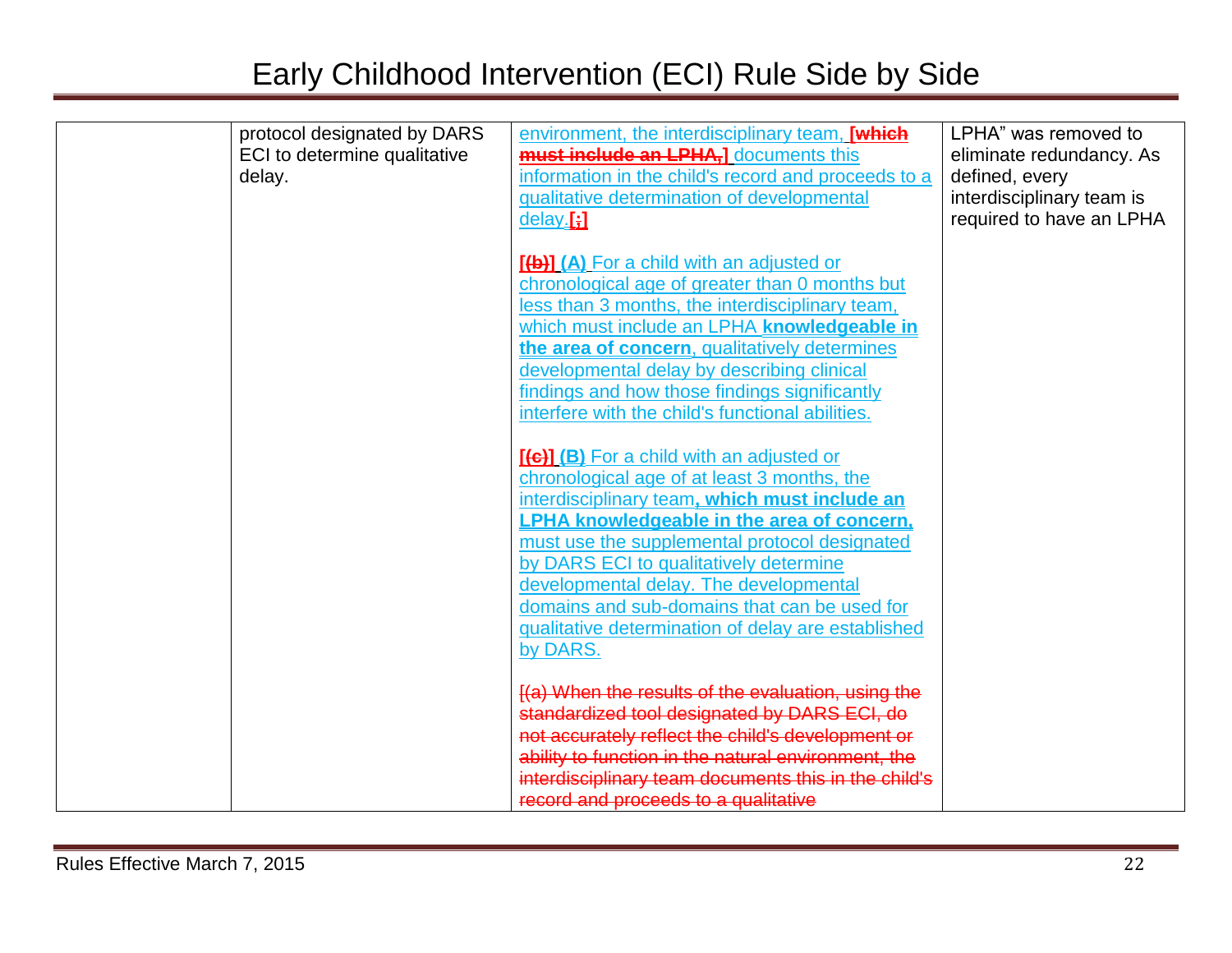|                                | determination of developmental delay.]                                                                                           |                                                           |
|--------------------------------|----------------------------------------------------------------------------------------------------------------------------------|-----------------------------------------------------------|
|                                | [(b) The interdisciplinary team must use the<br>supplemental protocol designated by DARS ECI<br>to determine qualitative delay.] |                                                           |
| 108.828                        | 108.828                                                                                                                          | This rule change clarifies                                |
| (c) The eligibility statement  | (c) The eligibility statement must be:                                                                                           | that the eligibility form                                 |
| must be:                       | (1) completed for every child evaluated;                                                                                         | must be completed for                                     |
| (1) in the child's record; and | $(2)$ $(4)$ in the child's record; and                                                                                           | every child evaluated,                                    |
| (2) updated when eligibility   | $(3)$ $(2)$ updated when eligibility [changes or] is re-                                                                         | including a child who does                                |
| changes or is re-determined.   | determined.                                                                                                                      | not qualify for ECI                                       |
|                                | (d) Only one eligibility type may be [selected for<br>the child] listed on the eligibility statement:                            | services, and establishes<br>an "expiration" date for the |
|                                | (1) medical diagnosis;                                                                                                           | form. It also removes the                                 |
|                                | (2) vision or hearing impairment as defined by                                                                                   | previous requirement that                                 |
|                                | the Texas Education Agency; [or]                                                                                                 | the form must be updated                                  |
|                                | (3) developmental delay;                                                                                                         | when eligibility changes.                                 |
|                                | (e) Ilf a child meets multiple eligibility criteria,                                                                             | The form should not be                                    |
|                                | on the eligibility statement, subsection (d)(1)                                                                                  | updated until eligibility is                              |
|                                | takes priority over subsection (d)(2) and (3),                                                                                   | redetermined, even if the                                 |
|                                | and subsection (d)(2) takes priority over                                                                                        | team learns of new                                        |
|                                | subsection (d)(3).] The eligibility statement is                                                                                 | qualifying criteria between                               |
|                                | valid for 1 year, except for children who are                                                                                    | initial eligibly and annual                               |
|                                | eligible with a qualitative determination of                                                                                     | eligibility.                                              |
|                                | developmental delay. The eligibility statement<br>for children who are determined eligible with a                                |                                                           |
|                                | qualitative determination of developmental                                                                                       |                                                           |
|                                | delay is valid for six months. Information                                                                                       |                                                           |
|                                | about additional qualifying criteria is                                                                                          |                                                           |
|                                | documented in the child's record. The                                                                                            |                                                           |
|                                | eligibility statement does not need to be                                                                                        |                                                           |
|                                | changed or updated until eligibility is re-                                                                                      |                                                           |
|                                | determined.                                                                                                                      |                                                           |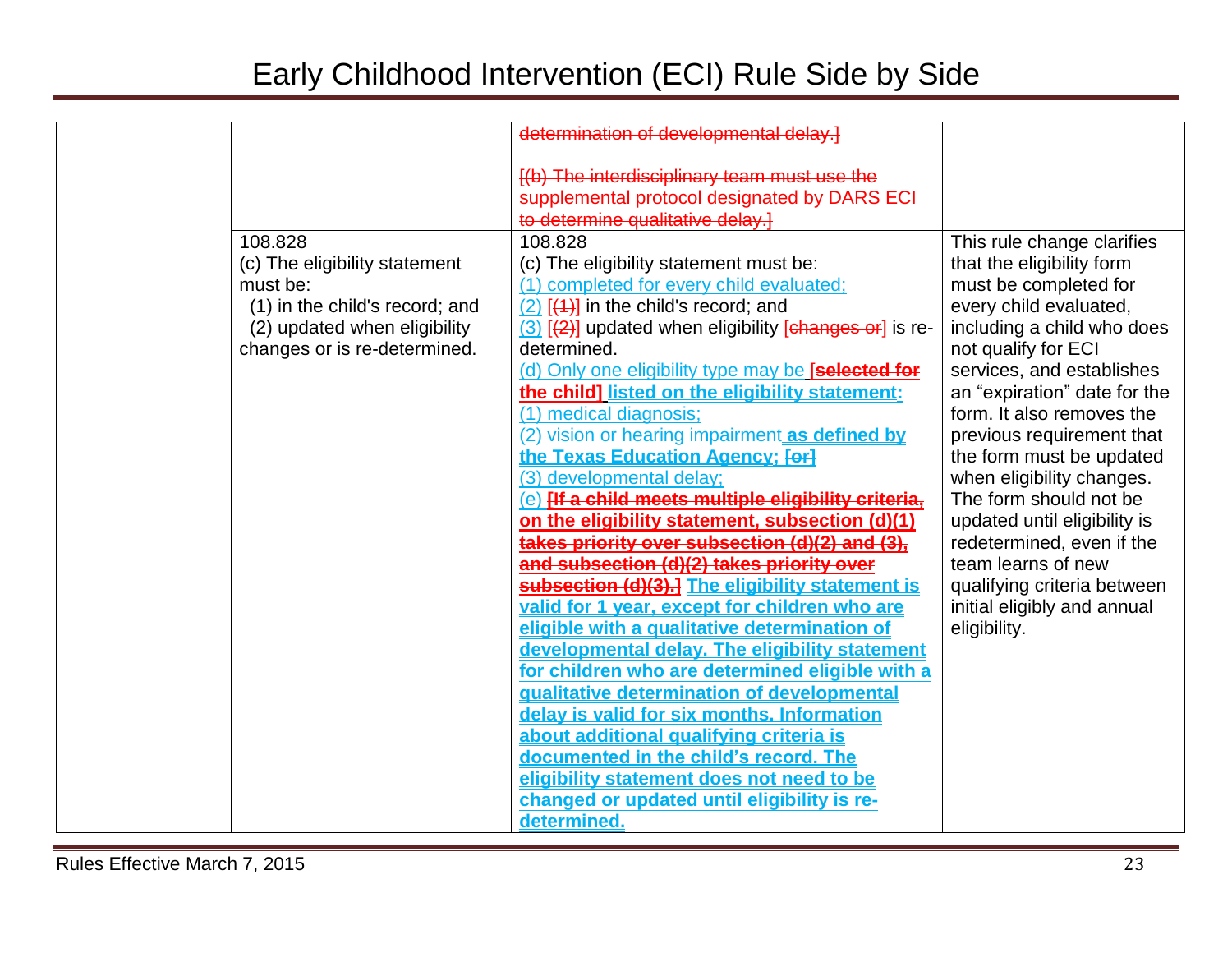| §108.1005<br><b>Medical Review</b>      | §108.828. Medical Review for ECI Services.          | The rule about medical                                |
|-----------------------------------------|-----------------------------------------------------|-------------------------------------------------------|
| for Early Childhood Intervention        | (Evaluation and Assessment Subchapter)              | review was moved from                                 |
| Services (IFSP Subchapter)              |                                                     | the IFSP subchapter to the                            |
|                                         |                                                     | Evaluation and                                        |
|                                         |                                                     | Assessment subchapter                                 |
|                                         |                                                     | because medical review is                             |
|                                         |                                                     | part of the eligibility                               |
|                                         |                                                     |                                                       |
|                                         |                                                     | determination process.                                |
|                                         |                                                     | Moving the rule improves<br>the "flow" for the reader |
|                                         |                                                     | and will hopefully increase                           |
|                                         |                                                     | the reader's understanding                            |
|                                         |                                                     | of the requirements.                                  |
| 108.833                                 | 108.833                                             | The name of the M-CHAT                                |
| (3) complete the Modified               | (3) complete the Modified Checklist for Autism in   | was changed to the M-                                 |
| <b>Checklist for Autism in Toddlers</b> | Toddlers Revised (M-CHAT-R) if the child is not     | CHAT-R when it was                                    |
| (M-CHAT) if the child is not            | screened by the child's licensed health care        | revised.                                              |
| screened by the child's licensed        | provider or is unable to receive the screening      |                                                       |
| health care provider or is              | from the child's licensed health care provider in a |                                                       |
| unable to receive the screening         | timely manner; and                                  |                                                       |
| from the child's licensed health        |                                                     |                                                       |
| care provider in a timely               | (4) complete the M-CHAT- $R$ follow-up interview    |                                                       |
| manner; and                             | for a child who does not pass the M-CHAT-R          |                                                       |
|                                         | screening.                                          |                                                       |
| (4) complete the M-CHAT                 |                                                     |                                                       |
| follow-up interview for a child         | (f) The use of the M-CHAT-R screening does not      |                                                       |
| who does not pass the M-                | take the place of the appropriate evaluation of the |                                                       |
| CHAT screening.                         | child required under this subchapter.               |                                                       |
|                                         |                                                     |                                                       |
| (f) The use of the M-CHAT               |                                                     |                                                       |
| screening does not take the             |                                                     |                                                       |
| place of the appropriate                |                                                     |                                                       |
| evaluation of the child required        |                                                     |                                                       |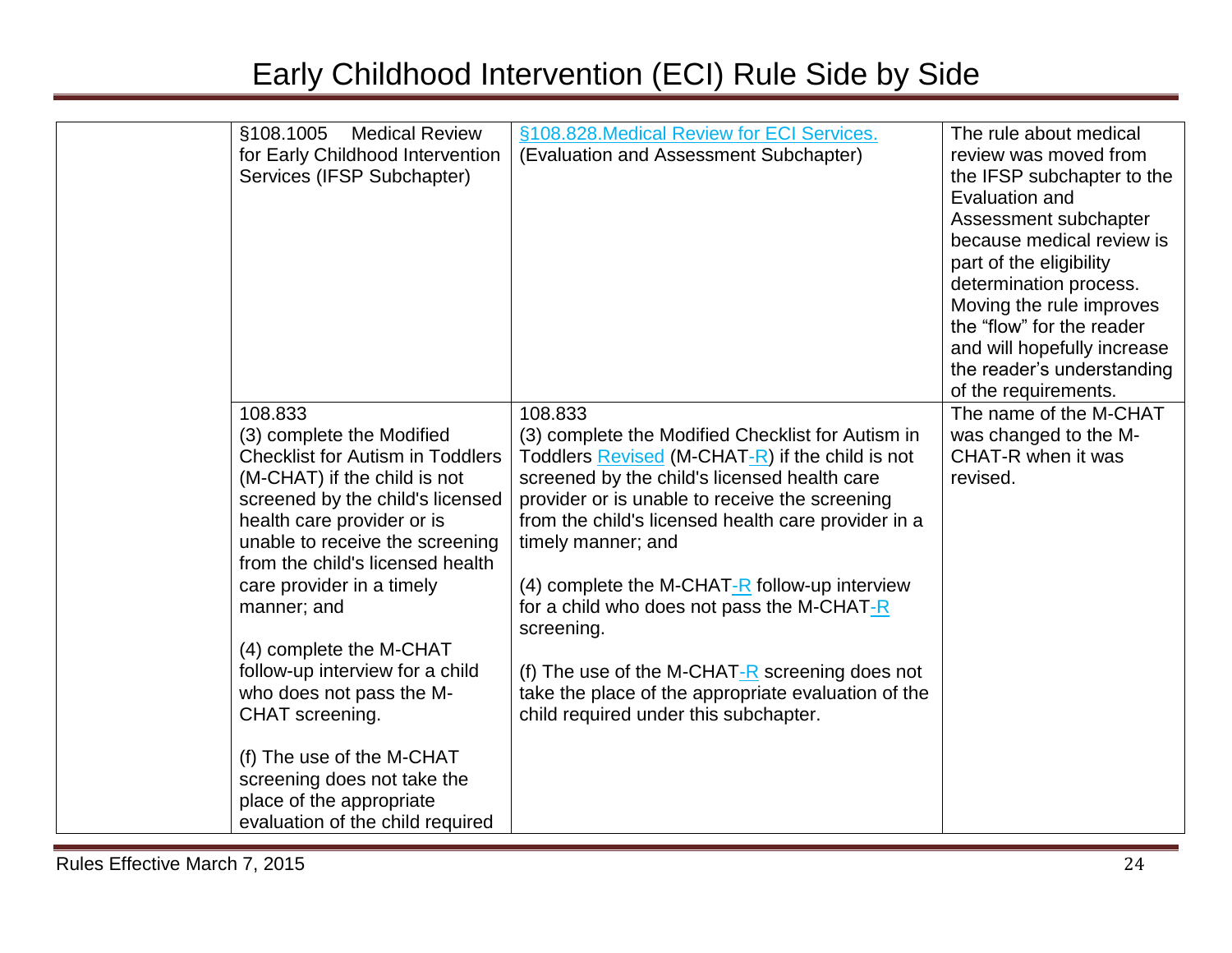| under this subchapter.          |                                                                                                        |                                                             |
|---------------------------------|--------------------------------------------------------------------------------------------------------|-------------------------------------------------------------|
| N/A                             | §108.835. Contractor Oversight.                                                                        | This rule was developed to<br>call attention to the         |
|                                 | Contractors must have internal written procedures<br>that establish a system of clinical oversight for | importance of oversight of<br>the eligibility determination |
|                                 | eligibility determination. Clinical oversight, which                                                   | process. ECI monitoring                                     |
|                                 | is conducted by a person with knowledge of                                                             | and quality assurance has                                   |
|                                 | evaluation and assessment of young children,<br>includes ensuring that:                                | noted issues related to<br>evaluation and                   |
|                                 |                                                                                                        | assessment which could                                      |
|                                 | (1) DARS ECI eligibility criteria is applied                                                           | be prevented through                                        |
|                                 | consistently to children evaluated;                                                                    | implementation of an                                        |
|                                 | (2) testing is administered and scored accurately                                                      | oversight system.<br>Additionally, having a                 |
|                                 | according to the requirements of the tool;                                                             | system of oversight helps                                   |
|                                 | (3) evaluations to determine eligibility are                                                           | to ensure the program is<br>correctly identifying           |
|                                 | comprehensive;                                                                                         | children who qualify for                                    |
|                                 |                                                                                                        | <b>ECI</b> services.                                        |
|                                 | (4) test scores are interpreted and determination                                                      |                                                             |
|                                 | of delay includes the application of informed<br>clinical opinion; and                                 |                                                             |
|                                 |                                                                                                        |                                                             |
|                                 | (5) eligibility decisions are fully documented in:                                                     |                                                             |
|                                 | (A) the eligibility statement; and                                                                     |                                                             |
|                                 | (B) progress note or evaluation report.                                                                |                                                             |
|                                 |                                                                                                        |                                                             |
| 108.827 Needs Assessment        | §108.837. Needs Assessment.                                                                            | Moving the Needs                                            |
| (a) The interdisciplinary team, |                                                                                                        | Assessment rule to the                                      |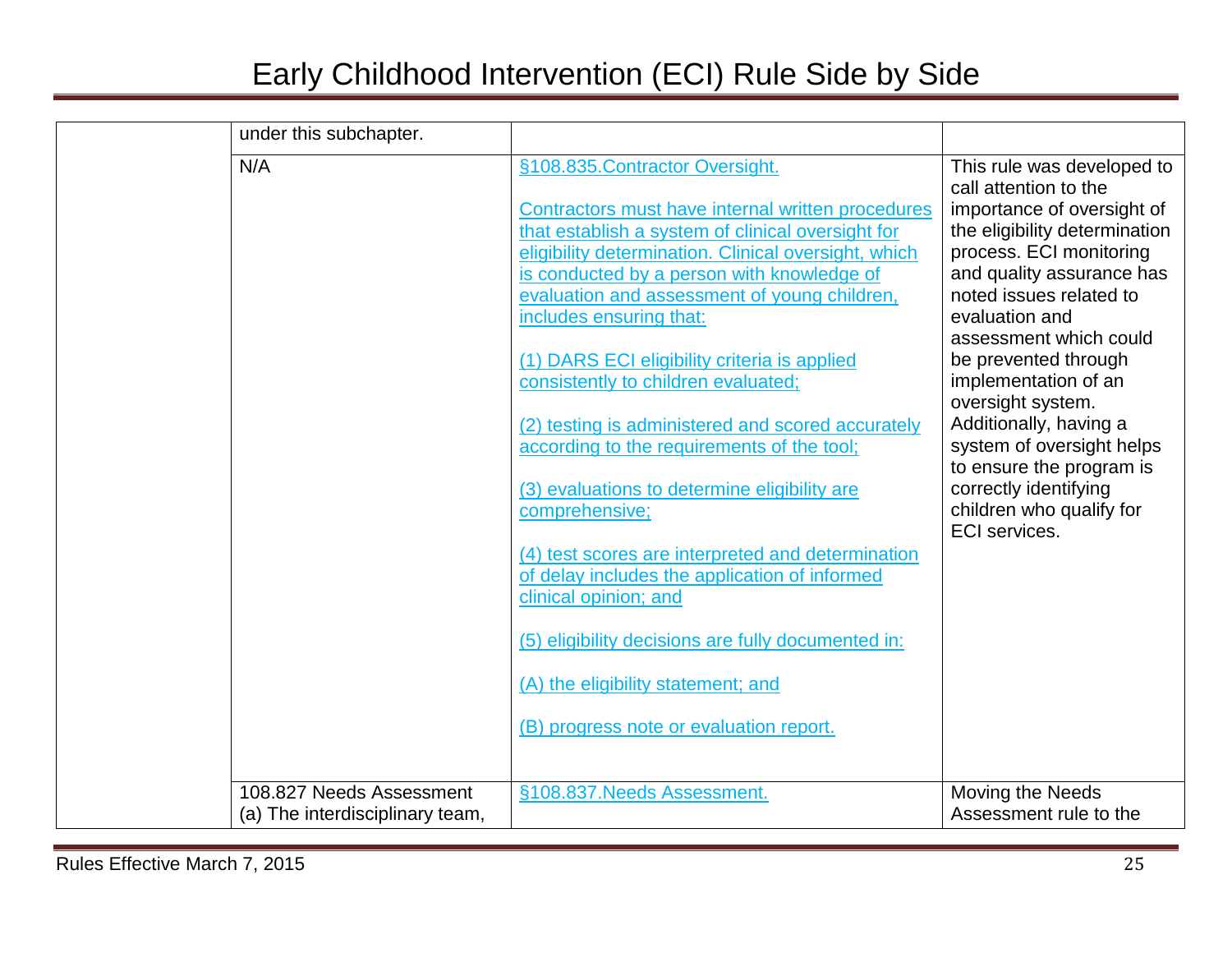| to include the service |                                  | (a) The interdisciplinary team, which includes the     | end of the evaluation and |
|------------------------|----------------------------------|--------------------------------------------------------|---------------------------|
|                        | coordinator, must complete a     | service coordinator, must conduct a                    | assessment subchapter     |
|                        | comprehensive needs              | comprehensive needs assessment initially and           | bridges the eligibility   |
|                        | assessment initially and         | annually as part of the IFSP process. The              | determination process and |
| annually to:           |                                  | comprehensive needs assessment must identify           | IFSP development. The     |
|                        | (1) determine and document       | and document:                                          | changes to the wording of |
|                        | the eligible child's need for    |                                                        | the rule are intended to  |
|                        | early childhood intervention     | (1) the needs of the child in each developmental       | improve clarity. No new   |
| services;              |                                  | area as listed in 34 CFR 303.21(a)(1), including       | requirements were added.  |
|                        | (2) identify the child's unique  | those identified through the evaluation and            |                           |
| strengths and needs;   |                                  | observation;                                           |                           |
|                        | (3) identify the family's        |                                                        |                           |
|                        | resources, concerns, and         | (2) the family's concerns regarding their child's      |                           |
| priorities;            |                                  | development and the supports and services              |                           |
|                        | (4) identify the appropriate     | necessary to enhance the family's capacity to          |                           |
|                        | early childhood intervention     | meet the developmental needs of their child;           |                           |
| services; and          |                                  |                                                        |                           |
|                        | (5) inform the development of    | (3) the functional abilities and unique strengths of   |                           |
| the IFSP.              |                                  | the child; and                                         |                           |
|                        | (b) The assessment of the child  |                                                        |                           |
| must include:          |                                  | (4) the family's description of their resources,       |                           |
|                        | (1) a review of the results of   | concerns, and priorities related to enhancing the      |                           |
|                        | the child's evaluation;          | child's development.                                   |                           |
|                        | (2) personal observation of      |                                                        |                           |
| the child; and         |                                  | (b) The assessment of the child must include:          |                           |
|                        | (3) the identification of the    |                                                        |                           |
|                        | child's needs in each of the     | (1) a review of the results of the child's evaluation; |                           |
|                        | developmental areas listed in    |                                                        |                           |
|                        | 34 CFR §303.21(a)(1).            | (2) personal observations of the child; and            |                           |
|                        | (c) The contractor must offer to |                                                        |                           |
|                        | conduct a family-directed        | (3) the identification of the child's needs in each of |                           |
|                        | assessment and comply with all   | the developmental areas listed in 34 CFR               |                           |
|                        | requirements in 34 CFR           |                                                        |                           |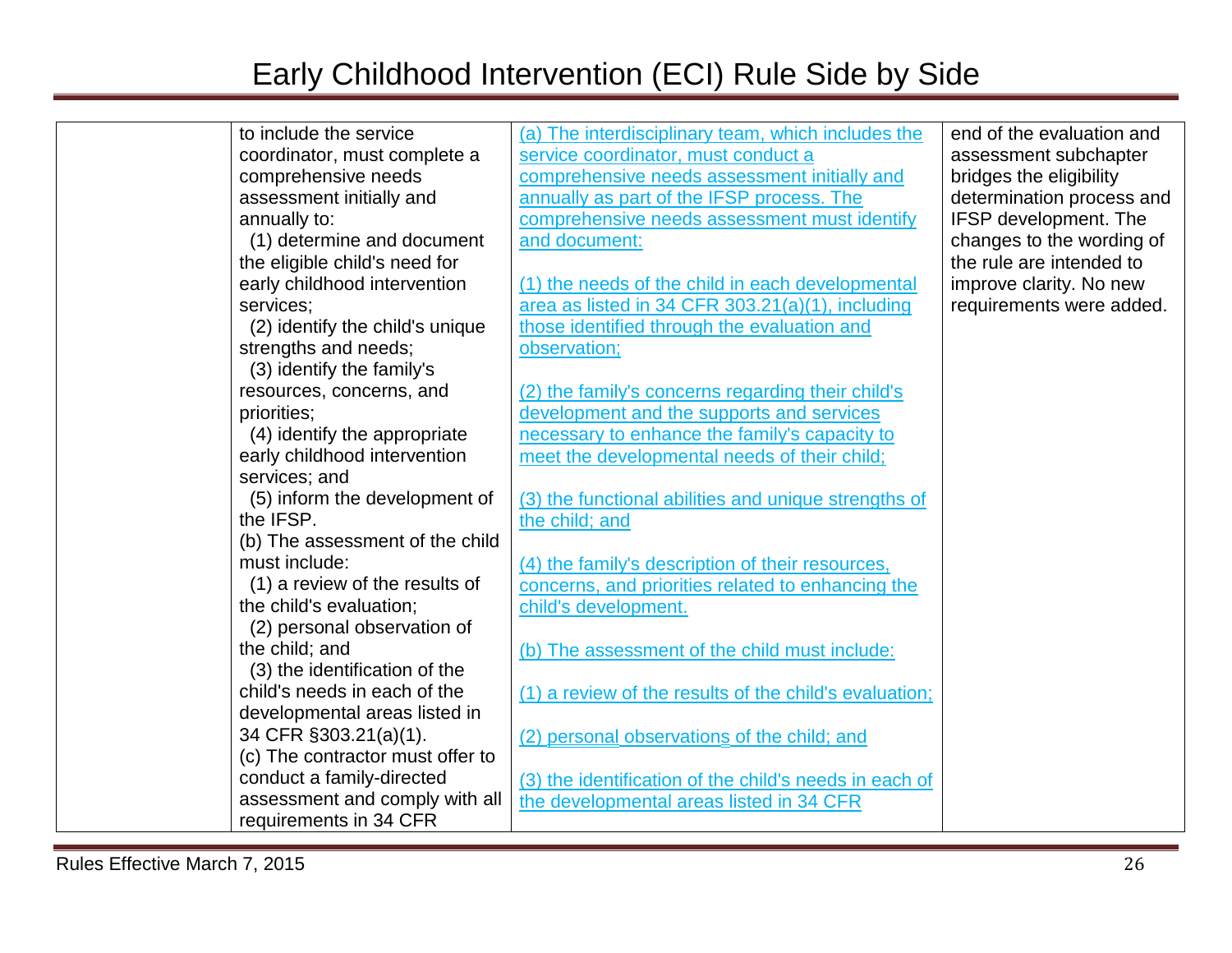| §303.321(c) (relating to         | \$303.21(a)(1).                                         |  |
|----------------------------------|---------------------------------------------------------|--|
| Procedures for assessment of     |                                                         |  |
| the child and family). A family- | (c) The contractor must offer to conduct a family-      |  |
| directed assessment must be      | directed assessment and comply with                     |  |
| conducted by the                 | requirements in 34 CFR §303.321(c) (relating to         |  |
| interdisciplinary team in order  | Procedures for assessment of the child and              |  |
| to identify the family's         | family) to identify the family's resources, priorities, |  |
| resources, priorities, and       | and concerns and the supports and services              |  |
| concerns and the supports and    | necessary to enhance the family's capacity to           |  |
| services necessary to enhance    | meet the developmental needs of the child. The          |  |
| the family's capacity to meet    | family-directed assessment must:                        |  |
| the developmental needs of the   |                                                         |  |
| child. The family-directed       | (1) be voluntary on the part of each family             |  |
| assessment must:                 | member participating in the assessment; and             |  |
| (1) be voluntary on the part of  |                                                         |  |
| each family member               | (2) be based on information obtained through the        |  |
| participating in the assessment; | assessment tool and also through an interview           |  |
| (2) be based on information      | with those family members participating in the          |  |
| obtained through the             | assessment.                                             |  |
| assessment tool and also         |                                                         |  |
| through an interview with those  | (d) Providers must assess and document the              |  |
| family members participating in  | child's progress and needs of the family on an          |  |
| the assessment; and              | ongoing basis.                                          |  |
| (3) include the family's         |                                                         |  |
| description of its resources,    |                                                         |  |
| priorities, and concerns related |                                                         |  |
| to enhancing the child's         |                                                         |  |
| development.                     |                                                         |  |
| (d) Providers must assess and    |                                                         |  |
| document the child's progress    |                                                         |  |
| and needs of the family on an    |                                                         |  |
| ongoing basis.                   |                                                         |  |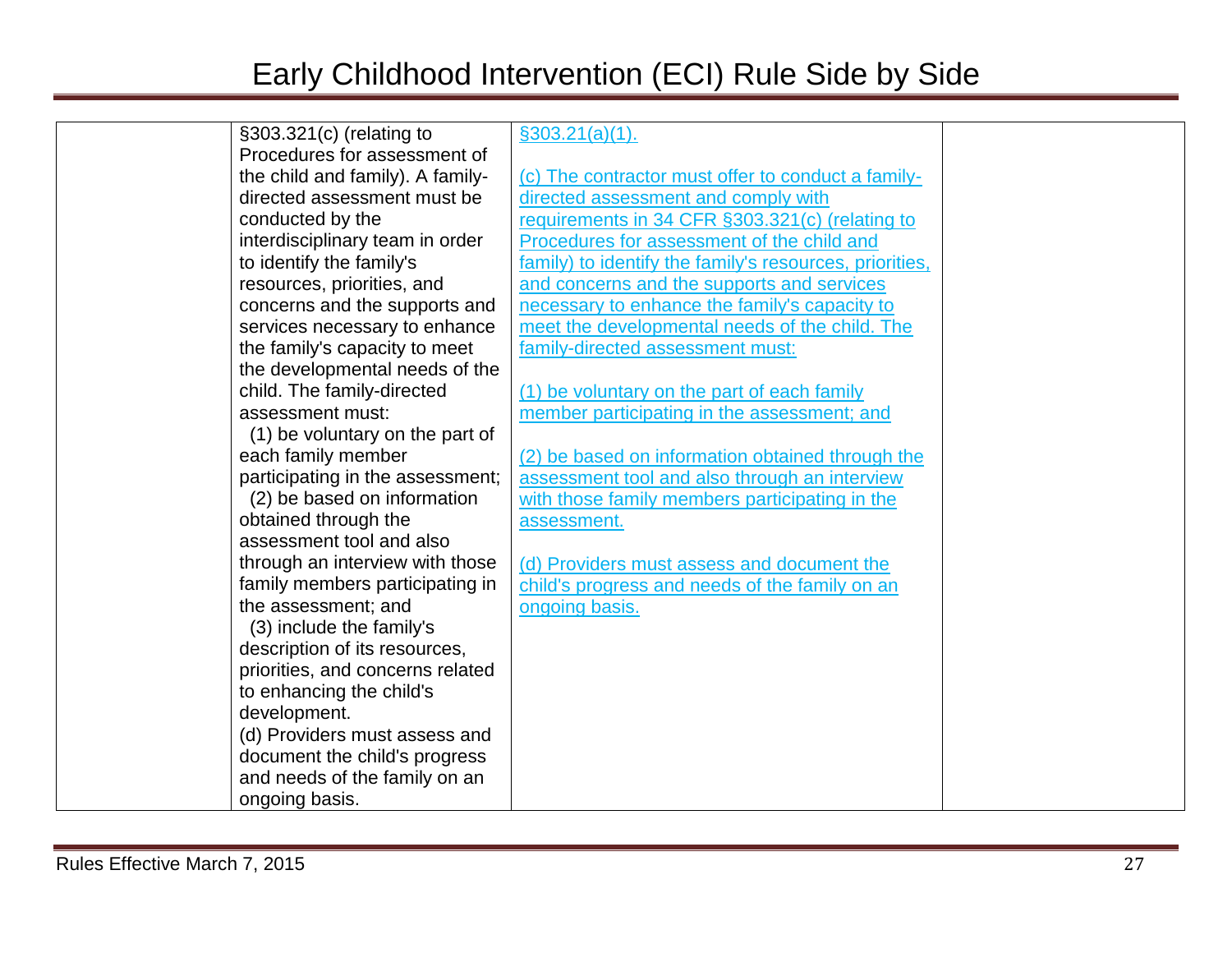| Subchapter J.          | N/A                                                      | §108.1001.Purpose.                                                                                     | DARS prefers for each                             |
|------------------------|----------------------------------------------------------|--------------------------------------------------------------------------------------------------------|---------------------------------------------------|
| Individualized         |                                                          |                                                                                                        | subsection to have a                              |
| <b>Family Services</b> |                                                          | The purpose of this subchapter is to establish                                                         | stated purpose.                                   |
| Plan (IFSP.)           |                                                          | requirements related to IFSPs.                                                                         |                                                   |
|                        | N/A                                                      | §108.1002.Legal Authority.                                                                             | DARS prefers for each                             |
|                        |                                                          |                                                                                                        | subsection to have a                              |
|                        |                                                          | The following statutes and regulations authorize                                                       | stated legal authority that                       |
|                        |                                                          | or require the rules in this subchapter:                                                               | requires or authorizes the                        |
|                        |                                                          |                                                                                                        | rules outlined in the                             |
|                        |                                                          | (1) Texas Human Resources Code, Chapter 73;                                                            | subsection.                                       |
|                        |                                                          | (2) Texas Human Resources Code, Chapter 117;                                                           |                                                   |
|                        |                                                          |                                                                                                        |                                                   |
|                        |                                                          | (3) the Individuals with Disabilities Education Act,                                                   |                                                   |
|                        |                                                          | Part C (20 USC §§1431 - 1444); and                                                                     |                                                   |
|                        |                                                          |                                                                                                        |                                                   |
|                        |                                                          | (4) implementing federal regulations 34 CFR Part                                                       |                                                   |
|                        |                                                          | 303.                                                                                                   |                                                   |
|                        | §108.1001.Definitions.                                   | §108.1003.Definitions.                                                                                 | The number of the rule                            |
|                        |                                                          |                                                                                                        | changed because of the                            |
|                        |                                                          |                                                                                                        | addition of the Purpose                           |
|                        |                                                          |                                                                                                        | and Legal Authority rules.                        |
|                        | §108.1003.IFSP.                                          | §108.1004.IFSP.                                                                                        | The number of the rule                            |
|                        |                                                          |                                                                                                        | changed because of the<br>addition of the Purpose |
|                        | (a) The IFSP team must<br>develop a written initial IFSP | (a) The IFSP team must develop a written initial<br>IFSP during a face-to-face meeting with the family | and Legal Authority rules.                        |
|                        | during a face-to-face meeting                            | in accordance with 20 USC §1436 and 34 CFR                                                             | The requirements about                            |
|                        | with the family in accordance                            | §§303.340 - 303.346.                                                                                   | having a non face-to-face                         |
|                        | with 20 USC §1436 and 34                                 |                                                                                                        | annual IFSP meeting were                          |
|                        | CFR §303.340 through                                     | (b) The annual meeting to evaluate the IFSP may                                                        | removed from rule                                 |
|                        | §303.346.                                                | be conducted by means other than a face-to-face                                                        | 108.1009 and added to                             |
|                        | (b) The IFSP must be                                     | meeting if:                                                                                            | this rule to improve the                          |
|                        | developed based on evaluation                            |                                                                                                        | readability of the rule.                          |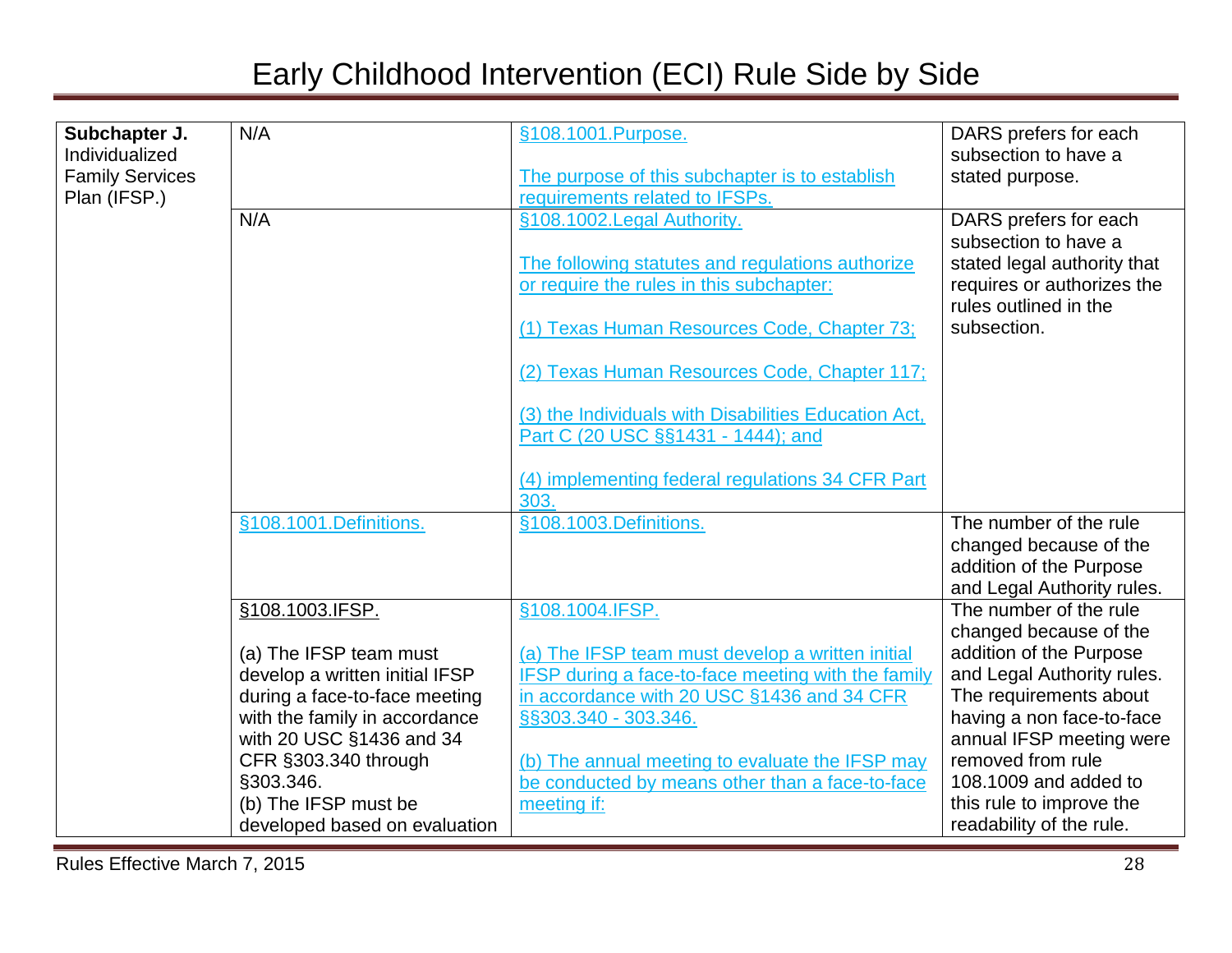| and assessment described in      | (1) approved by the parent; and                        |  |
|----------------------------------|--------------------------------------------------------|--|
| 34 CFR §303.321 and              |                                                        |  |
| Subchapter H of this chapter     | (2) the contractor has a plan approved by DARS         |  |
| (relating to Eligibility,        | for conducting annual meetings to evaluate the         |  |
| Evaluation, and Assessment).     | <b>IFSP</b> by means other than a face-to-face meeting |  |
| The IFSP must address the        | when appropriate for the child and family and          |  |
| developmental needs of the       | approved by the parent, in which case the              |  |
| child and the case               | contractor must document how the most recent           |  |
| management needs of the          | observations and conclusions of the LPHA               |  |
| family as identified in the      | conducting the re-evaluation were communicated         |  |
| comprehensive needs              | and incorporated into the IFSP.                        |  |
| assessment, unless the family    |                                                        |  |
| declines to address a specified  | (c) The parent must be informed of his or her          |  |
| need.                            | choices for conducting the annual meeting.             |  |
| (c) The contractor must deliver  |                                                        |  |
| early childhood intervention     | (d) The IFSP must be developed based on                |  |
| services according to the IFSP.  | evaluation and assessment described in 34 CFR          |  |
| (d) The IFSP team must           | §303.321 and Subchapter H of this chapter              |  |
| complete a periodic review of    | (relating to Eligibility, Evaluation, and              |  |
| the IFSP at six-month intervals  | Assessment). The IFSP must address the                 |  |
| as required in 20 USC §1436      | developmental needs of the child and the case          |  |
| and 34 CFR §303.342.             | management needs of the family as identified in        |  |
| (e) The IFSP team must           | the comprehensive needs assessment, unless the         |  |
| conduct an annual meeting to     | family declines to address a specified need.           |  |
| evaluate the IFSP as required    |                                                        |  |
| in 34 CFR §303.342, or more      | (e) The contractor must deliver early childhood        |  |
| frequently if the parent         | intervention services according to the IFSP.           |  |
| requests.                        |                                                        |  |
| (f) Documentation in the child's | (f) The IFSP team must complete a periodic             |  |
| record must reflect compliance   | review of the IFSP at six-month intervals as           |  |
| with all related state and       | required in 20 USC §1436 and 34 CFR §303.342.          |  |
| federal requirements.            |                                                        |  |
| (g) The contractor must provide  | (g) The IFSP team must conduct an annual               |  |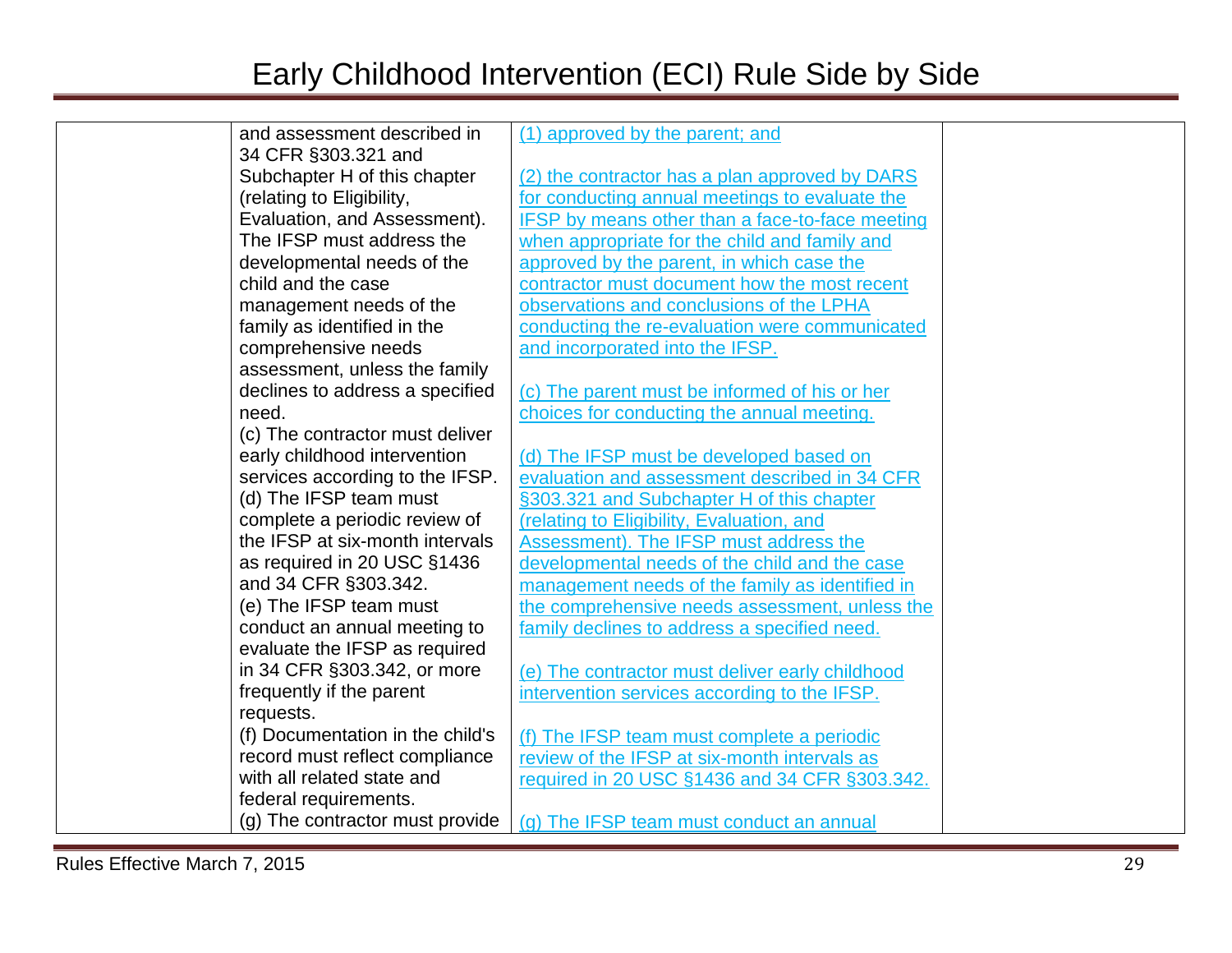| the parent with a copy of the      | meeting to evaluate the IFSP as required in 34      |                          |
|------------------------------------|-----------------------------------------------------|--------------------------|
| IFSP, as required in               | CFR §303.342, or more frequently if the parent      |                          |
| §108.223(d) of this chapter        | requests.                                           |                          |
| (relating to Fees for Records)     |                                                     |                          |
| and maintain the original IFSP     | (h) Documentation in the child's record must        |                          |
| in the child's record.             | reflect compliance with related state and federal   |                          |
| (h) The contractor must comply     | requirements.                                       |                          |
| with all requirements in           |                                                     |                          |
| Subchapter B of this chapter       | (i) The contractor must provide the parent with a   |                          |
| (relating to Procedural            | copy of the IFSP, as required in §108.223(d) of     |                          |
| Safeguards and Due Process         | this chapter (relating to Fees for Records) and     |                          |
| Procedures) during the IFSP        | maintain the original IFSP in the child's record.   |                          |
| process.                           |                                                     |                          |
|                                    | (i) The contractor must comply with all             |                          |
|                                    | requirements in Subchapter B of this chapter        |                          |
|                                    | (relating to Procedural Safeguards and Due          |                          |
|                                    | Process Procedures) during the IFSP process.        |                          |
| §108.1009. Participants in Initial | §108.1009. Participants in Initial and Annual       | The changes to this rule |
| and Annual Meetings to             | Meetings to Evaluate the IFSP.                      | increase readability and |
| Evaluate the IFSP.                 |                                                     | add clarity.             |
|                                    | (a) The initial IFSP meeting and each annual        |                          |
| (a) The initial IFSP meeting and   | meeting to evaluate the IFSP must be conducted      |                          |
| each annual meeting to             | by the IFSP team as defined in 34 CFR               |                          |
| evaluate the IFSP must be          | §303.343(a) (relating to IFSP Team meeting and      |                          |
| conducted by the IFSP team as      | periodic review).                                   |                          |
| defined in 34 CFR §303.343(a)      |                                                     |                          |
| (relating to IFSP Team meeting     | (b) The initial IFSP meeting and the annual         |                          |
| and periodic review).              | meeting to evaluate the IFSP must be conducted      |                          |
|                                    | by an interdisciplinary team that includes, [face-  |                          |
| (b) The initial IFSP meeting and   | to-face with] at a minimum, the parent and at least |                          |
| the annual meeting to evaluate     | two professionals from different disciplines or     |                          |
| the IFSP must be conducted         | professions.                                        |                          |
| face-to-face with at a minimum,    |                                                     |                          |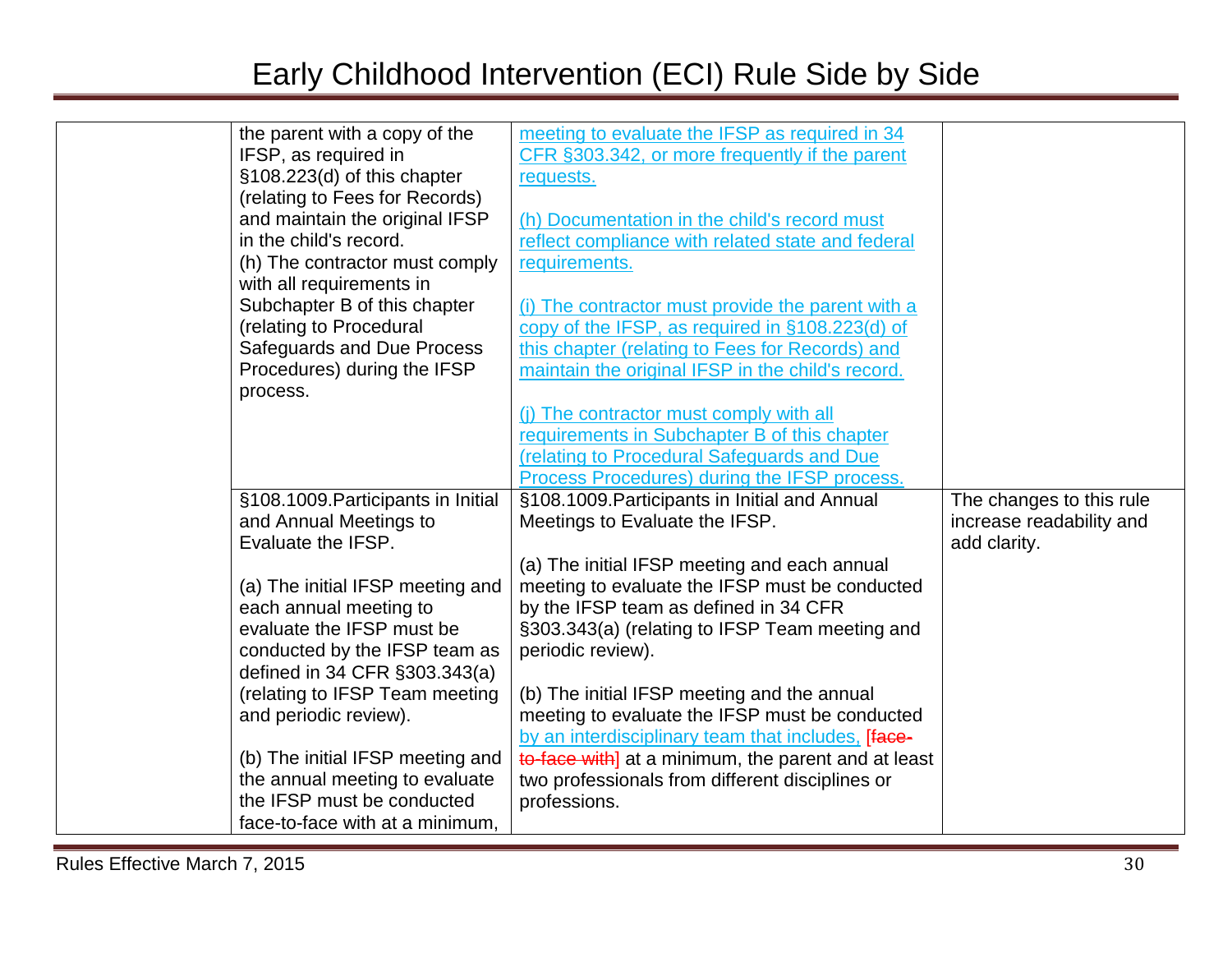| the parent and at least two     | (1) At least one of the two ECI professionals must |  |
|---------------------------------|----------------------------------------------------|--|
| professionals from different    | be a service coordinator.                          |  |
| disciplines or professions.     |                                                    |  |
| (1) At least one of the two ECI | (2) At least one of the two ECI professionals must |  |
| professionals must be a service | be an LPHA.                                        |  |
| coordinator.                    |                                                    |  |
| (2) At least one of the two ECI | (3) At least one ECI professional attending the    |  |
| professionals must be an        | meeting must have been involved in conducting      |  |
| LPHA.                           | the evaluation. This may be the service            |  |
| (3) At least one ECI            | coordinator, the LPHA, or a third professional. If |  |
| professional attending the      | the LPHA attending the IFSP meeting is not an      |  |
| meeting must have been          | LPHA who conducted the evaluation, the             |  |
| involved in conducting the      | contractor must ensure that [document how] the     |  |
| evaluation. This may be the     | most recent observations and conclusions of the    |  |
| service coordinator, the LPHA,  | LPHA who conducted the evaluation were             |  |
| or a third professional. If the | communicated to the LPHA attending the initial     |  |
| LPHA attending the IFSP         | IFSP meeting and incorporated into the IFSP.       |  |
| meeting is not an LPHA who      |                                                    |  |
| conducted the evaluation, the   | (4) Other team members may participate by other    |  |
| contractor must document how    | means acceptable to the team.                      |  |
| the most recent observations    |                                                    |  |
| and conclusions of the LPHA     | [(5) The annual meeting to evaluate the IFSP may   |  |
| who conducted the evaluation    | be conducted by means other than a face-to-face    |  |
| were communicated to the        | meeting if:]                                       |  |
| LPHA attending the initial IFSP |                                                    |  |
| meeting and incorporated into   | [(A) approved by the parent; and]                  |  |
| the IFSP.                       |                                                    |  |
| (4) Other team members may      | [(B) the contractor has a plan approved by DARS    |  |
| participate by other means      | for conducting annual meetings to evaluate the     |  |
| acceptable to the team.         | IFSP by means other than a face-to-face meeting    |  |
| (5) The annual meeting to       | when appropriate for the child and family and      |  |
| evaluate the IFSP may be        | approved by the parent in which case the           |  |
| conducted by means other than   | contractor must document how the most recent       |  |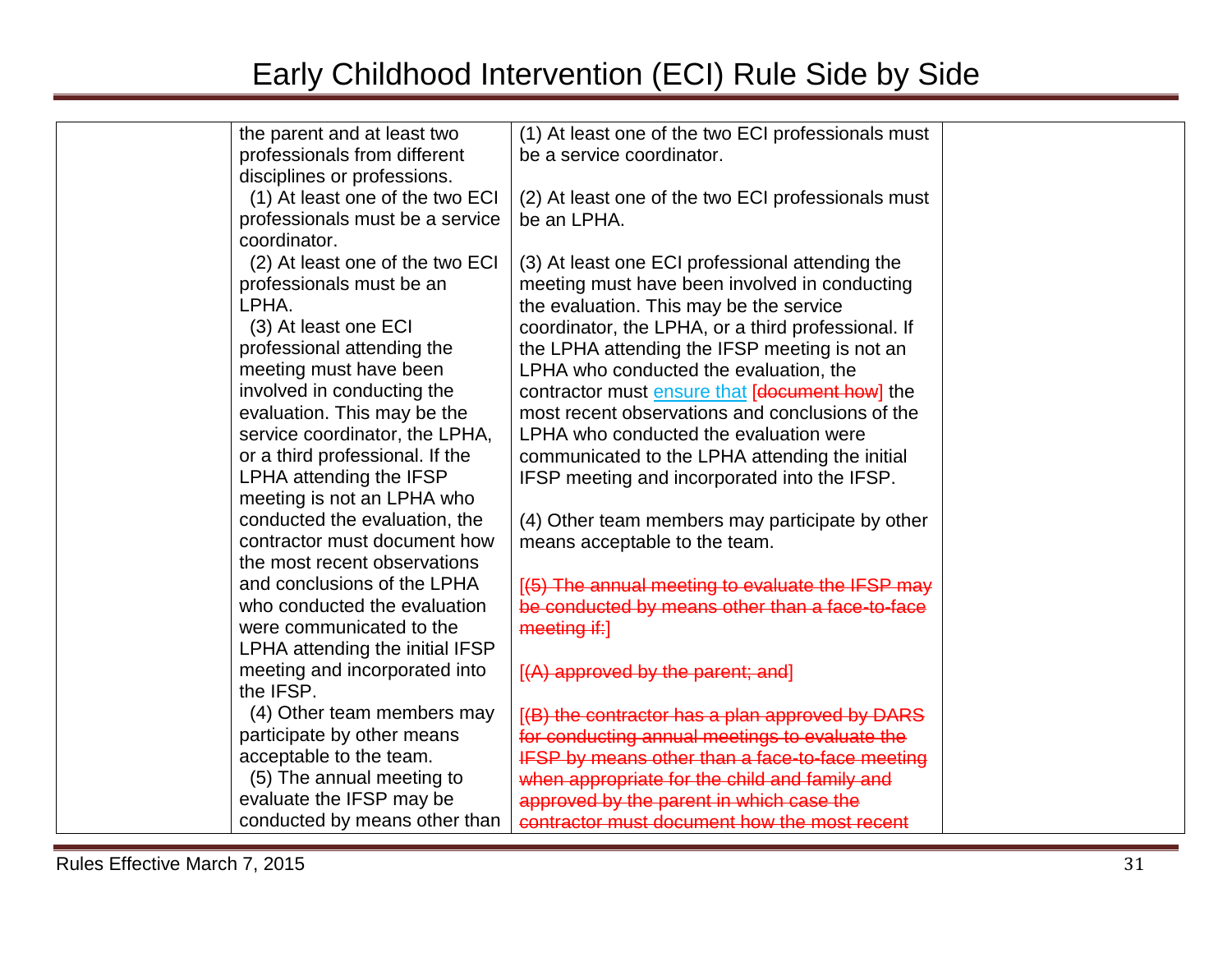| a face-to-face meeting if:<br>(A) approved by the parent;<br>and<br>(B) the contractor has a plan<br>approved by DARS for<br>conducting annual meetings to<br>evaluate the IFSP by means<br>other than a face-to-face<br>meeting when appropriate for<br>the child and family and<br>approved by the parent in<br>which case the contractor must<br>document how the most recent<br>observations and conclusions<br>of the LPHA conducting the re-<br>evaluation were communicated<br>and incorporated into the IFSP.<br>(6) Parents must be informed<br>of their choice regarding how<br>the annual meeting is<br>conducted. | observations and conclusions of the LPHA<br>conducting the re-evaluation were communicated<br>and incorporated into the IFSP.]<br>[(6) Parents must be informed of their choice<br>regarding how the annual meeting is conducted.] |                                                                                                                                                              |
|-------------------------------------------------------------------------------------------------------------------------------------------------------------------------------------------------------------------------------------------------------------------------------------------------------------------------------------------------------------------------------------------------------------------------------------------------------------------------------------------------------------------------------------------------------------------------------------------------------------------------------|------------------------------------------------------------------------------------------------------------------------------------------------------------------------------------------------------------------------------------|--------------------------------------------------------------------------------------------------------------------------------------------------------------|
| 108.1015                                                                                                                                                                                                                                                                                                                                                                                                                                                                                                                                                                                                                      | 108.1015<br>(E) the child's functional abilities identified with<br>codes for establishing the child outcome ratings,<br>described in §108.1307 of this chapter (regarding<br><b>Child Outcomes).</b>                              | Changes to this rule<br>operationalize the inclusion<br>of information that<br>supports child outcomes<br>ratings in the IFSP. These<br>procedures have been |
| (2) a description of the case<br>management needs of the<br>family;<br>(3) measurable outcomes                                                                                                                                                                                                                                                                                                                                                                                                                                                                                                                                | (2) a description of the case management needs<br>of the family;<br>(3) measurable outcomes that:                                                                                                                                  | required as part of the<br>IFSP required elements.<br>The other changes clarify<br>the requirements of this<br>rule.                                         |
| that:                                                                                                                                                                                                                                                                                                                                                                                                                                                                                                                                                                                                                         |                                                                                                                                                                                                                                    |                                                                                                                                                              |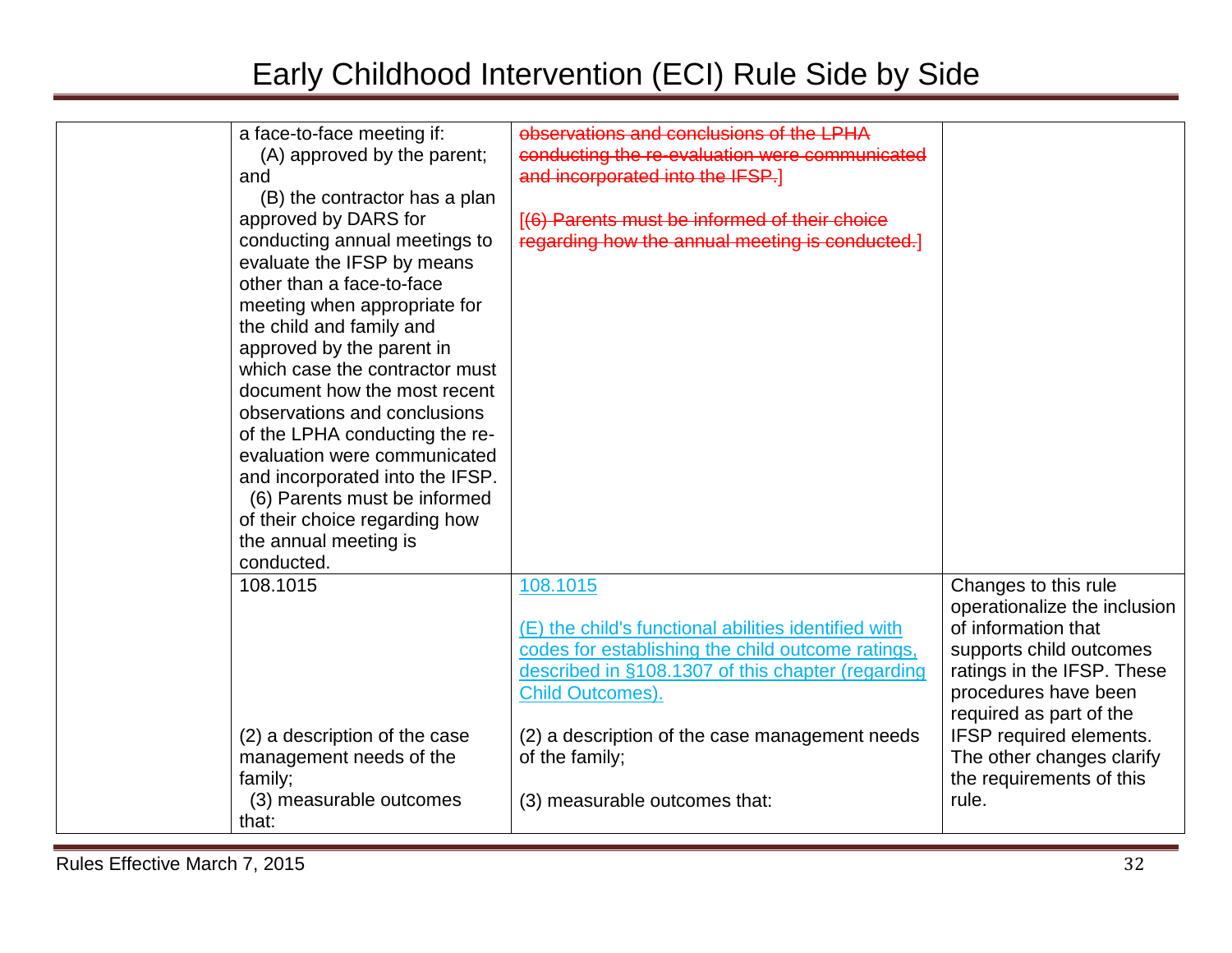| (A) address the child's and        | (A) address the child's and family's needs which         |                                                                                                                                             |
|------------------------------------|----------------------------------------------------------|---------------------------------------------------------------------------------------------------------------------------------------------|
| family's needs which were          | were identified during pre-enrollment, evaluation,       |                                                                                                                                             |
| identified during pre-enrollment,  | and assessment; and                                      |                                                                                                                                             |
| evaluation, and assessment;        |                                                          |                                                                                                                                             |
|                                    | (B) address <b>[are intended to enhance]</b> the child's |                                                                                                                                             |
| (B) are intended to enhance        | functional developmental skills by describing            |                                                                                                                                             |
| the child's functional             | targeted participation [and ability to participate] in   |                                                                                                                                             |
| developmental skills and ability   | everyday family and community routines and               |                                                                                                                                             |
| to participate in everyday family  | activities;                                              |                                                                                                                                             |
| and community routines and         |                                                          |                                                                                                                                             |
| activities;                        | $(4)$ services to:                                       |                                                                                                                                             |
| $(4)$ services to:                 |                                                          |                                                                                                                                             |
| (A) address the outcomes in        | (A) address the outcomes in the IFSP;                    |                                                                                                                                             |
| the IFSP;                          |                                                          |                                                                                                                                             |
| (B) enhance the child's            | (B) enhance the child's functional abilities,            |                                                                                                                                             |
| functional abilities, behaviors    | behaviors and routines; and                              |                                                                                                                                             |
| and routines; and                  |                                                          |                                                                                                                                             |
| (C) strengthen the capacity        | (C) strengthen the capacity of the family to meet        |                                                                                                                                             |
| of the family to meet the child's  | the child's unique needs;                                |                                                                                                                                             |
| unique needs;                      |                                                          |                                                                                                                                             |
| (5) the discipline of each         | (5) the discipline of each provider for every            |                                                                                                                                             |
| provider for every service         | service planned; and                                     |                                                                                                                                             |
| planned; and                       |                                                          |                                                                                                                                             |
| (6) the name of the service        |                                                          |                                                                                                                                             |
| coordinator.                       |                                                          |                                                                                                                                             |
| (b) If the team determines that    |                                                          |                                                                                                                                             |
| <b>Specialized Skills Training</b> | child progress by the interdisciplinary team as          |                                                                                                                                             |
| (SST) is necessary, the team       | described in §108.1017 of this chapter (relating to      |                                                                                                                                             |
| must ensure interdisciplinary      | Periodic Reviews). If the team determines that           |                                                                                                                                             |
| monitoring of the SST and of       | Specialized Skills Training (SST) is necessary,          |                                                                                                                                             |
| child progress in accordance       | the team must ensure interdisciplinary monitoring        |                                                                                                                                             |
| with §108.501 of this chapter      |                                                          |                                                                                                                                             |
| (relating to Specialized Skills    | with §108.501 of this chapter (relating to               |                                                                                                                                             |
|                                    |                                                          | (6) the name of the service coordinator.<br>(b) IFSP services must be monitored to assess<br>of the SST and of child progress in accordance |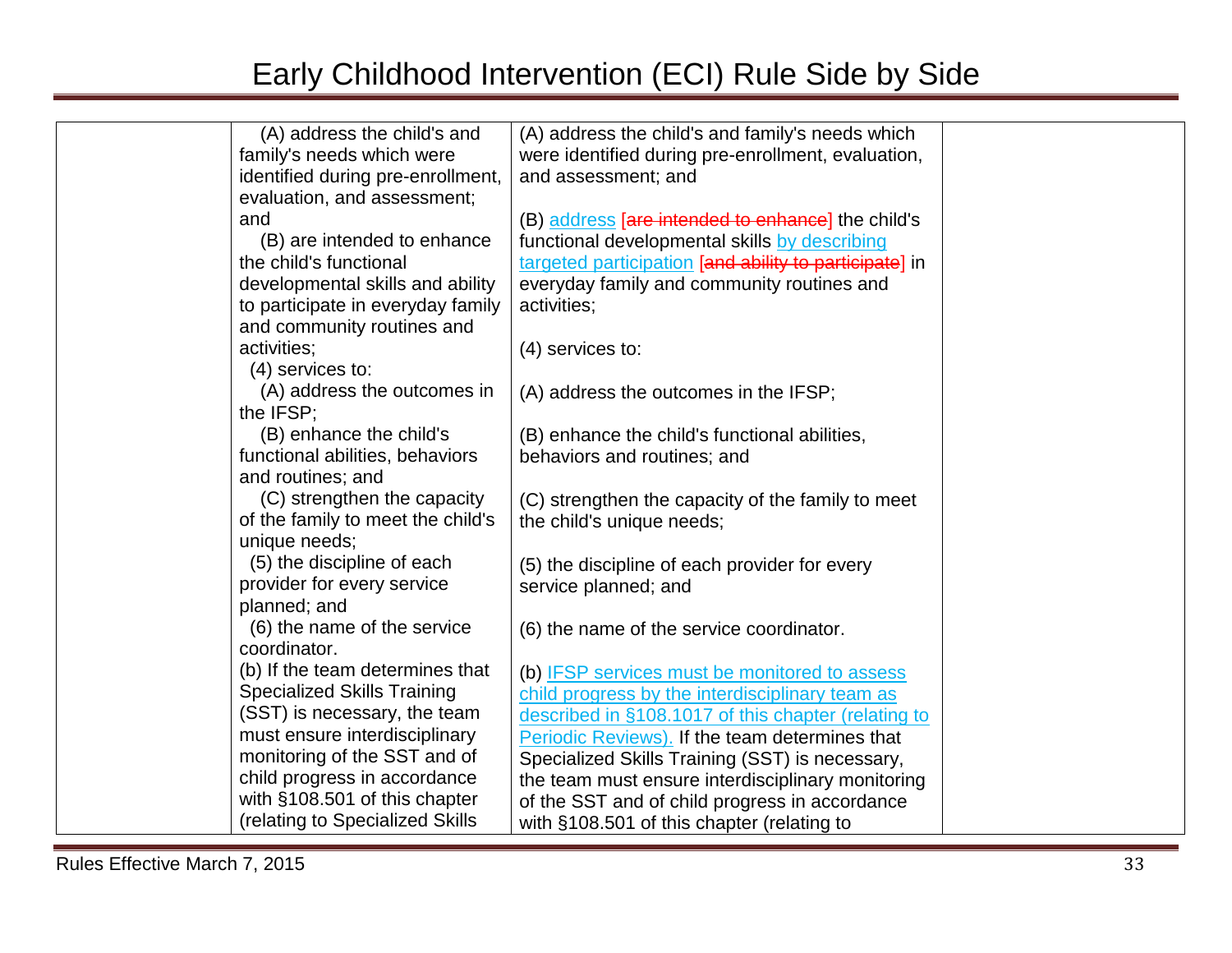| <b>Training (Developmental</b>     | Specialized Skills Training (Developmental                |
|------------------------------------|-----------------------------------------------------------|
| Services)) by planning in the      | Services)) by planning in the IFSP:                       |
| IFSP:                              |                                                           |
| (1) regularly occurring service    | (1) regularly occurring service by the LPHA; or           |
| by the LPHA; or                    |                                                           |
| (2) re-assessment by the           | (2) re-assessment by the LPHA at least every six          |
| LPHA at least every six            | months.                                                   |
| months.                            |                                                           |
| (c) If the IFSP team determines    | (c) If the IFSP team determines co-visits are             |
| co-visits are necessary, the       | necessary, the IFSP team must:                            |
| <b>IFSP team must:</b>             |                                                           |
| (1) list each service on the       | (1) list each service on the IFSP; and                    |
| IFSP; and                          |                                                           |
| (2) document in the IFSP a         | (2) document in the IFSP a justification of how the       |
| justification of how the child     | child and family, will receive greater benefit from       |
| and family, will receive greater   | the services being provided at the same time.             |
| benefit from the services being    |                                                           |
| provided at the same time.         | (d) If providing services with the participation of       |
| (d) If providing services with the | the routine caregiver in the absence of the parent        |
| participation of the routine       | is necessary, the IFSP team must follow the               |
| caregiver in the absence of the    | requirements in §108.1016 of this chapter                 |
| parent is necessary, the IFSP      | (relating to Planning for Services to be Delivered        |
| team must document in the          | with the Routine Caregiver). [document in the             |
| IFSP a justification of how the    | <b>IFSP a justification of how the child will benefit</b> |
| child will benefit from delivering | from delivering the specified services with the           |
| the specified services with the    | routine caregiver.]                                       |
| routine caregiver.                 |                                                           |
| (e) If the IFSP team determines    | (e) If the IFSP team determines group services            |
| group services are necessary:      | are necessary to meet the developmental                   |
| (1) the group services must be     | needs of the individual infant or toddler:                |
| planned in an IFSP that also       |                                                           |
| contains individual IFSP           | (1) the group services must be planned in an              |
| services; and                      | IFSP that also contains individual IFSP services;         |
|                                    |                                                           |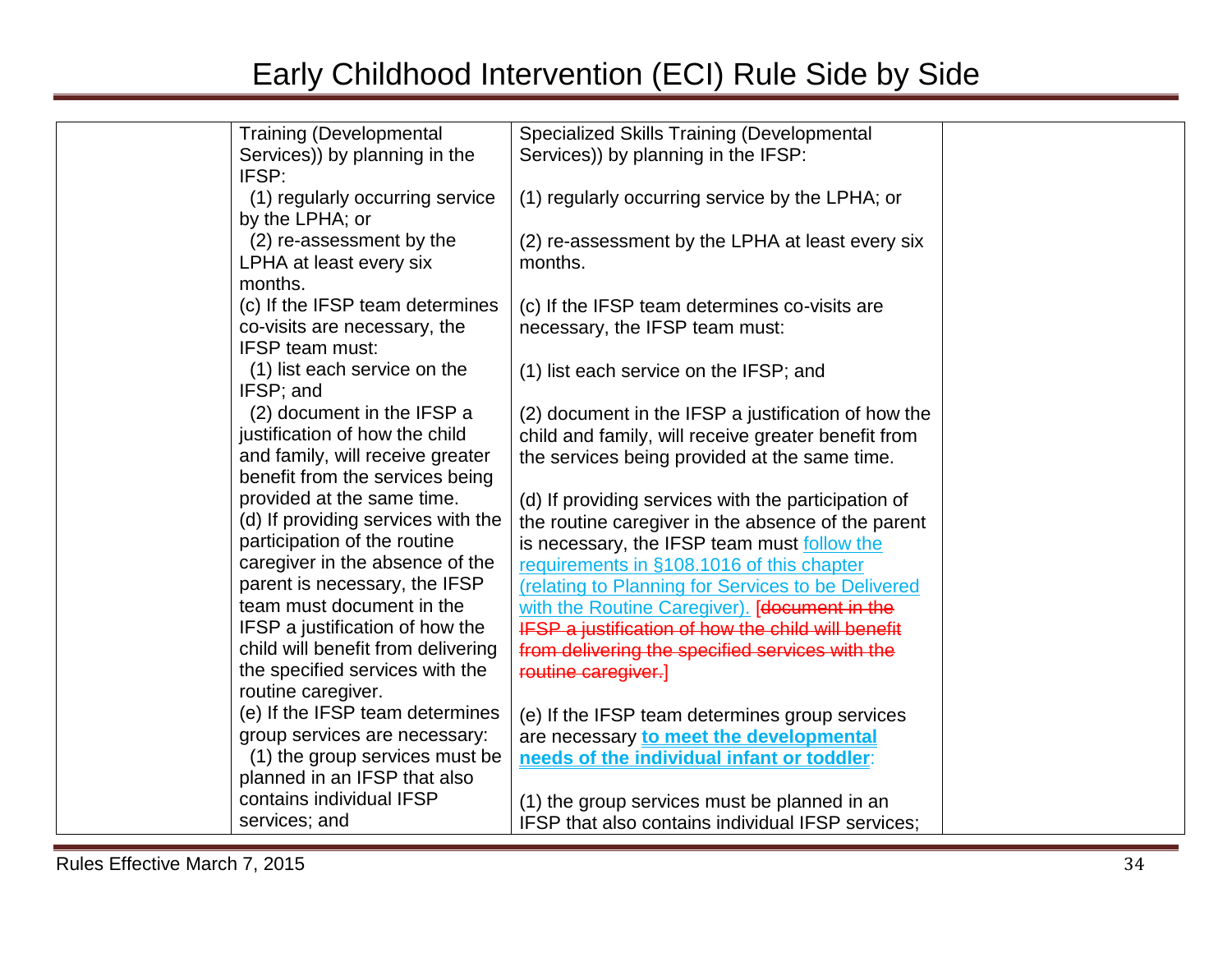| (2) the planned group services                              | and                                                 |  |
|-------------------------------------------------------------|-----------------------------------------------------|--|
| must be documented in the                                   |                                                     |  |
| child's IFSP.                                               | (2) the planned group services must be              |  |
| (f) If the IFSP team determines                             | documented in the child's IFSP.                     |  |
| that an IFSP outcome cannot                                 |                                                     |  |
| be achieved satisfactorily in a                             | (f) If the IFSP team determines that an IFSP        |  |
| natural environment, the IFSP                               | outcome cannot be achieved satisfactorily in a      |  |
| must contain a justification as                             | natural environment, the IFSP must contain a        |  |
| to why an early childhood                                   | justification as to why an early childhood          |  |
| intervention service will be                                | intervention service will be provided in a setting  |  |
| provided in a setting other than                            | other than a natural environment, as determined     |  |
| a natural environment, as                                   | appropriate by the parent and the rest of the IFSP  |  |
| determined appropriate by the                               | team.                                               |  |
| parent and the rest of the IFSP                             |                                                     |  |
| team.                                                       | (g) The contents of the IFSP must be fully          |  |
| (g) The contents of the IFSP                                | explained to the parent.                            |  |
| must be fully explained to the                              |                                                     |  |
| parent.                                                     | (h) The contractor must obtain the parent's         |  |
| (h) The contractor must obtain                              | signature on the IFSP services page. The parent's   |  |
| the parent's signature on the                               | signature on the IFSP services page serves as       |  |
| <b>IFSP</b> services page. The                              | written parental consent to provide the IFSP        |  |
| parent's signature on the IFSP                              | services. The written parental consent is valid for |  |
| services page serves as written                             | up to one year or until the IFSP team changes the   |  |
| parental consent to provide the                             | type, intensity, or frequency of services. The      |  |
| <b>IFSP</b> services. The written                           | contractor must not provide IFSP services without   |  |
| parental consent is valid for up                            | current written parental consent.                   |  |
| to one year or until the IFSP                               |                                                     |  |
| team changes the type,                                      | (i) The contractor must obtain, on the IFSP         |  |
| intensity, or frequency of<br>services. The contractor must | services page, the dated signatures of every        |  |
| not provide IFSP services                                   | member of the IFSP team as defined in               |  |
| without current written parental                            | §108.103(24) of this chapter (relating to           |  |
| consent.                                                    | Definitions). The IFSP must be signed by the        |  |
|                                                             | LPHA on the team to acknowledge the planned         |  |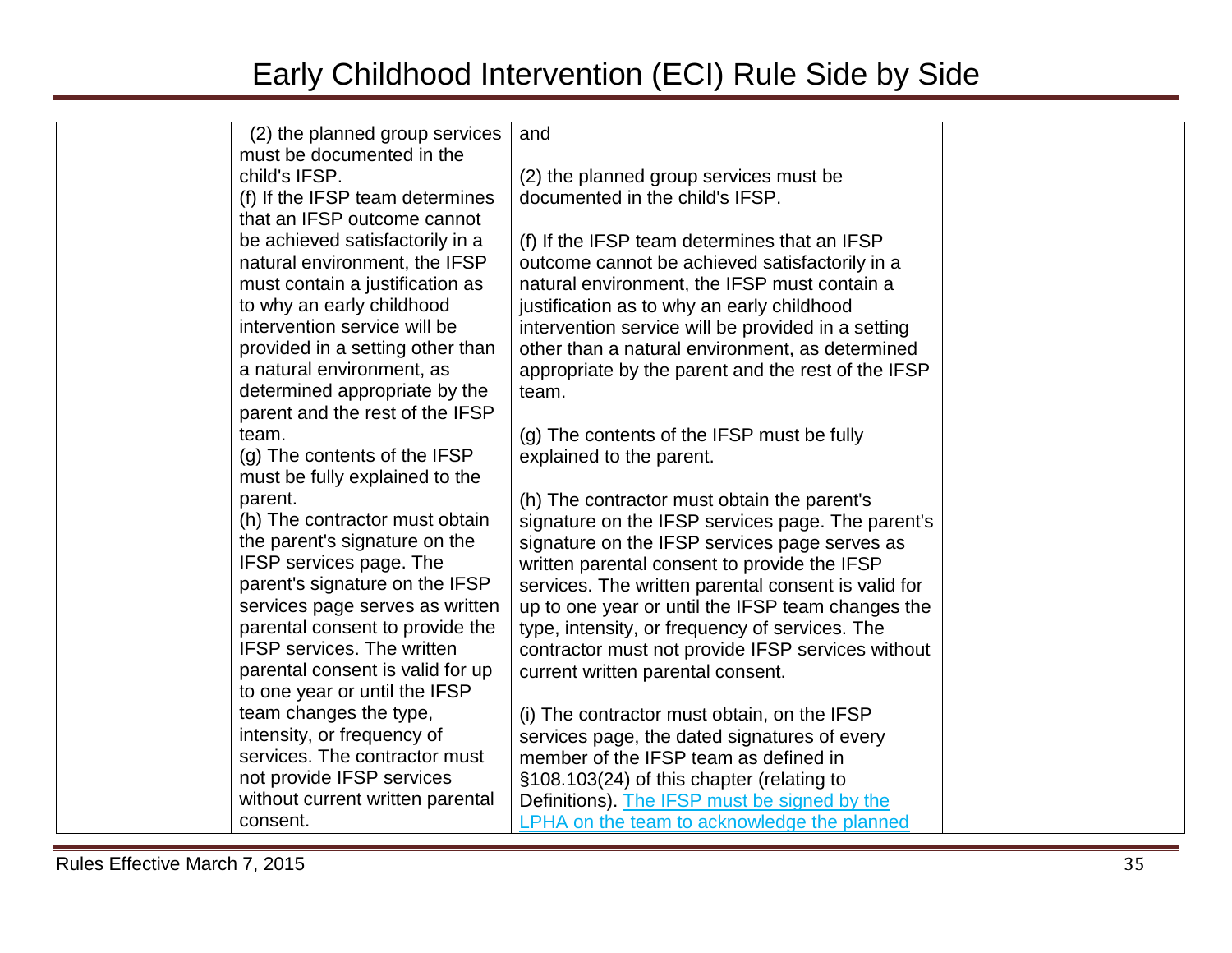| (i) The contractor must obtain,    | services are reasonable and necessary.                 |                             |
|------------------------------------|--------------------------------------------------------|-----------------------------|
| on the IFSP services page, the     |                                                        |                             |
| dated signatures of every          |                                                        |                             |
| member of the IFSP team as         |                                                        |                             |
| defined in §108.103(24) of this    |                                                        |                             |
| chapter (relating to Definitions). |                                                        |                             |
| §108.1013. Periodic Reviews.       | §108.1017. Periodic Reviews.                           | The periodic review rule    |
|                                    |                                                        | was moved after the         |
| a) Each periodic review must       | (a) Each periodic review must be conducted by          | "Contents of the IFSP" and  |
| be conducted by individuals        | individuals who meet the requirements in 34 CFR        | "Planning Services with a   |
| that meet the requirements in      | §303.343(b) (relating to IFSP Team meetings and        | Routine Caregiver" rules to |
| 34 CFR §303.343(b) (relating       | periodic reviews) and be completed in compliance       | improve the flow and        |
| to IFSP Team meetings and          | with 34 CFR §303.342(b) (relating to Procedures        | readability of the IFSP     |
| periodic reviews) and              | for IFSP development, review, and evaluation).         | subchapter. The wording     |
| completed in compliance with       | The periodic review may be carried out by a            | changes under $(e)(1)-(5)$  |
| 34 CFR §303.342(b) (relating       | meeting or by another means that is acceptable to      | clarify the actions that    |
| to Procedures for IFSP             | the parents and other participants.                    | must be completed during    |
| development, review, and           |                                                        | a periodic review. No new   |
| evaluation). The periodic          | (b) Additionally, the child's record must contain      | requirements were added.    |
| review may be carried out by a     | documentation of all IFSP team members'                |                             |
| meeting or by another means        | participation in the periodic review. Participation in |                             |
| that is acceptable to the          | the periodic review may be accomplished by a           |                             |
| parents and other participants.    | team member attending the meeting face-to-face         |                             |
|                                    | or by telephone or by providing input and              |                             |
| (b) Additionally, the child's      | information in advance of the meeting. If a team       |                             |
| record must contain                | member participates by means other than a face-        |                             |
| documentation of all IFSP team     | to-face meeting, the team member must give the         |                             |
| members' participation in the      | service coordinator his or her most recent             |                             |
| periodic review. Participation in  | observations and conclusions about the child. The      |                             |
| the periodic review may be         | team member must document in the child's record        |                             |
| accomplished by a team             | how this information was communicated to the           |                             |
| member attending the meeting,      | service coordinator. If the team member is an          |                             |
| face-to-face or by telephone, or   | LPHA who is not providing ongoing services to          |                             |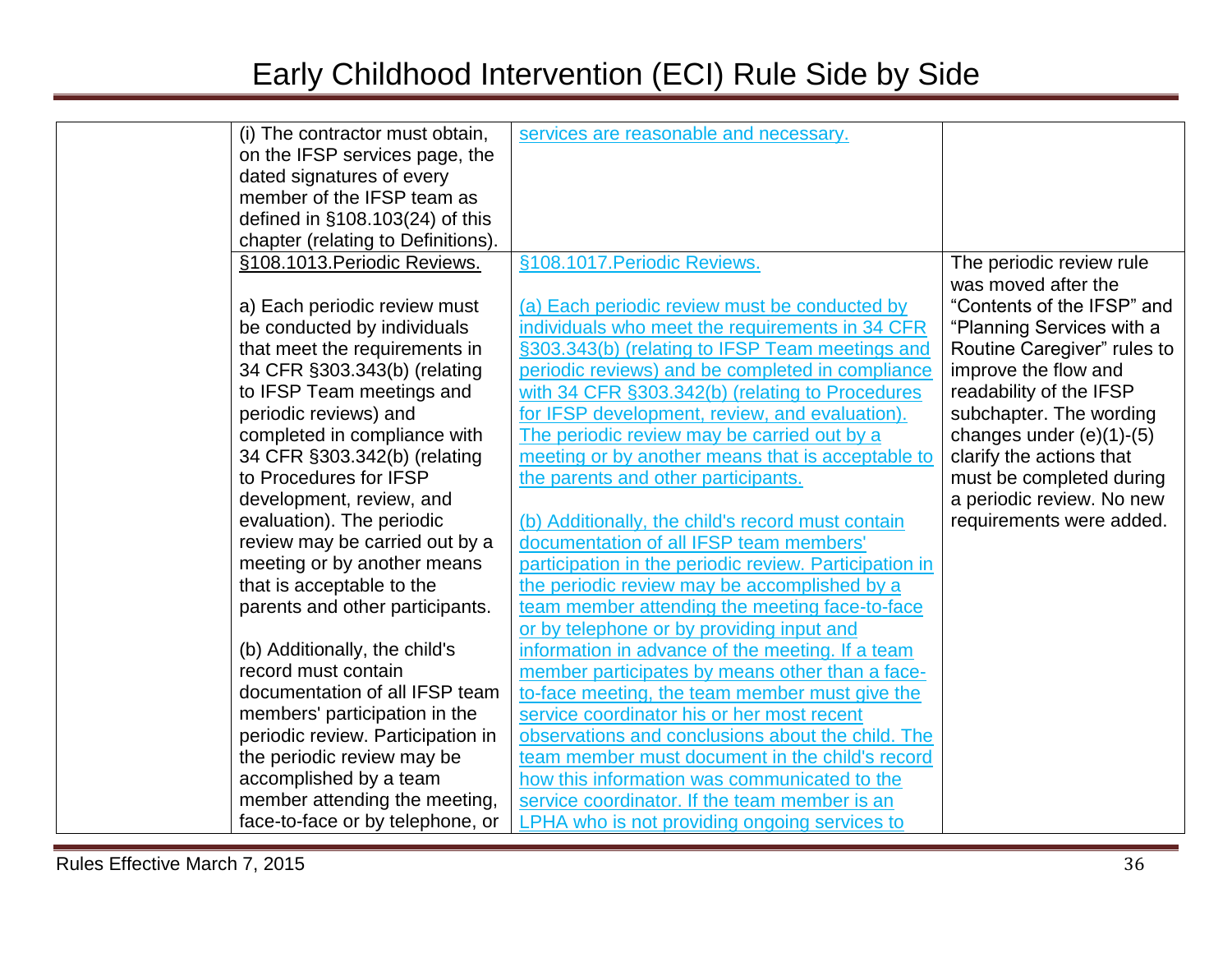| by providing input and             | the child, he or she must have assessed the child    |  |
|------------------------------------|------------------------------------------------------|--|
| information in advance of the      | within the previous 30 days.                         |  |
| meeting. If a team member          |                                                      |  |
| participates by means other        | (c) A periodic review is required at least every six |  |
| than a face-to-face meeting, he    | months.                                              |  |
| or she must provide their most     |                                                      |  |
| recent observations and            | (d) Additional periodic reviews of the IFSP are      |  |
| conclusions about the child to     | conducted more frequently than six-month             |  |
| the service coordinator. He or     | intervals if requested by the parent or other IFSP   |  |
| she must document in the           | team members.                                        |  |
| child's record how this            |                                                      |  |
| information was communicated       | (e) The periodic review of the IFSP consists of the  |  |
| to the service coordinator. If the | following actions, which must be documented in       |  |
| team member is an LPHA who         | the child's record and be provided to the parent:    |  |
| is not providing ongoing           |                                                      |  |
| services to the child, he or she   | (1) a review of the child's progress toward          |  |
| must have assessed the child       | meeting each outcome on the IFSP and the             |  |
| within the previous 30 days.       | child's functional abilities related to the outcome; |  |
|                                    |                                                      |  |
| (c) A periodic review is required  | (2) a review of the current developmental needs      |  |
| every 6 months at a minimum.       | of the child and the needs of the family related to  |  |
|                                    | their ability to meet the developmental concerns     |  |
| (d) Additional periodic reviews    | and priorities;                                      |  |
| of the IFSP are conducted          |                                                      |  |
| more frequently than six-month     | (3) a review of the case management needs of         |  |
| intervals if requested by the      | the child and the family;                            |  |
| parent or other IFSP team          |                                                      |  |
| members.                           | (4) the development of new outcomes or the           |  |
|                                    | modification of existing outcomes, as appropriate,   |  |
| (e) The periodic review of the     | that must be dated and attached to the IFSP; and     |  |
| IFSP consists of the following     |                                                      |  |
| actions, which must be             | (5) the reasons for any modification to the plan or  |  |
| documented in the child's          |                                                      |  |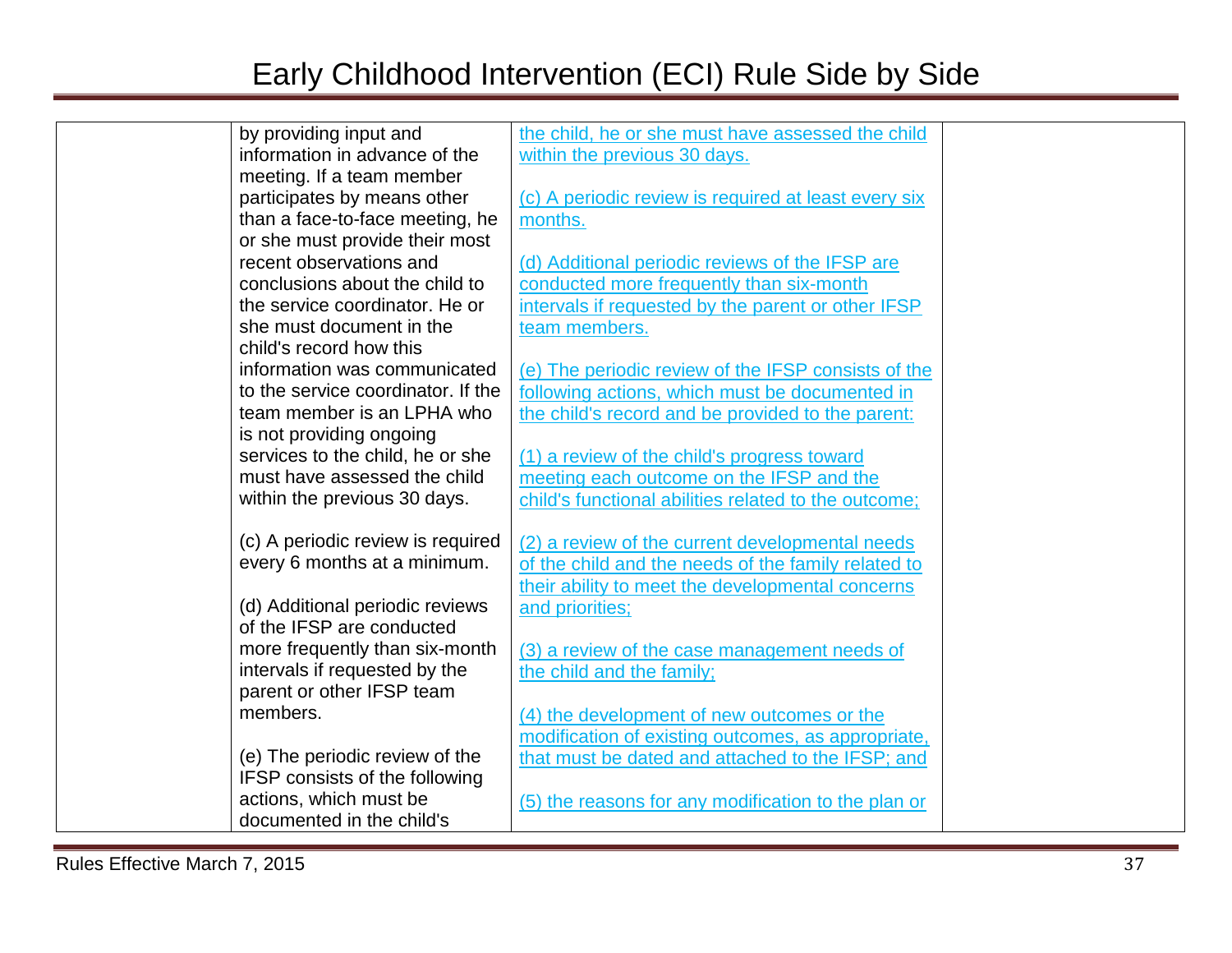| record and provided to the         | the rationale for not changing the plan.          |  |
|------------------------------------|---------------------------------------------------|--|
| parent:                            |                                                   |  |
| (1) a review of the IFSP           | (f) If the IFSP team adds transition steps and    |  |
| outcomes;                          | services as part of the periodic review, the team |  |
| (2) a description of the child's   | must follow the requirements in §108.1207(d) of   |  |
| current functional abilities and   | this chapter (relating to Transition Planning).   |  |
| progress toward meeting each       |                                                   |  |
| outcome;                           | (g) If the team determines that changes to the    |  |
| (3) a review of the current        | type, intensity, or frequency of services are     |  |
| needs of the child and family;     | required:                                         |  |
| (4) the development of new         |                                                   |  |
| outcomes or the modification of    | (1) the team completes a DARS required IFSP       |  |
| existing outcomes, as              | Services Page and provides a copy to the parent;  |  |
| appropriate, which must be         |                                                   |  |
| dated and attached to the          | (2) the team must document the rationale for:     |  |
| IFSP; and                          |                                                   |  |
| (5) the reasons for any            | (A) a change in intensity or frequency of a       |  |
| modification to the plan or the    | service;                                          |  |
| rationale for not changing the     |                                                   |  |
| plan.                              | (B) the addition of a new service; or             |  |
| (f) If the IFSP team adds          |                                                   |  |
| transition steps and services as   | (C) the discontinuation of a service; and         |  |
| part of the periodic review, the   |                                                   |  |
| team must follow the               | (3) the contractor must continue to provide       |  |
| requirements in §108.1207(d)       | planned early childhood intervention services not |  |
| of this chapter (relating to       | affected by the change while the IFSP team        |  |
| <b>Transition Planning).</b>       | develops the IFSP revision and gathers required   |  |
| (g) If the team determines that    | signatures.                                       |  |
| changes to the type, intensity,    |                                                   |  |
| or frequency of services are       | (h) If services remain the same, the              |  |
| required:                          | documentation must describe the rationale for     |  |
| (1) the team completes a           | making no changes and for recommending            |  |
| <b>DARS required IFSP Services</b> |                                                   |  |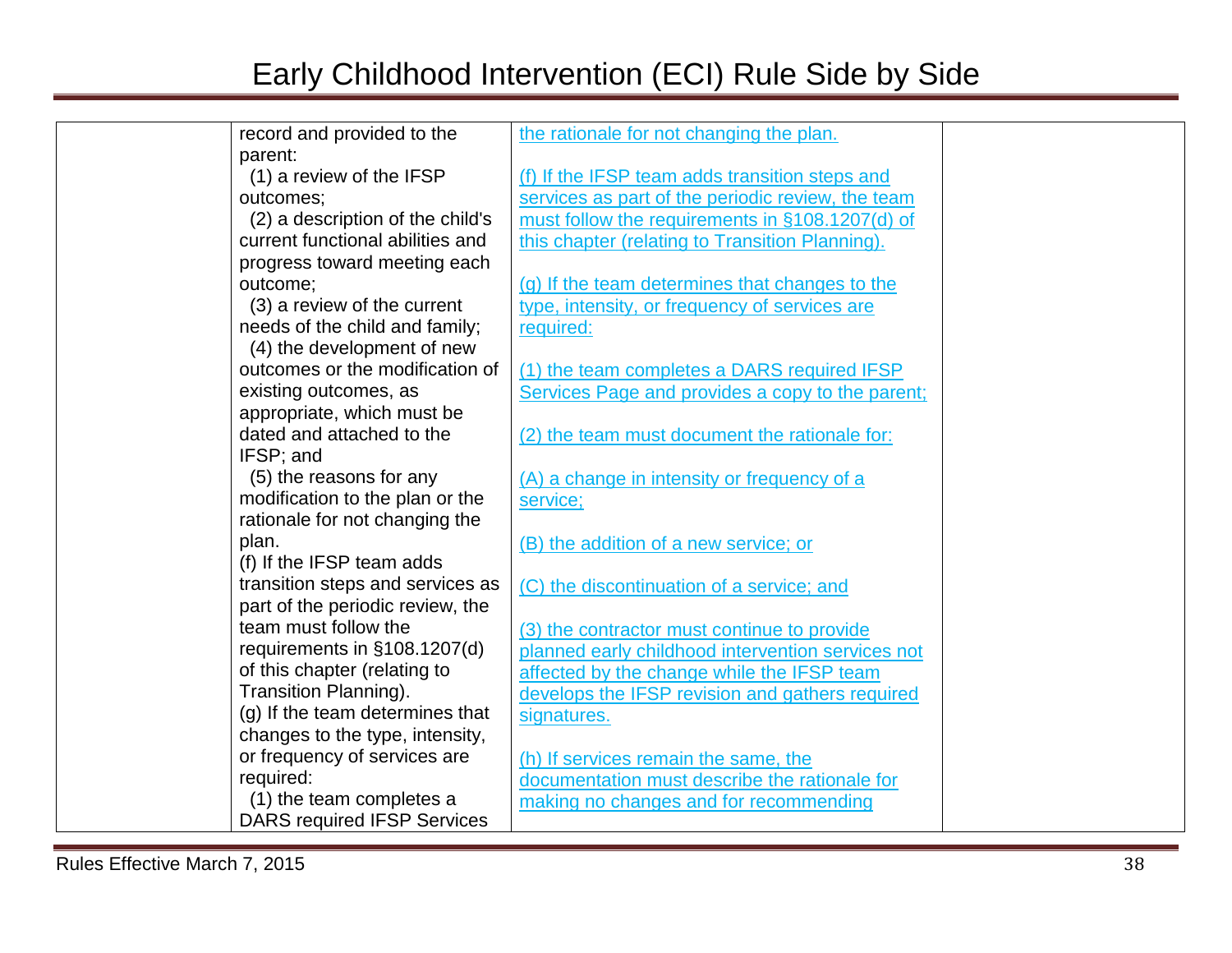| Page and provides a copy to      | continued services.                           |  |
|----------------------------------|-----------------------------------------------|--|
| the parent;                      |                                               |  |
| (2) the team must document       | (i) If new outcomes are developed, the        |  |
| the rationale for:               | documentation must be provided to the parent. |  |
| (A) a change in intensity or     |                                               |  |
| frequency of a service;          | (i) A change of service coordinator does not  |  |
| (B) the addition of a new        | require a periodic review.                    |  |
| service; or                      |                                               |  |
| (C) the discontinuation of a     |                                               |  |
| service; and                     |                                               |  |
| (3) the contractor must          |                                               |  |
| continue to provide all planned  |                                               |  |
| early childhood intervention     |                                               |  |
| services not affected by the     |                                               |  |
| change while the IFSP team       |                                               |  |
| develops the IFSP revision and   |                                               |  |
| gathers all required signatures. |                                               |  |
| (h) If services remain the same, |                                               |  |
| the documentation must           |                                               |  |
| describe the rationale for       |                                               |  |
| making no changes and for        |                                               |  |
| recommending continued           |                                               |  |
| services.                        |                                               |  |
| (i) If new outcomes are          |                                               |  |
| developed, the documentation     |                                               |  |
| must be provided to the parent.  |                                               |  |
| (j) A change of service          |                                               |  |
| coordinator does not require a   |                                               |  |
| periodic review.                 |                                               |  |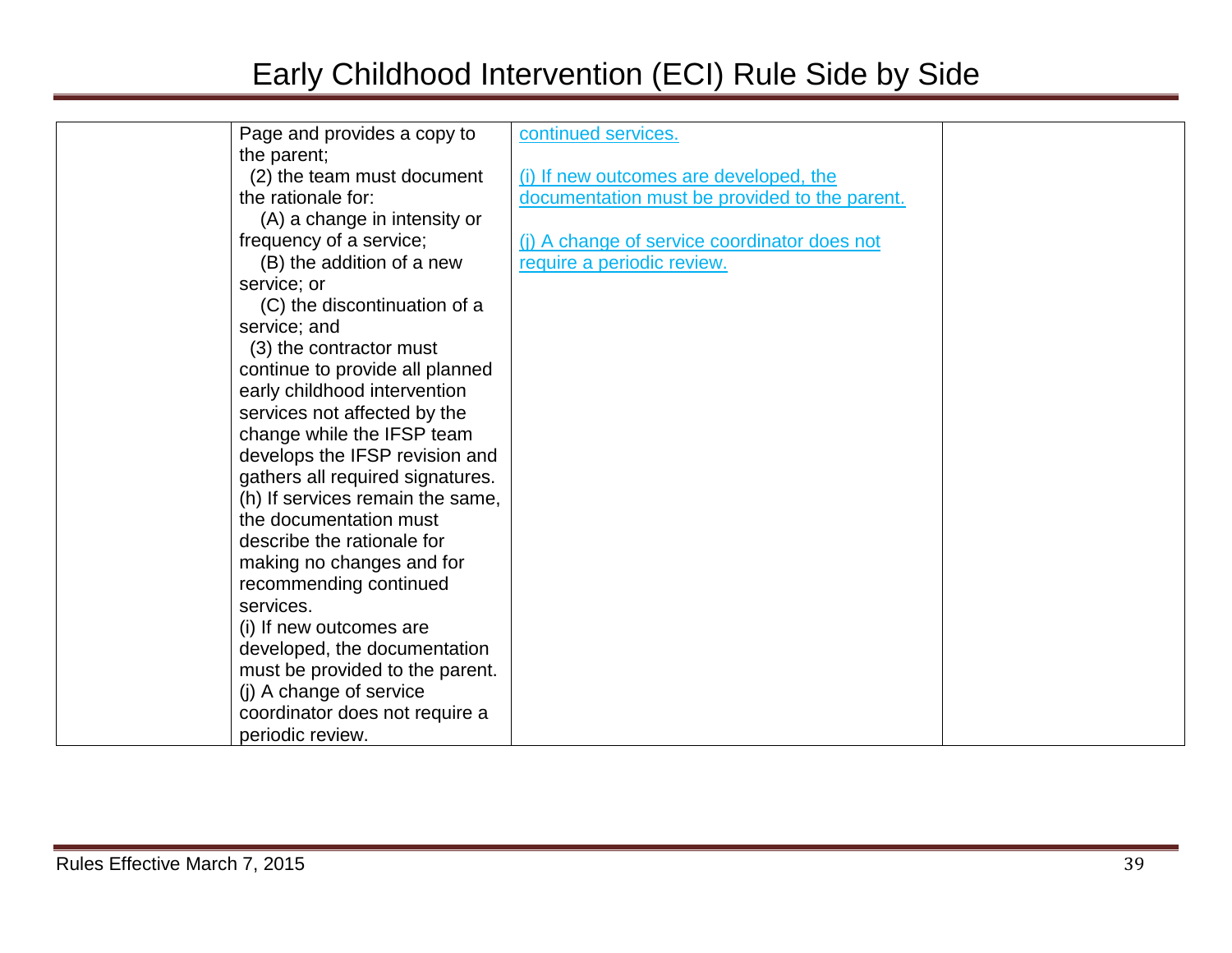| §108.1019.Annual Meeting to         | §108.1019.Annual Meeting to Evaluate the IFSP.       | Changes to this rule         |
|-------------------------------------|------------------------------------------------------|------------------------------|
| Evaluate the IFSP.                  |                                                      | operationalize the inclusion |
|                                     | (a) The annual meeting to evaluate the IFSP is       | of information related to    |
| (a) The annual meeting to           | conducted [done] following determination of          | the child outcomes rating    |
| evaluate the IFSP is done           | continuing eligibility. In addition to all           | in the annual IFSP. These    |
| following determination of          | requirements in 34 CFR §303.342 (relating to         | procedures have been         |
| continuing eligibility. In addition | Procedures for IFSP development, review, and         | required as part of the      |
| to all requirements in 34 CFR       | evaluation), the documentation of an Annual          | annual IFSP form.            |
| §303.342 (relating to               | Meeting to Evaluate the IFSP must meet the           |                              |
| Procedures for IFSP                 | requirements for Complete Review and include a       |                              |
| development, review, and            | documented team discussion of:                       |                              |
| evaluation), the documentation      |                                                      |                              |
| of an Annual Meeting to             | (1) a current description of the child including:    |                              |
| Evaluate the IFSP must meet         |                                                      |                              |
| the requirements for Complete       | (A) reviews of the current evaluations and other     |                              |
| Review and include a                | information available from ongoing assessment of     |                              |
| documented team discussion          | the child and family needs;                          |                              |
| of:                                 |                                                      |                              |
| (1) a current description of the    | (B) health, vision, hearing, and nutritional status; |                              |
| child including:                    | and                                                  |                              |
| (A) reviews of the current          |                                                      |                              |
| evaluations and other               | (C) present level of development related to the      |                              |
| information available from          | three annual child outcome ratings found in          |                              |
| ongoing assessment of the           | §108.1301 of this chapter (relating to Child         |                              |
| child and family needs;             | Outcomes) including:[;]                              |                              |
| (B) health, vision, hearing,        |                                                      |                              |
| and nutritional status; and         | (i) the functional abilities and strengths of the    |                              |
| (C) present level of                | child;                                               |                              |
| development related to the          |                                                      |                              |
| three annual child outcome          | (ii) the developmental needs of the child; and       |                              |
| ratings found in §108.1301 of       |                                                      |                              |
| this chapter (relating to Child     | (iii) the family priorities regarding the child's    |                              |
| Outcomes);                          | development.                                         |                              |
|                                     |                                                      |                              |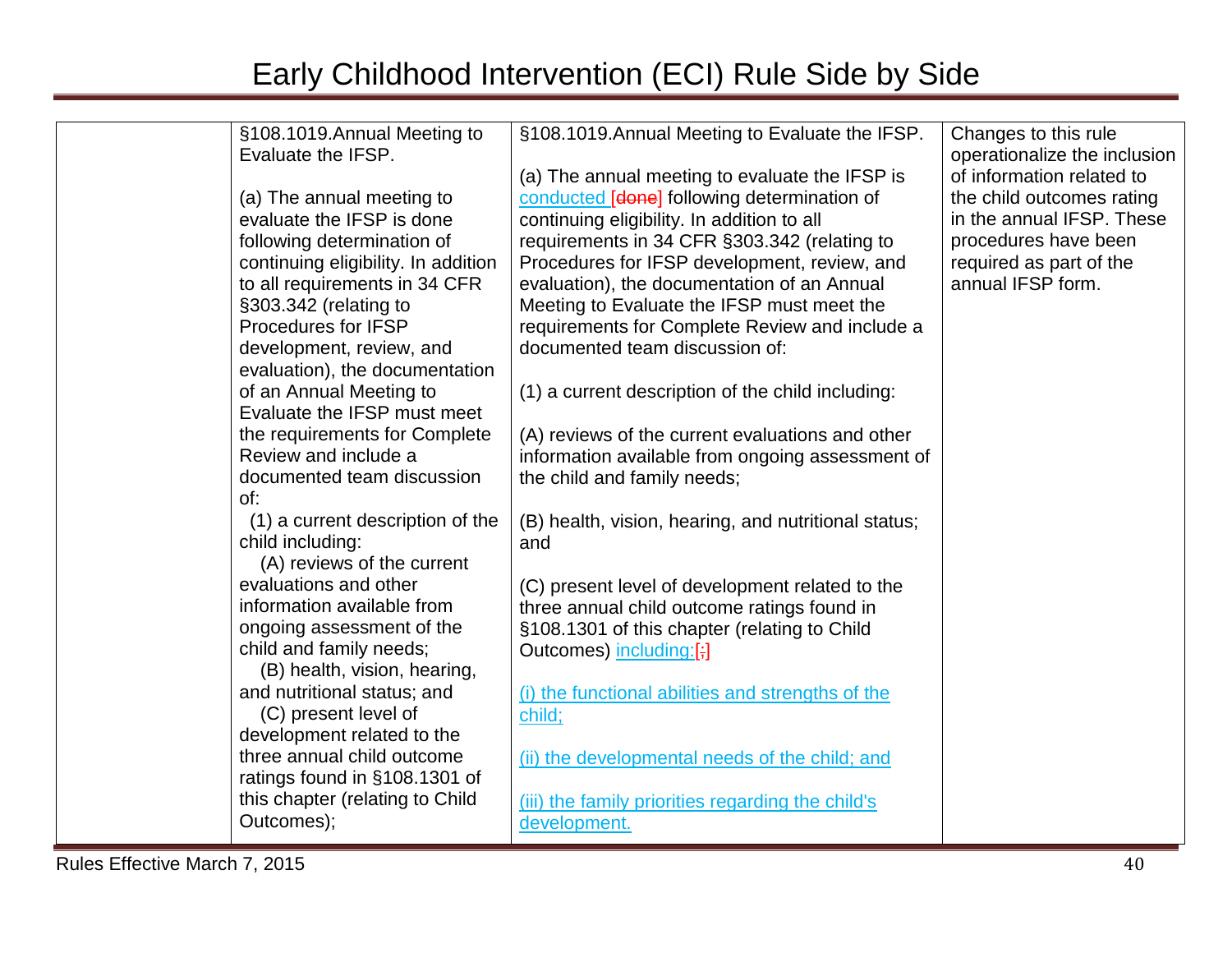| Subchapter K.     | N/A                                                  | §108.1101.Purpose.                                   | DARS prefers for each                                     |
|-------------------|------------------------------------------------------|------------------------------------------------------|-----------------------------------------------------------|
| Service Delivery. |                                                      |                                                      | subsection to have a                                      |
|                   |                                                      | The purpose of this subchapter is to establish       | stated purpose.                                           |
|                   |                                                      | requirements related to ECI service delivery.        |                                                           |
|                   | N/A                                                  | §108.1102. Legal Authority.                          | DARS prefers for each                                     |
|                   |                                                      |                                                      | subsection to have a                                      |
|                   |                                                      | The following statutes and regulations authorize     | stated legal authority that                               |
|                   |                                                      | or require the rules in this subchapter:             | requires or authorizes the                                |
|                   |                                                      |                                                      | rules outlined in the                                     |
|                   |                                                      | (1) Texas Human Resources Code, Chapter 73;          | subsection.                                               |
|                   |                                                      |                                                      |                                                           |
|                   |                                                      | (2) Texas Human Resources Code, Chapter 117;         |                                                           |
|                   |                                                      | (3) the Individuals with Disabilities Education Act, |                                                           |
|                   |                                                      | Part C (20 USC §§1431 - 1444); and                   |                                                           |
|                   |                                                      |                                                      |                                                           |
|                   |                                                      | (4) implementing federal regulations 34 CFR Part     |                                                           |
|                   |                                                      | 303.                                                 |                                                           |
|                   | §108.1103. Early Childhood                           | §108.1104. Early Childhood Intervention Services     | This rule number changed                                  |
|                   | Intervention Services Delivery.                      | Delivery.                                            | because of the addition of                                |
|                   |                                                      |                                                      | the Purpose and Legal                                     |
|                   | (a) Early childhood intervention                     | (a) Early childhood intervention services needed     | Authority rules. Although                                 |
|                   | services needed by the child                         | by the child must be initiated in a timely manner    | there is new language in                                  |
|                   | must be initiated in a timely                        | and delivered as planned in the IFSP. Only           | this rule about the IFSP                                  |
|                   | manner and delivered as                              | qualified staff members, as described in             | team monitoring services                                  |
|                   | planned in the IFSP. Only                            | Subchapter C of this chapter (relating to Staff      | every six months, this is                                 |
|                   | qualified staff members, as                          | Qualifications) are authorized to provide early      | not a new requirement.                                    |
|                   | described in Subchapter C of                         | childhood intervention services.                     | This is currently required                                |
|                   | this chapter (relating to Staff                      |                                                      | through the periodic review<br>of the IFSP. This addition |
|                   | Qualifications) are authorized                       |                                                      | is to remind team                                         |
|                   | to provide early childhood<br>intervention services. |                                                      | members that                                              |
|                   |                                                      |                                                      |                                                           |
|                   |                                                      |                                                      | reassessment is part of                                   |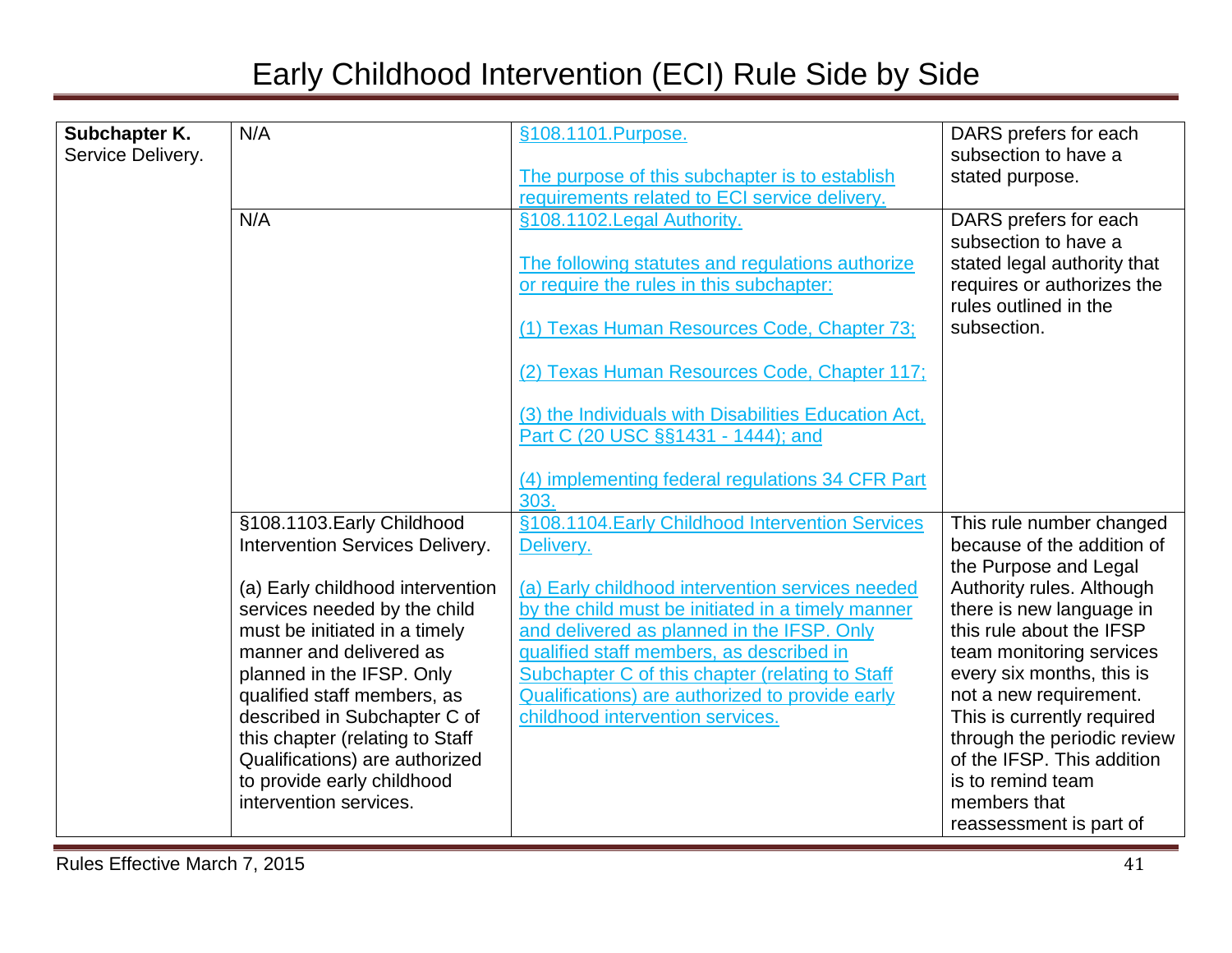| (b) The contractor must ensure    | (b) The contractor must ensure that early          | service delivery. |
|-----------------------------------|----------------------------------------------------|-------------------|
| that early childhood              | childhood intervention services are appropriate,   |                   |
| intervention services are         | as determined by the IFSP team, and based on       |                   |
| appropriate, as determined by     | scientifically based research, to the extent       |                   |
| the IFSP team, and based on       | practicable. In addition to the requirements in 34 |                   |
| scientifically based research, to | CFR §303.13, early childhood intervention          |                   |
| the extent practicable. In        | services must be provided:                         |                   |
| addition to the requirements in   |                                                    |                   |
| 34 CFR §303.13, all early         | (1) according to a plan and with a frequency that  |                   |
| childhood intervention services   | is individualized to the parent and child to       |                   |
| must be provided:                 | effectively address the outcomes established in    |                   |
| (1) to address the                | the IFSP; and                                      |                   |
| development of the whole child    |                                                    |                   |
| within the framework of the       | (2) in the presence of the parent or other routine |                   |
| family;                           | caregiver, with an emphasis on enhancing the       |                   |
| (2) in the context of natural     | family's capacity to meet the developmental        |                   |
| learning activities;              | needs of the child.                                |                   |
| (3) according to a plan and       |                                                    |                   |
| with a frequency that is          | (c) Early Intervention services must:              |                   |
| individualized to the parent and  |                                                    |                   |
| child; and                        | (1) address the development of the whole child     |                   |
| (4) in the presence of the        | within the framework of the family;                |                   |
| parent or other routine           |                                                    |                   |
| caregiver, with an emphasis on    | (2) enhance the parent's competence to maximize    |                   |
| enhancing the family's capacity   | the child's participation and functional abilities |                   |
| to meet the developmental         | within daily routines and activities; and          |                   |
| needs of the child.               |                                                    |                   |
| (c) The contractor must provide   | (3) be provided in the context of natural learning |                   |
| a service coordinator and an      | activities in order to assist caregivers to        |                   |
| interdisciplinary team for the    | implement strategies that will increase child      |                   |
| child and family throughout the   | learning opportunities and participation in daily  |                   |
| child's enrollment.               | life.                                              |                   |
| (d) The contractor must make      |                                                    |                   |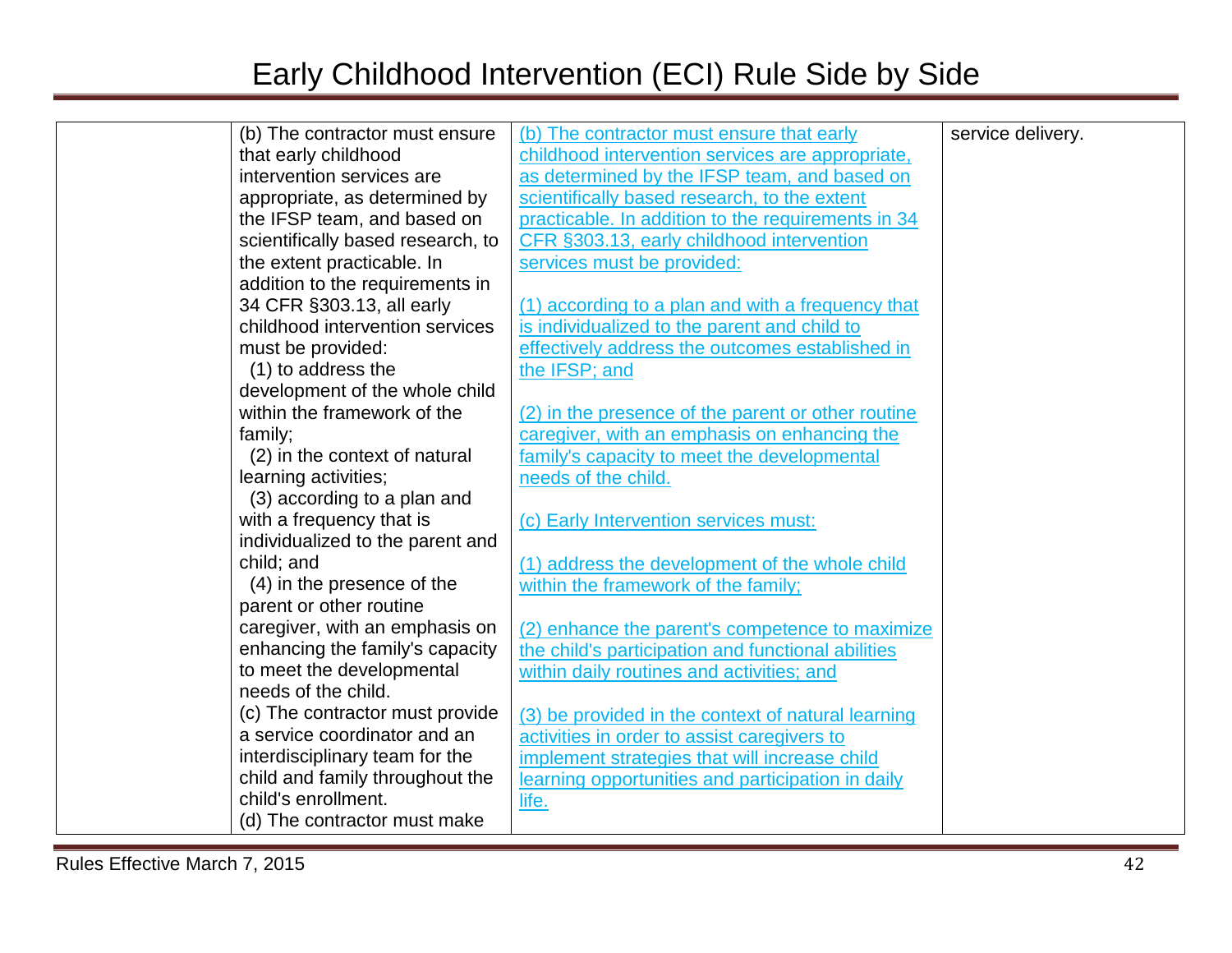| reasonable efforts to provide     | (d) The contractor must provide a service           |  |
|-----------------------------------|-----------------------------------------------------|--|
| flexible hours in programming     | coordinator and an interdisciplinary team for the   |  |
| in order to allow the parent or   | child and family throughout the child's enrollment. |  |
| routine caregiver to participate. |                                                     |  |
| (e) The contractor must comply    | (e) The contractor must make reasonable efforts     |  |
| with all requirements in          | to provide flexible hours in programming in order   |  |
| Subchapter B of this chapter      | to allow the parent or routine caregiver to         |  |
| (relating to Procedural           | participate.                                        |  |
| Safeguards and Due Process        |                                                     |  |
| Procedures) when planning         | (f) The contractor must comply with all             |  |
| and delivering early childhood    | requirements in Subchapter B of this chapter        |  |
| intervention services.            | (relating to Procedural Safeguards and Due          |  |
|                                   | Process Procedures) when planning and               |  |
|                                   | delivering early childhood intervention services.   |  |
|                                   |                                                     |  |
|                                   | (g) Services must be monitored by the               |  |
|                                   | interdisciplinary team at least once every six      |  |
|                                   | months to determine:                                |  |
|                                   |                                                     |  |
|                                   | (1) what progress is being made toward achieving    |  |
|                                   | outcomes;                                           |  |
|                                   |                                                     |  |
|                                   | (2) if services are reducing the child's functional |  |
|                                   | limitations, promoting age appropriate growth and   |  |
|                                   | development, and are responsive to the family's     |  |
|                                   | identified goals for the child; and                 |  |
|                                   |                                                     |  |
|                                   | (3) whether modifications to the plan are needed.   |  |
|                                   |                                                     |  |
|                                   | (h) Monitoring occurs as part of the IFSP review    |  |
|                                   | process and must be documented in the case          |  |
|                                   | record.                                             |  |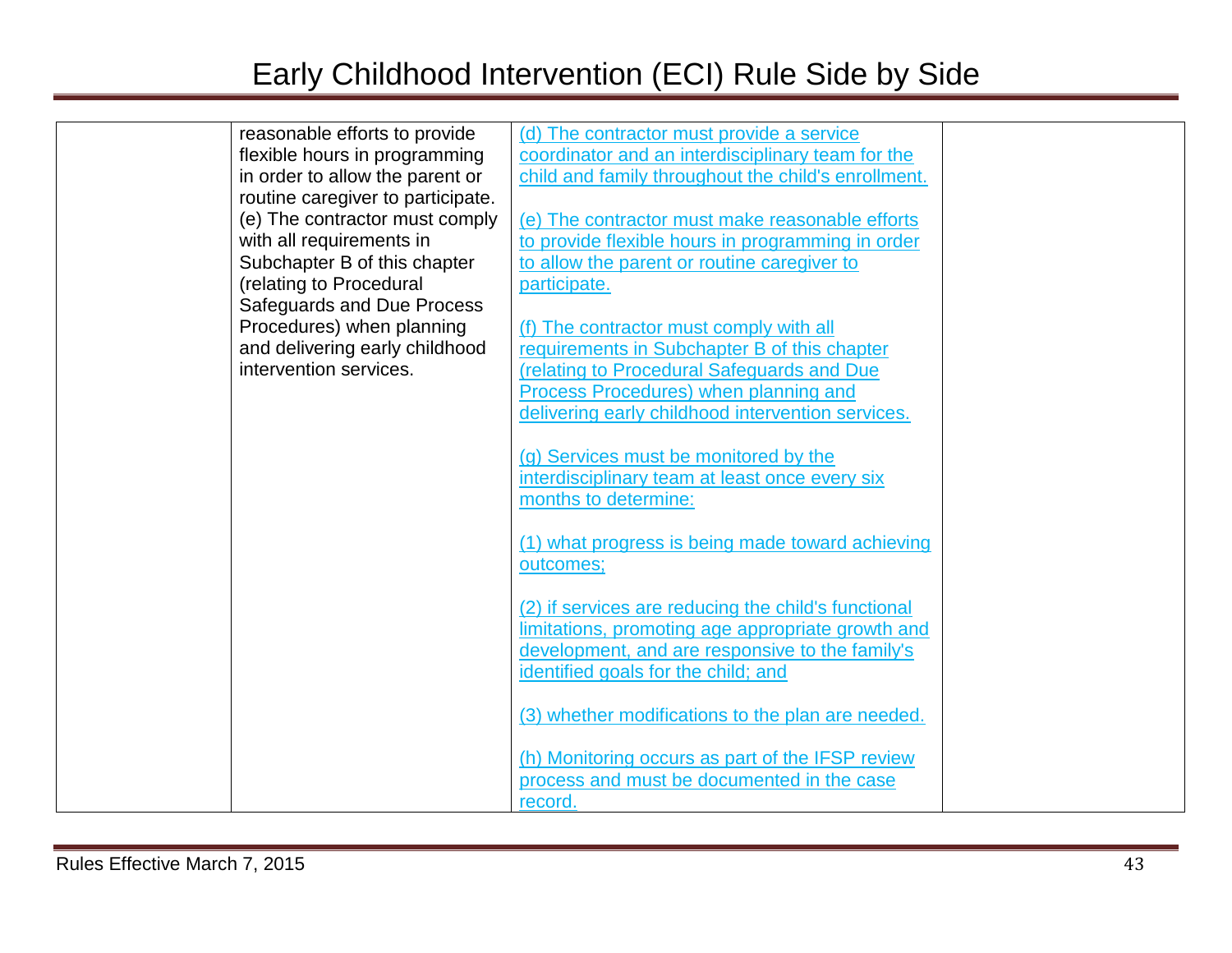| §108.1107.Group Services.<br>When early childhood<br>intervention services are<br>provided in a group setting, the<br>parent or other routine<br>caregiver must participate in<br>group services.                                                                                                                                                                                                                             | §108.1107.Group Services.<br>(a) Group services must be:<br>(1) recommended by the interdisciplinary team<br>and documented on the IFSP only when<br>participating in the group will assist the child to<br>reach the outcomes in the IFSP;<br>(2) planned as part of an IFSP that also contains<br>individual services; and                                                                                                                                                                                              | The addition provides<br>specific guidance for the<br>size of the group and when<br>group services can be<br>documented on the IFSP.<br>This language is not a new<br>requirement because<br>these requirements are<br>currently stated in the SST<br>rule (§108.501).                                                           |
|-------------------------------------------------------------------------------------------------------------------------------------------------------------------------------------------------------------------------------------------------------------------------------------------------------------------------------------------------------------------------------------------------------------------------------|---------------------------------------------------------------------------------------------------------------------------------------------------------------------------------------------------------------------------------------------------------------------------------------------------------------------------------------------------------------------------------------------------------------------------------------------------------------------------------------------------------------------------|----------------------------------------------------------------------------------------------------------------------------------------------------------------------------------------------------------------------------------------------------------------------------------------------------------------------------------|
| §108.1111 Service Delivery                                                                                                                                                                                                                                                                                                                                                                                                    | (3) limited to no more than four children and their<br>parent(s) or other routine caregiver(s) per service<br>provider.<br>§108.1111 Service Delivery Documentation                                                                                                                                                                                                                                                                                                                                                       | Method was changed to                                                                                                                                                                                                                                                                                                            |
| <b>Documentation Requirements</b>                                                                                                                                                                                                                                                                                                                                                                                             | <b>Requirements</b>                                                                                                                                                                                                                                                                                                                                                                                                                                                                                                       | techniques to prevent<br>confusion. "Method" is                                                                                                                                                                                                                                                                                  |
| (5) a description of the<br>methods by which the provider<br>engaged the family or routine<br>caregiver in activities to meet<br>the developmental needs of the<br>child. This includes:<br>(A) coaching and instructions<br>to the family or caregiver;<br>(B) discussing how activities<br>apply to child and family<br>routines; and<br>(C) modeling intervention<br>techniques within everyday<br>learning opportunities; | (5) a description of the techniques [methods] by<br>which the provider engaged the family or routine<br>caregiver in activities to meet the developmental<br>needs of the child. This includes:<br>(A) coaching and instructions to the family or<br>caregiver;<br>(B) discussing how activities apply to child and<br>family routines; and<br>(C) modeling intervention techniques within<br>everyday learning opportunities, including a<br>description of the opportunity for the caregiver's<br>return demonstration; | used on the IFSP form in a<br>different context. This rule<br>change added an<br>additional requirement to<br>document the opportunity<br>for a parent or caregiver's<br>return demonstration. This<br>documentation will provide<br>evidence that a unique and<br>effective service was<br>provided to the child and<br>family. |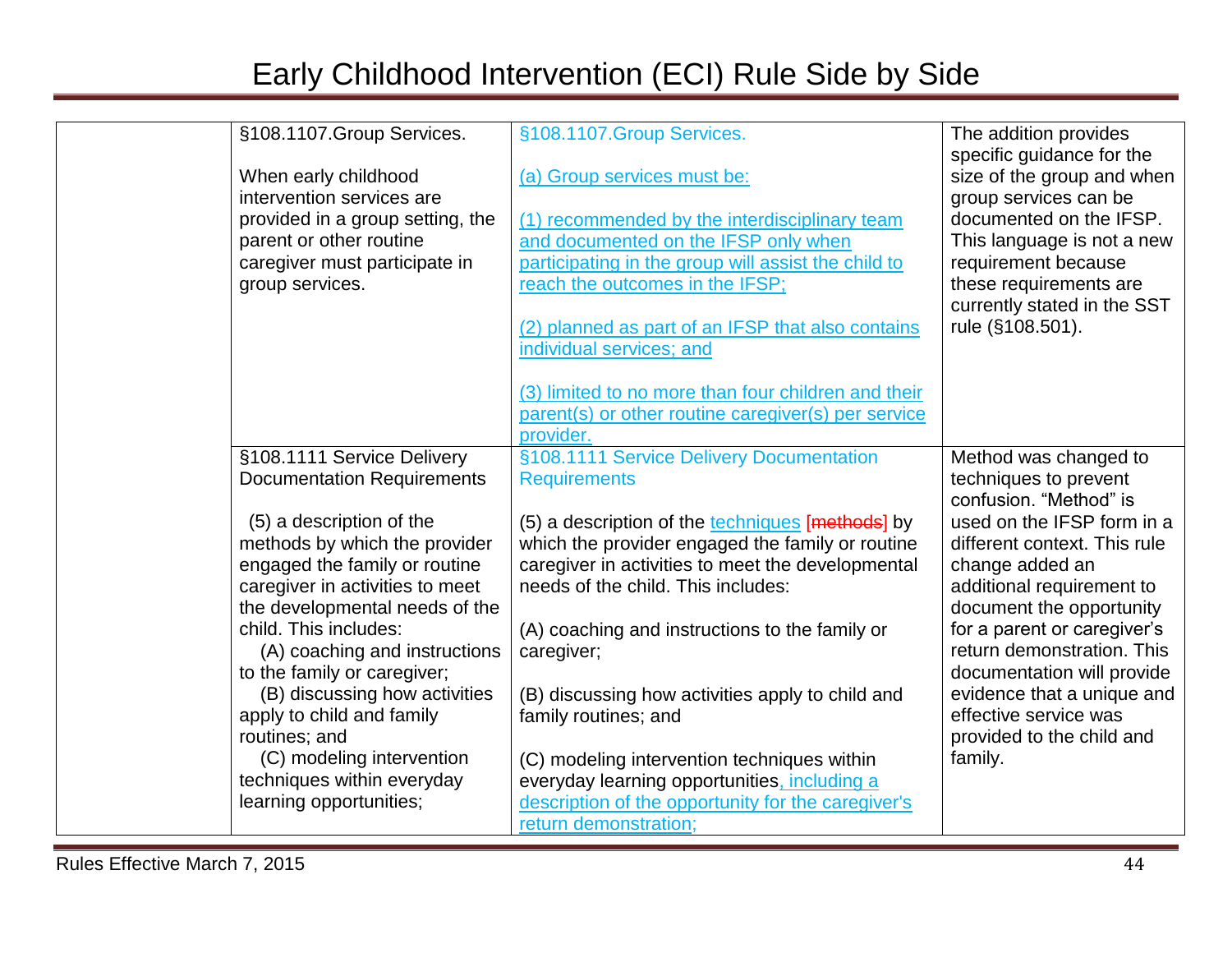| Subchapter P.<br>Contract<br>Requirements. | §108.1617. Transition of<br>Contractors.<br>(a) Unless prohibited by law, a<br>contractor must provide at least<br>90 days' notice before<br>terminating or non-renewing a<br>contract to provide adequate<br>time for DARS to provide<br>statewide coverage by securing<br>a new contractor. | §108.1617. Transition of Contractors.<br>(a) Unless prohibited by law, a contractor must<br>provide at least 120 [90] days' notice before<br>terminating or non-renewing a contract to provide<br>adequate time for DARS to provide statewide<br>coverage by securing a new contractor. | The additional notice<br>allows DARS to facilitate a<br>smooth transition for<br>families from the<br>terminating contractor to<br>the new contractor. |
|--------------------------------------------|-----------------------------------------------------------------------------------------------------------------------------------------------------------------------------------------------------------------------------------------------------------------------------------------------|-----------------------------------------------------------------------------------------------------------------------------------------------------------------------------------------------------------------------------------------------------------------------------------------|--------------------------------------------------------------------------------------------------------------------------------------------------------|
|--------------------------------------------|-----------------------------------------------------------------------------------------------------------------------------------------------------------------------------------------------------------------------------------------------------------------------------------------------|-----------------------------------------------------------------------------------------------------------------------------------------------------------------------------------------------------------------------------------------------------------------------------------------|--------------------------------------------------------------------------------------------------------------------------------------------------------|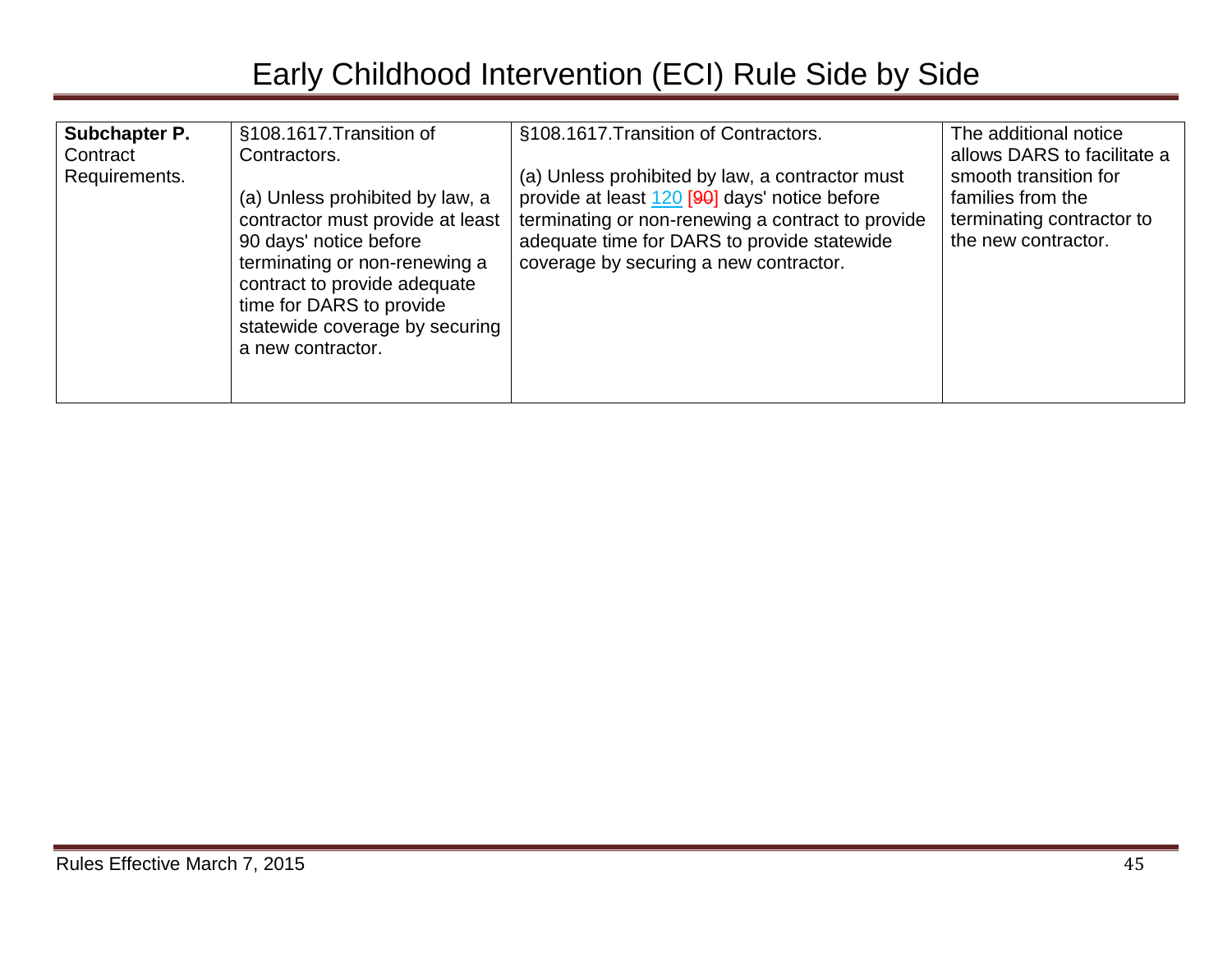Changes to the Sliding Fee Scale distribute incremental increases across income brackets on the sliding scale and simplify administration by expressing the applied percentage as a set dollar amount for all income ranges. The new sliding scale assigns a flat dollar amount to each income range based on a fixed percentage (ranging from 0.25 to 5 percent) of the mid-point of the income range based on the US Health and Human Services Federal Poverty Levels for 2014.

#### **§108.1431. DARS ECI Sliding Fee Scale.**

#### **§108.1431. DARS ECI Sliding Fee Scale.**

(a) The contractor must provide the family with a copy of the DARS ECI sliding fee scale. Based on family size and income, placement on the DARS ECI sliding fee scale determines the family's maximum charge for services received in one calendar month.

(b) The DARS ECI sliding fee scale assigns a set dollar amount as the maximum charge for adjusted income ranges less than or equal to 1000 percent of the federal poverty level. DARS calculates the maximum charge for each income range by applying a fixed percentage (ranging from 0.25 to 5 percent) to the mid-point income within each range based on the US Health and Human Services Federal Poverty Levels for 2014, as published in the January 24, 2014 edition of the Federal Register.

(c) For children and families who enroll in ECI services on or after September 1, 2015, the family's maximum charge shall be pursuant to **Figure: 40 TAC §108.1431(c)** identified below:

#### **Figure: 40 TAC §108.1431(c)**

| <b>DARS ECI Sliding Fee Scale for Families Enrolled On or After September 1, 2015</b> |                                                                                                          |
|---------------------------------------------------------------------------------------|----------------------------------------------------------------------------------------------------------|
| If the adjusted income is within the following<br>% of the federal poverty guideline: | the maximum charge is equal to the following amounts or<br>the full cost of services, whichever is less: |
| $\leq 100\%$                                                                          |                                                                                                          |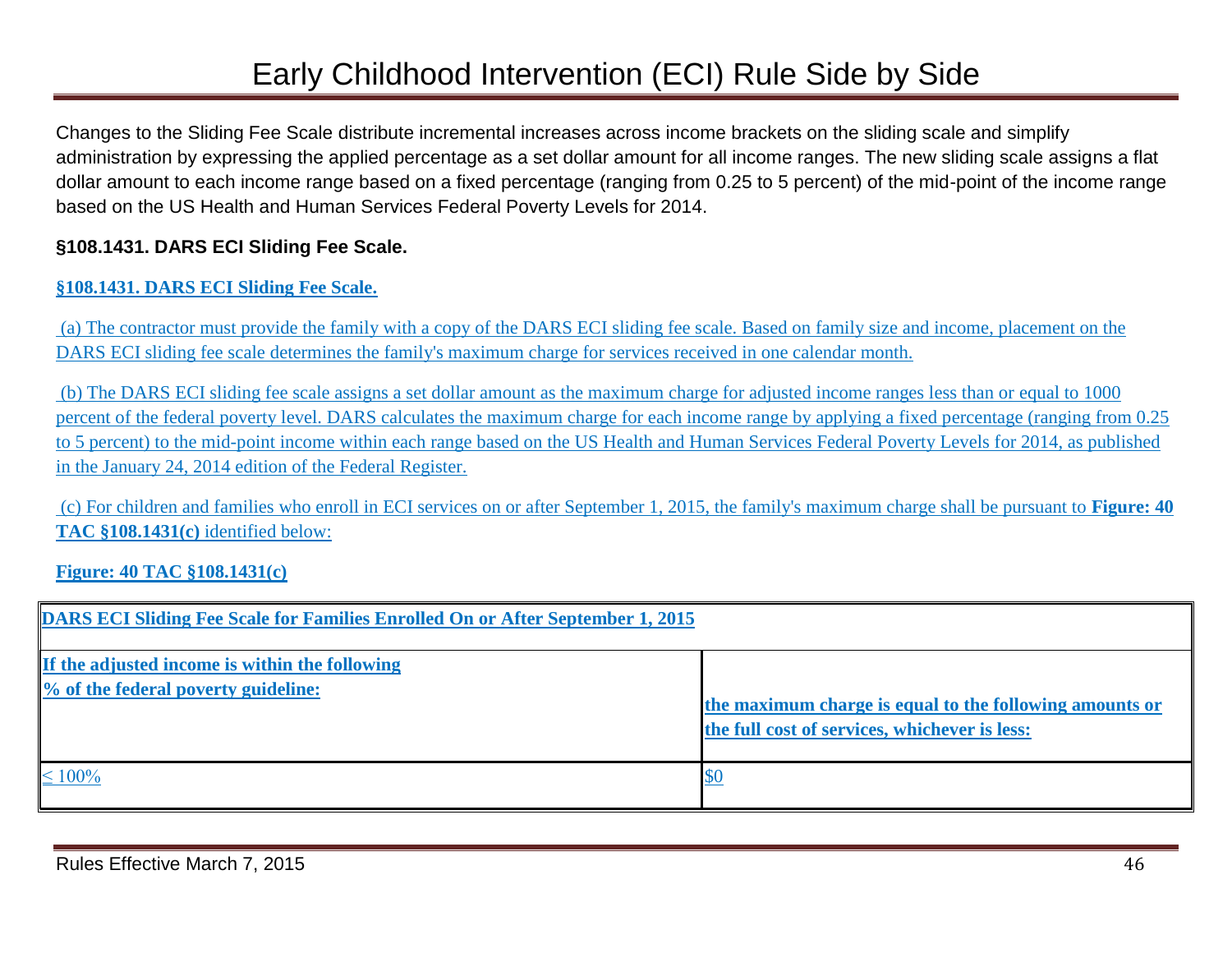| $\geq$ 100% to $\leq$ 150%   | $\underline{\$5}$ |
|------------------------------|-------------------|
| $\geq$ 150% to $\leq$ 200%   | \$14              |
| $> 200\%$ to $\leq 250\%$    | \$28              |
| $> 250\%$ to $\leq 300\%$    | $\underline{$45}$ |
| $>$ 300% to $\leq$ 350%      | \$67              |
| $> 350\%$ to $\leq 400\%$    | \$124             |
| $>$ 400% to $\leq$ 450%      | \$210             |
| $>$ 450% to $\leq$ 500%      | \$313             |
| $> 500\%$ to $\leq 550\%$    | \$433             |
| $> 550\%$ to $\leq 600\%$    | \$474             |
| $\geq 600\%$ to $\leq 650\%$ | \$515             |
| $\geq 650\%$ to $\leq 700\%$ | \$557             |
| $>$ 700% to $\leq$ 750%      | \$598             |
| $>$ 750% to $\leq$ 800%      | \$639             |
| $> 800\%$ to $\leq 850\%$    | \$680             |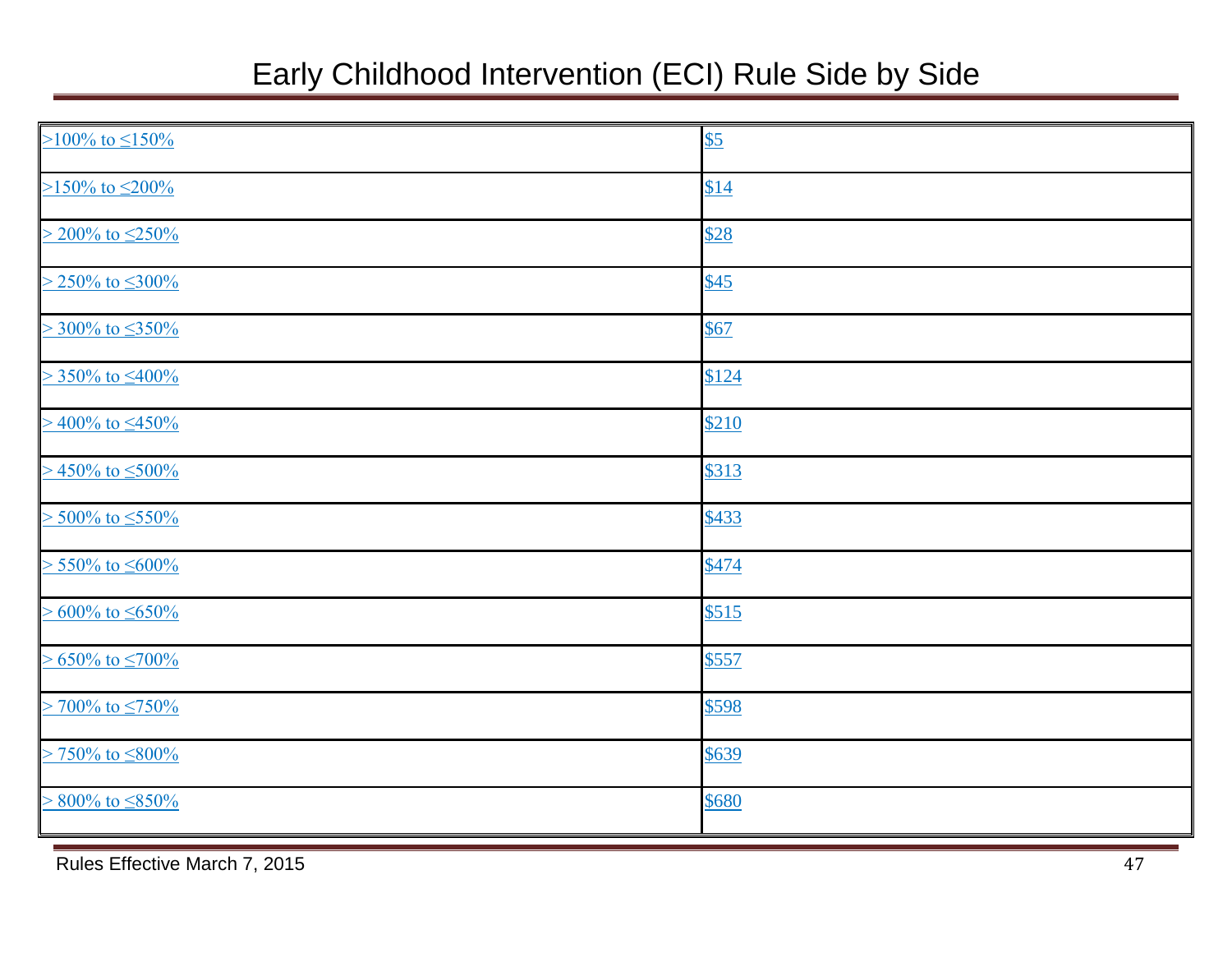| $> 850\%$ to $\leq 900\%$                                                                                                             | \$722                                                  |
|---------------------------------------------------------------------------------------------------------------------------------------|--------------------------------------------------------|
| $> 900\%$ to $\leq 950\%$                                                                                                             | \$763                                                  |
| $> 950\%$ to $\leq 1000\%$                                                                                                            | \$804                                                  |
| $> 1000\%$ of the federal poverty guidelines                                                                                          | the full cost of services.                             |
| If the parent:                                                                                                                        | then the family monthly maximum payment<br>equals the: |
| refuses to attest in writing that information about their third-party coverage, family<br>size, and gross income is true and accurate | full cost of services.                                 |

#### **§108.1432. DARS ECI Sliding Fee Scale for Families Enrolled Before September 1, 2015.**

For children and families enrolled in ECI services before September 1, 2015, the family's maximum charge shall be pursuant to the figure located in this section until the family's annual IFSP review. Thereafter, the family's maximum charge shall be pursuant to the figure located in 108.1431. This section shall expire on August 31, 2016.

| <b>DARS ECI Sliding Fee Scale for Families Enrolled Before September 1, 2015</b>      |                             |
|---------------------------------------------------------------------------------------|-----------------------------|
| If the adjusted income is within the following<br>% of the federal poverty guideline: | then the maximum charge is: |
| $\leq 100\%$                                                                          |                             |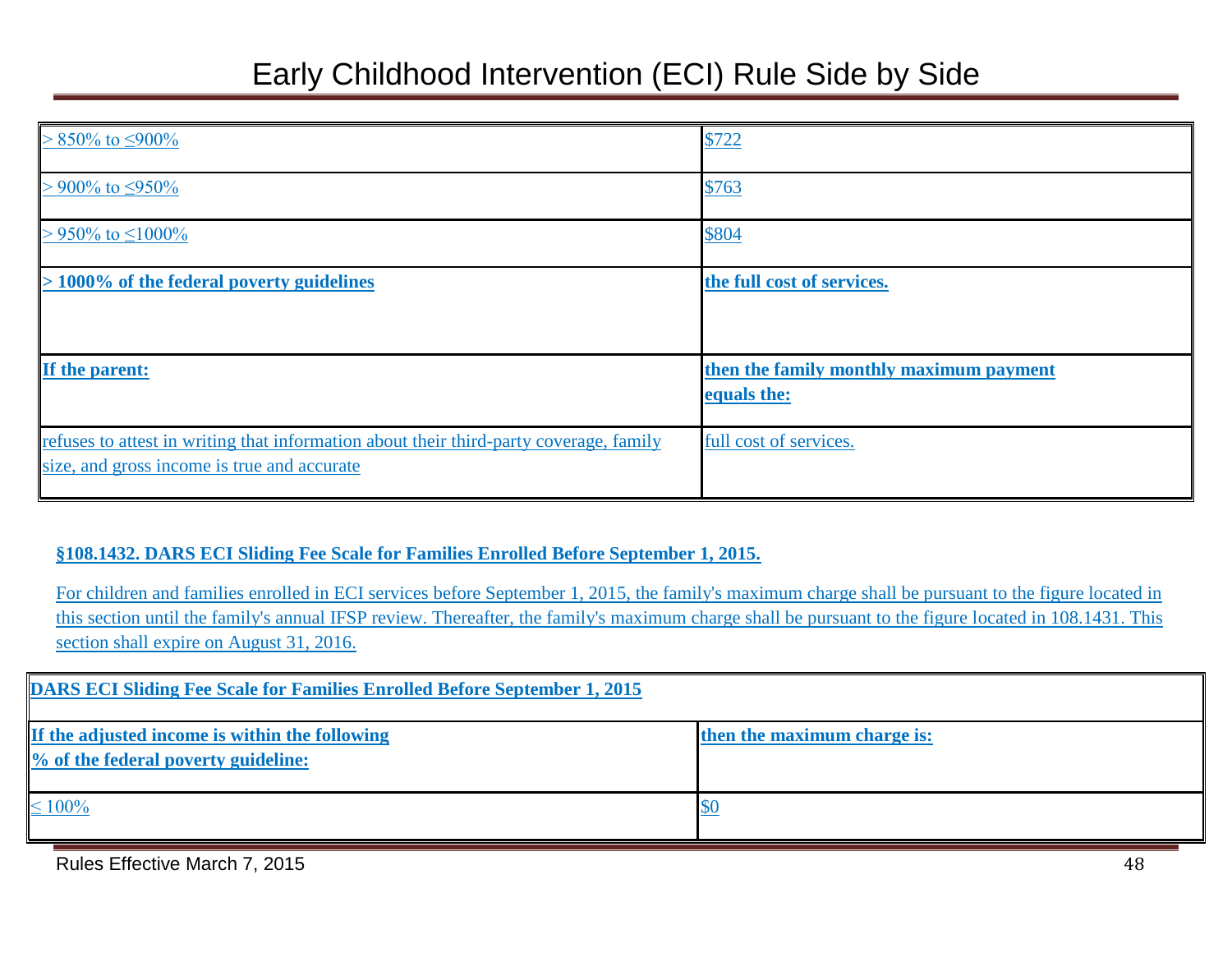| >100% to $\leq$ 150%                                                                                                                   | \$3                                                                       |
|----------------------------------------------------------------------------------------------------------------------------------------|---------------------------------------------------------------------------|
| >150% to $\leq$ 200%                                                                                                                   | \$5                                                                       |
| $> 200\%$ to $\leq 250\%$                                                                                                              | \$10                                                                      |
| $> 250\%$ to $\leq 350\%$                                                                                                              | \$20                                                                      |
| $>$ 350% to $\leq$ 400%                                                                                                                | \$55                                                                      |
| $>400\%$                                                                                                                               | The full cost of service not to exceed 5% of family's adjusted<br>income. |
| If the parent:                                                                                                                         | then the family monthly maximum payment<br>equals the:                    |
| refuses to attest in writing that information about their third-party coverage, family size,<br>and gross income is true and accurate. | full cost of services.                                                    |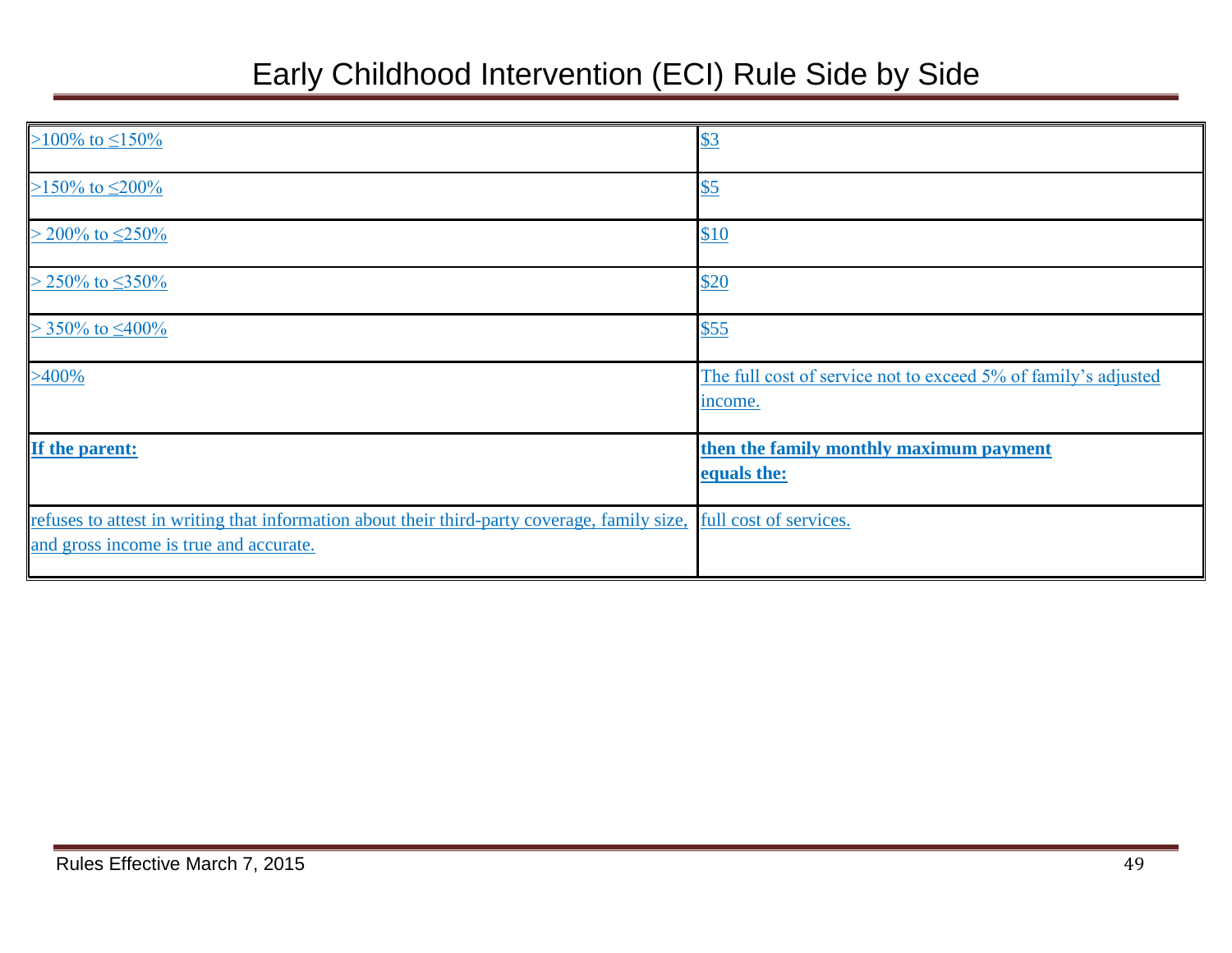#### **§108.1431. DARS ECI Sliding Fee Scale.**

(a) The family's placement on the DARS ECI sliding fee scale is based on family size and annual adjusted income. Placement determines the family's maximum charge for services received in one calendar month. The contractor must provide the family with a copy of the sliding fee scale.

(b) For children and families enrolled in ECI services before January 1, 2014, the family's maximum charge shall be pursuant to the figure located in this subsection until the family's annual IFSP review. Thereafter, the family's maximum charge shall be pursuant to the figure located in subsection (c) of this section.

#### Figure: 40 TAC §108.1431(b)

| <b>DARS ECI Sliding Fee Scale for Families Enrolled Before January 1, 2014</b> |                       |  |
|--------------------------------------------------------------------------------|-----------------------|--|
| Adjusted Income by %<br><b>Federal Poverty Guideline</b>                       | <b>Maximum Charge</b> |  |
| $\leq 100\%$                                                                   | \$0                   |  |
| >100% to 150%                                                                  | \$3                   |  |
| <del>&gt;150% to 200%</del>                                                    | \$5                   |  |
| 200% to 250%                                                                   | \$10                  |  |
| 250% to 350%                                                                   | \$20                  |  |
| 350% to 450%                                                                   | \$55                  |  |
| <del>450% to 550%</del>                                                        | \$85                  |  |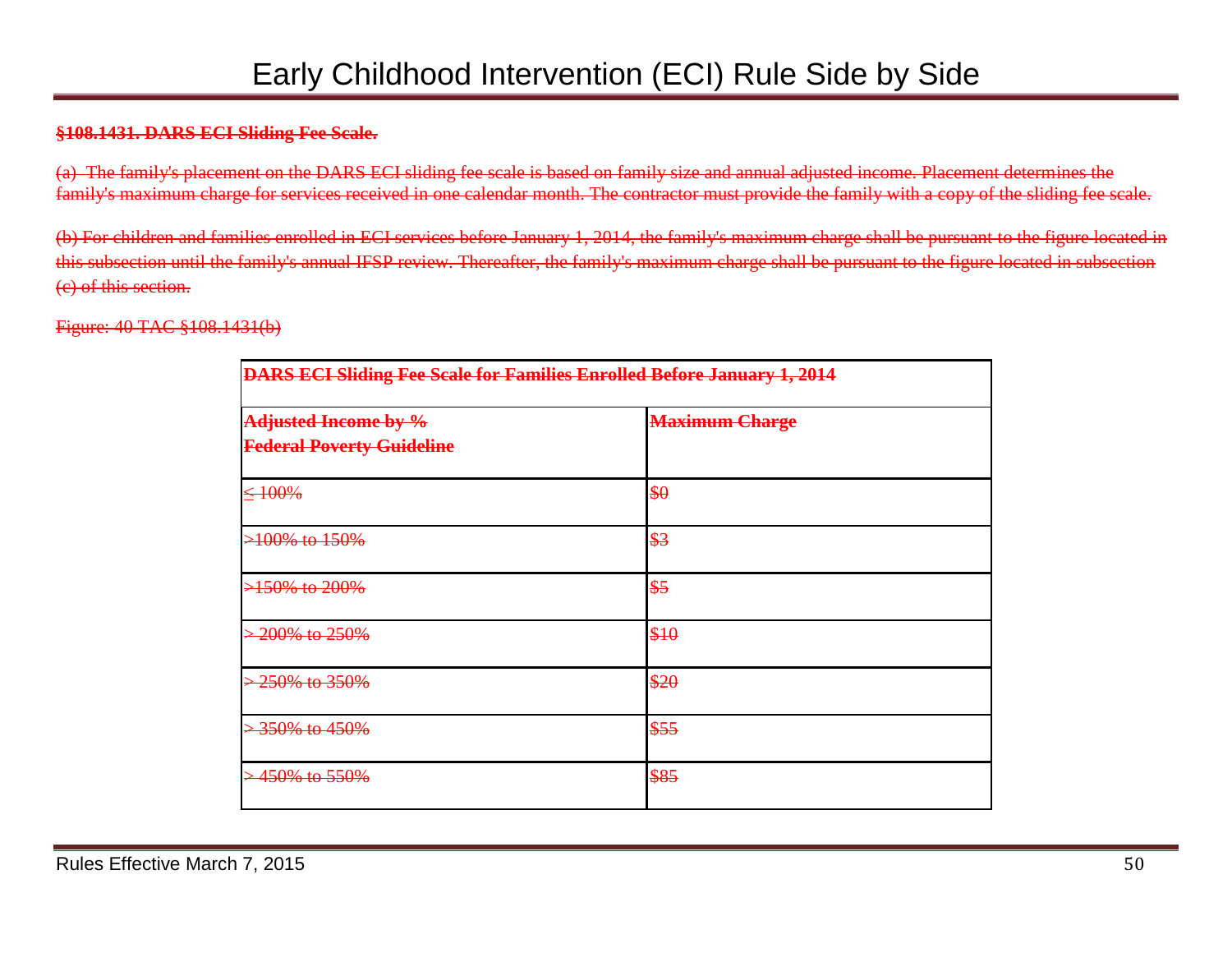| > 550% to 650%                                                                                                                               | \$115 |
|----------------------------------------------------------------------------------------------------------------------------------------------|-------|
| <del>&gt; 650% to 750%</del>                                                                                                                 | \$145 |
| <del>750%</del>                                                                                                                              | \$175 |
| refuses to attest in writing that<br>information about their third-party<br>coverage, family size, and gross<br>income is true and accurate. | \$175 |

(c) For children and families who enroll in ECI services on or after January 1, 2014, the family's maximum charge shall be pursuant to the figure located in this subsection.

#### Figure: 40 TAC §108.1431(c)

| <b>DARS ECI Sliding Fee Scale for Families Enrolled On or After January 1, 2014</b>           |                                                   |  |
|-----------------------------------------------------------------------------------------------|---------------------------------------------------|--|
| If the adjusted income is within the following<br><b>9% of the federal poverty guideline:</b> | then the maximum charge is:                       |  |
| $\leq 100\%$                                                                                  | \$0                                               |  |
| $>100\%$ to $\leq 150\%$                                                                      | \$3                                               |  |
| $>150\%$ to $\leq 200\%$                                                                      | \$5                                               |  |
| $-200\%$ to $\leq$ 250%                                                                       | \$10                                              |  |
| $-250\%$ to $\leq$ 350%                                                                       | \$20                                              |  |
| $-350\%$ to $\leq 400\%$                                                                      | \$55                                              |  |
| $\sim$ $100\%$<br><del>240070</del>                                                           | equal to the full cost of services, not to exceed |  |